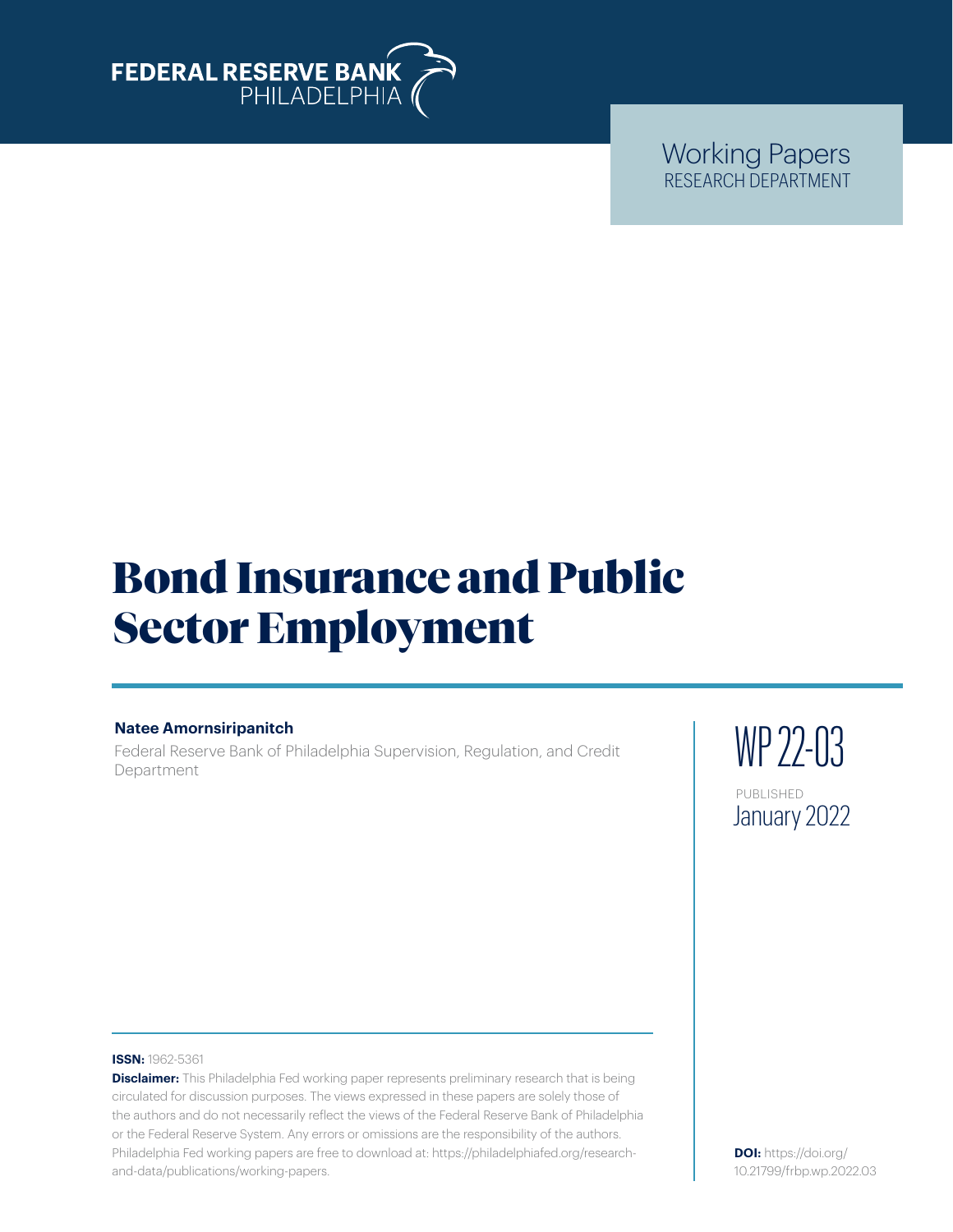# Bond Insurance and Public Sector Employment<sup>∗</sup>

Natee Amornsiripanitch Federal Reserve Bank of Philadelphia

#### Abstract

This paper uses a unique data set of local governments' bond issuance, expenditure, and employment to study the impact of the monoline insurance industry's demise on local governments' operations. To show causality, I use an instrumental variable approach that exploits persistent insurance relationships and the cross-sectional variation in insurers' exposure to high-quality residential mortgage-backed securities. Governments associated with ailing insurers issued less debt, cut expenditures, and hired fewer workers. These effects are persistent. Partial equilibrium calculations show that affected governments' aggregate expenditures and employment levels in 2017 would have been 6% to 10% higher if bond insurance had remained available.

JEL Classification: G00, G01, G22, E60, J00, H00, H40, H70 Keywords: Bond insurance, municipal bonds, real effects, financial crisis

<sup>∗</sup>Email: natee.amornsiripanitch@phil.frb.org. I thank Gary Gorton, Andrew Metrick, Heather Tookes, William English, Paul Goldsmith-Pinkham, Cameron LaPoint, William Goetzmann, Stefano Giglio, Kaushik Vasudevan, Thomas Bonczek, Chase Ross, and Sharon Ross for helpful conversations. I thank seminar participants at Yale SOM for their questions and comments. I thank several anonymous referees for their critiques and suggestions. The content of this paper does not reflect the view of the Federal Reserve Bank of Philadelphia or its staff. Data from SDC Platinum and Thomson Reuters EIKON used in this paper are licensed through Yale University. The content of this paper should not be taken as legal or investment advice. Philadelphia Fed working papers are free to download at https://philadelphiafed.org/research-and-data/publications/working-papers.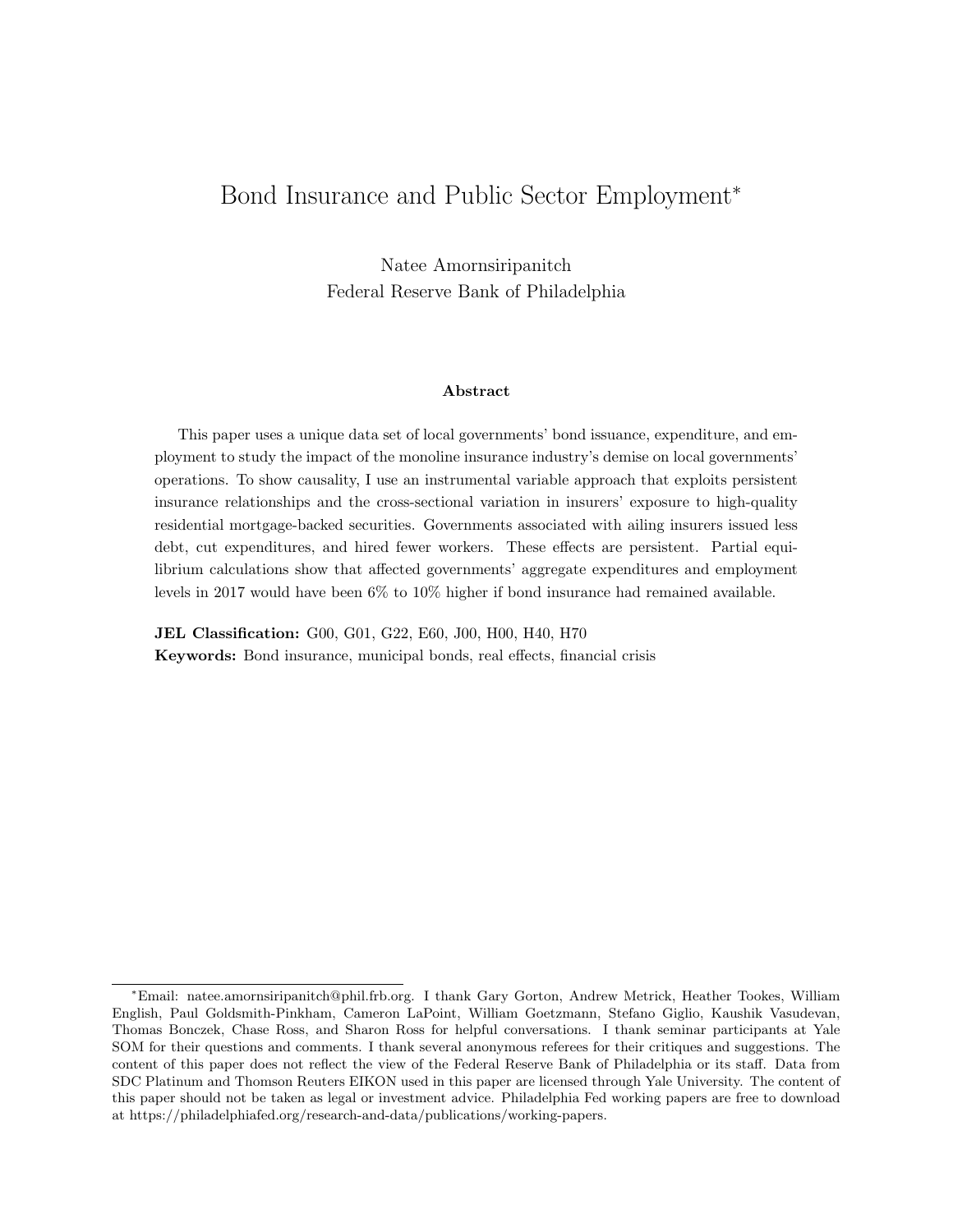# 1 Introduction

Prior to the Global Financial Crisis (GFC), more than 30% of municipal debt was issued with insurance. As such, several academic papers have attempted to explain the existence of bond insurance (Thakor, 1982; Nanda and Singh, 2004; Cornaggia et al., 2020). There is also a fairly large body work that tries to estimate the amount of yield savings that bond insurance provides to issuers (Braswell et al., 1982; Bland, 1987; Kidwell et al., 1987; Hsueh and Chandy, 1982; Quigley and Rubinfeld, 1991; Bergstresser and Shenai, 2010; Lai and Zhang, 2013; Bergstresser et al., 2015; Chun et al., 2018). However, to my knowledge, little work has been done to explore the real effects that the monoline insurance industry's demise had on local governments' operations. It is important to answer this question because local governments are the main providers of local public goods and impairments to their ability to perform this crucial function have significant implications for people's quality of life.

Why might the demise of monoline insurers affect local governments' operations? Local governments are opaque entities with substantial default risks (Schwert,  $2017$ ).<sup>1</sup> These entities are opaque because they are not required to disclose their financial positions in a regular manner (Baber and Gore, 2008) and, often times, do not have credit ratings. In a market with asymmetric information and substantial default risks, borrowers face credit rationing because profit-maximizing lenders cannot separate good risks from bad (Stiglitz and Weiss, 1981). In this equilibrium, borrowers cannot obtain funds by paying higher interest rates because potential lenders interpret the action as a signal that these borrowers are the "bad risk" type.

Bond insurance solves this credit rationing problem because it eliminates information asymmetry between investors and issuers by shifting the burden of information production onto insurers. Insured bonds are issued with the insurers' ratings because, when the issuer defaults, the insurers continue to pay the bonds' coupons and principals. To learn about an insured bond's default risk, potential investors only need to produce information on the bond's insurer. In cases where insurers have AAA ratings, information production is not worthwhile because there are very few states of the

<sup>&</sup>lt;sup>1</sup>I use the term *opacity* in the sense of Dang et al. (2013), which is where it is costly for investors to produce information about each issuer's true default probability.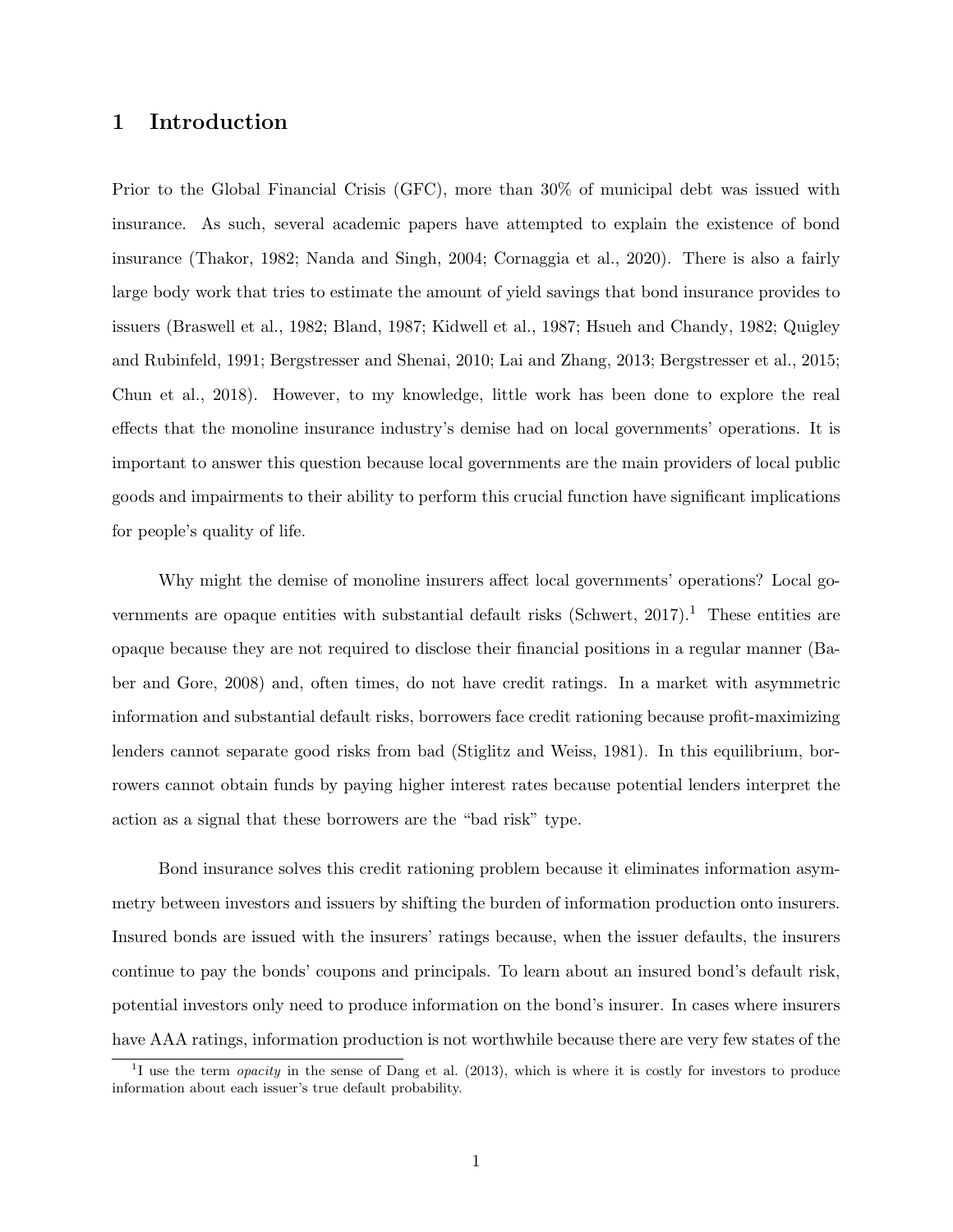world where the insurer would also default. In cases where insurers have lower ratings, information production is less costly because insurers regularly disclose their financial positions and are closely monitored by major credit rating agencies. With little information asymmetry left, investors can allocate their capital more efficiently and opaque local governments can obtain necessary funding. Baber and Gore (2008) provide empirical evidence that supports this explanation.

This paper uses a unique data set that combines information on local governments' entitylevel bond issuance, expenditure, and employment to study the impact of the monoline insurance industry's demise on the governments' operations. The first part of the paper uses the universe of municipal bond issuance between 1980 and 2006 to conduct descriptive analyses of municipal bond insurance usage and relationship prior to the GFC. This set of analyses serves two purposes: (1) document stylized facts about bond insurance usage that support the information view of bond insurance, which I outline above, and (2) provide empirical facts in which the identification strategy that I use in the second part of the paper relies on.

I use issuer characteristics such as smallness, lack of credit rating, and special district function as proxies for opacity. Compared to larger governments such as states and counties, small and special district government entities do not regularly report their financial positions, which makes their credit risks more difficult to study.<sup>2</sup> Unrated government entities do not enjoy the informational benefits from having a major credit agency continuously quantify their default risks. Using these proxies, I find that more-opaque issuers are more likely to issue insured bonds. In addition, using the percentage of municipal bonds issued with insurance as a measure of bond insurance usage intensity, I find that this percentage is larger for more-opaque issuers.<sup>3</sup> These stylized facts align with the information view of bond insurance, outlined above.

If bond insurance alleviates information asymmetry problems, then bond insurance relationships should be sticky and especially so for opaque issuers. This intuition highlights the relationship between an issuer's opacity and the cost of information production. If insurance relationships are

<sup>&</sup>lt;sup>2</sup>Special district governments are small entities that have very specific functions and revenue sources. Examples are school districts, fire departments, public libraries, and local water authorities.

<sup>&</sup>lt;sup>3</sup>The results are in line with the work by Gore et al. (2004), which shows that financial disclosure and bond insurance are substitutes. In addition, Gao et al. (2020) show that bond insurance mitigates the effects that newspaper closures have on municipalities' financing costs only prior to the GFC, which provides support for the information view of bond insurance because it highlights the relationship between information frictions and financing costs.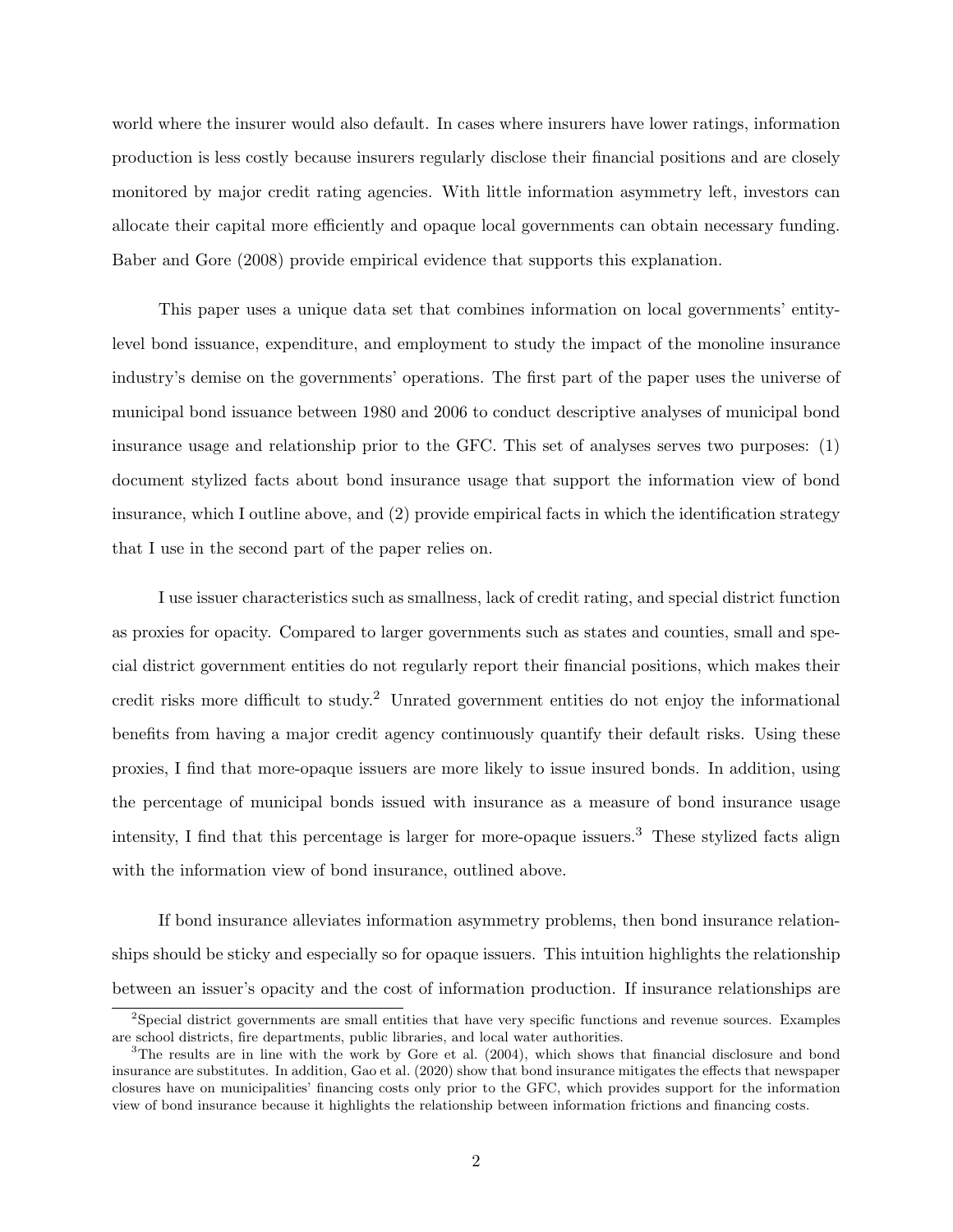formed based on private information production, then these relationships should be persistent because the lemons problem induced by information asymmetry between insurees and potential insurers makes switching costly (Sharpe, 1990). Intuitively, switching costs should be higher for more-opaque governments because it is more costly for insurers to learn about their default risks. Using the same bond issuance data set, I show that insurance relationships are sticky. An issuer is more than twice as likely to use the same insurer twice than to choose an insurer at random. Furthermore, I find that persistence in insurance relationships is higher for special district and unrated issuers. The results from this set of analyses highlight the relationship between information frictions and bond insurance.

The second part of the paper studies the impact that the demise of bond insurers has on associated local governments. If local governments use bond insurance to access the municipal bond market, then it is intuitive to expect that the insurers' demise would have real effects on these governments' operations. To study these effects, I merge the aforementioned bond issuance data with data on local governments' expenditures and employment. This merged data set allows me to study the impact that loss of bond insurance has on local governments' ability to issue debt, spend, and hire workers.

The main challenge for this set of analyses lies in identifying the causal impact that loss of bond insurance has on local government outcomes. I use an identification strategy that relies on three ingredients – cross-sectional variation in bond insurers' health, persistent insurance relationships, and an instrumental variable. Cross-sectional variation in insurers' health allows me to compare outcomes of governments associated with ailing insurers to outcomes of governments related to healthy insurers. Persistent insurance relationships, documented in the first part of the paper, make it difficult for governments related to ailing insurers to switch insurers. This bind constrains associated governments' ability to issue new bonds and operate because their insurers cannot underwrite new insurance policies. To provide further support to this identifying assumption, I also show that switching costs are high during the GFC. Within the same insurer, governments that have a prior business relationship with the insurer are twice as likely to issue insured debt with the insurer's guarantee. This result holds when I condition on observable government characteristics and compare governments that are located in the same state and have similar financing needs.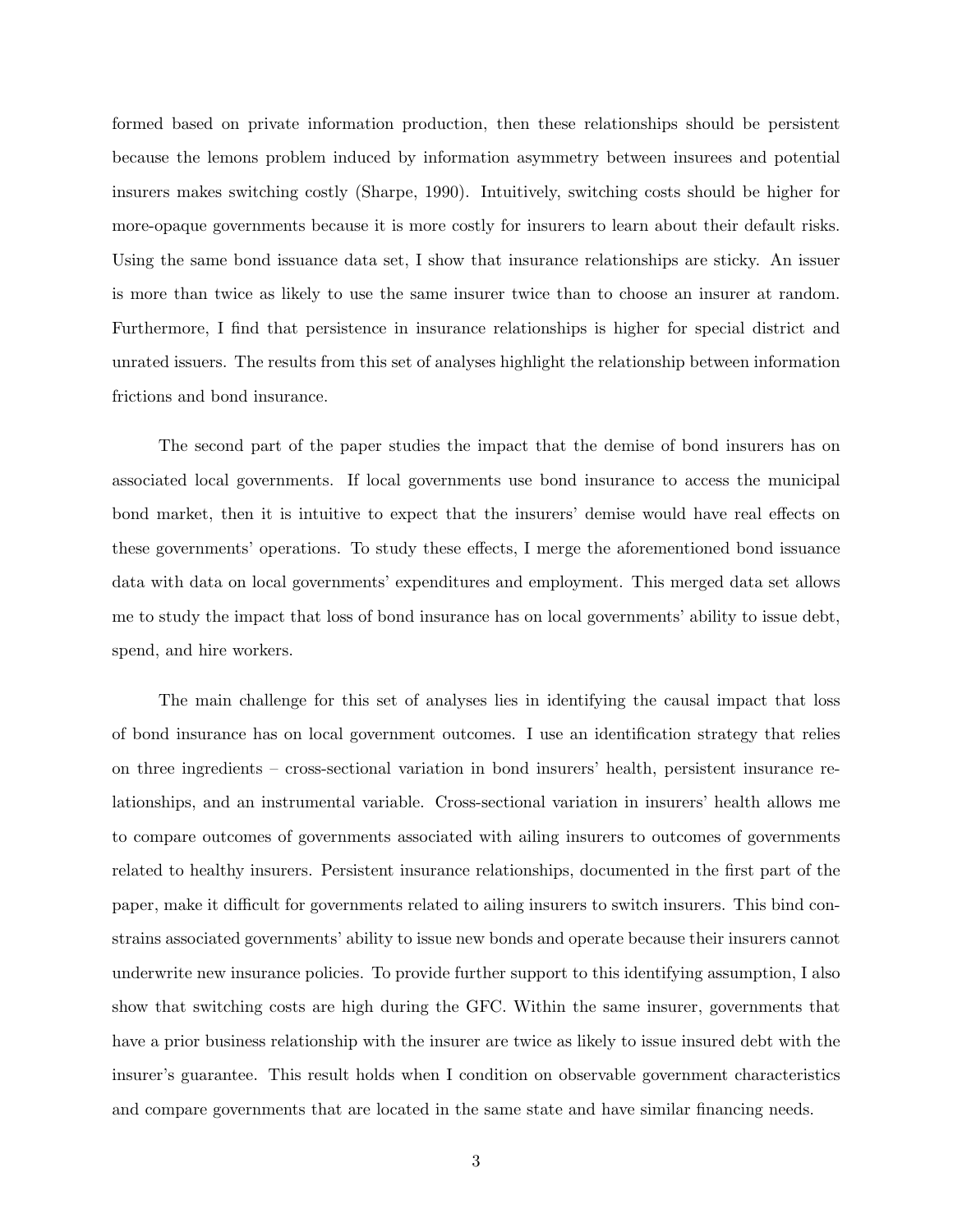The finding that local governments associated with ailing insurance companies had worse outcomes during the GFC alone is insufficient for me to conclude that loss of bond insurance had a direct effect on local government outcomes. The causal interpretation relies on a strong identifying assumption, which is that governments randomly match with insurers. It could be the case that riskier bond insurers choose to sell bond insurance to riskier municipalities, both of which are more likely to have worse outcomes during the GFC. I use an instrumental variable to relax the identifying assumption. I instrument for the variation in insurers' health with the cross-insurer variation in residential mortgage-backed securities (RMBS) insurance portfolio risk. I use the percentage of AAA rated RMBS in each insurer's RMBS insurance portfolio as a proxy for each insurer's exposure to troubles in the RMBS market. With the instrument, the identifying assumption becomes that there is random matching between governments and insurers with respect to RMBS insurance portfolio risk. This assumption is more plausible because very few people suspected that housing markets across the country would crash at the same time, which resulted in correlated defaults across many lowly rated mortgage bonds (Cheng et al., 2014).

Using the identification strategy outlined above, I find that, during the GFC, local governments associated with less healthy insurers were able to issue less insured debt and were unable to make up for this shortfall by issuing uninsured bonds. This result not only shows that insurers' health had a direct effect on local governments' ability to fund themselves, but lends support to the idea that local governments rely on bond insurance to access the municipal bond market. I also find that, for governments that were able to issue new insured bonds during the GFC, those that were associated with less healthy insurers saw their bond yield spreads increase by more.

These credit constraints lasted for more than 10 years after the GFC began. In particular, by 2017, governments associated with less healthy insurers were still lagging behind in bond issuance. This long-term effect result shows that the disappearance of bond insurance essentially locked some government entities out of the municipal bond market. I also find that the long-term effects are concentrated among special district governments, which highlights the role of opacity in preventing some local governments from issuing new debt.<sup>4</sup>

<sup>4</sup>Special district governments make up a nontrivial part of the state and local government sector. The 2007 Annual Survey of State and Local Government Finances shows that special district governments' expenditures account for 21% of the sector's total expenditure. This percentage increases to 43% if I exclude state governments.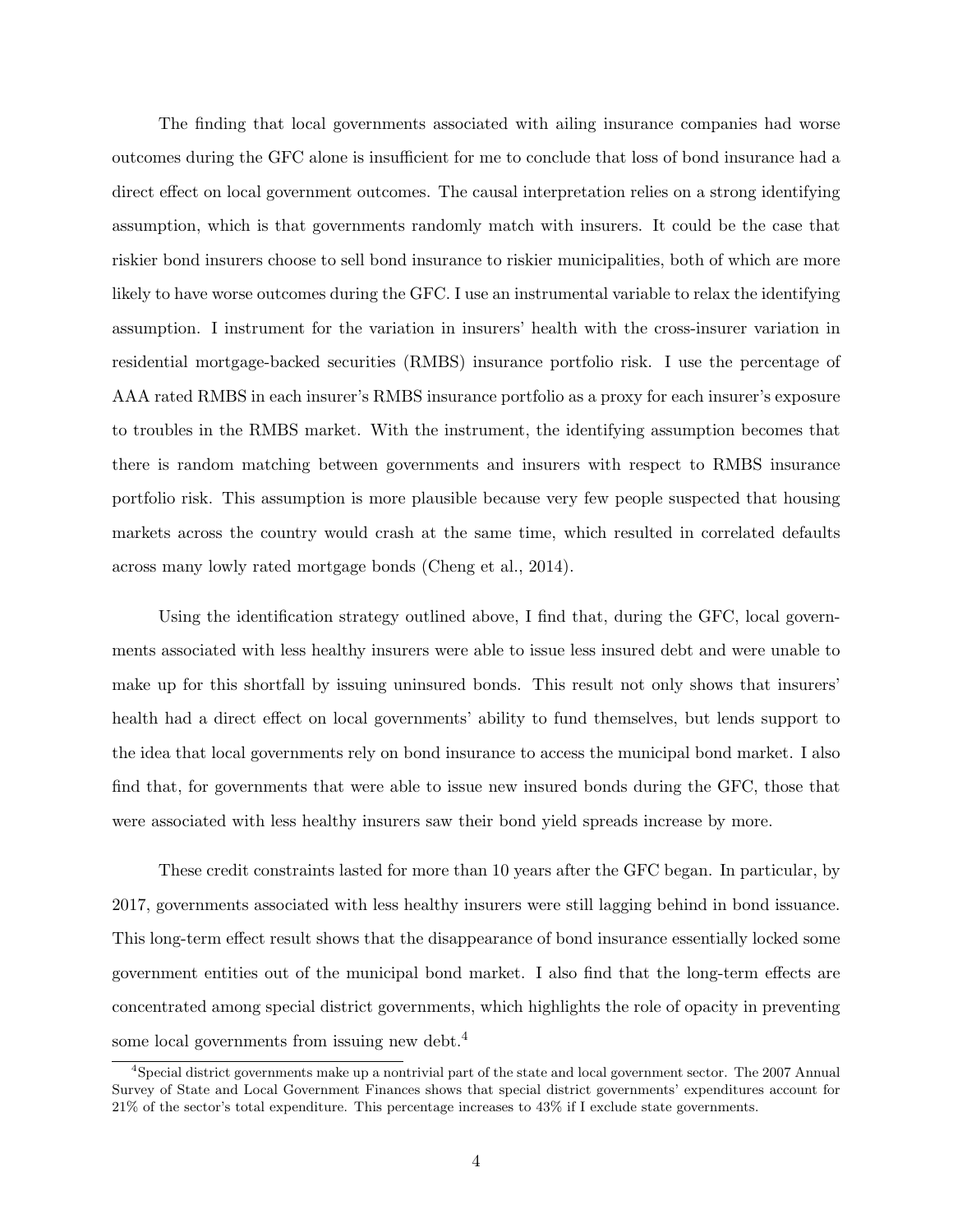The mechanisms that drive the long-run results may differ from those that drive the crisisperiod results. The crisis-period results are driven by each government's associated insurers' inability to underwrite new insurance policy and high switching costs, which prevented affected governments from employing healthier insurers. On the other hand, the long-run results are likely driven by the fact that the municipal bond insurance industry has largely disappeared. In other words, the product that was the pre-GFC bond insurance was no longer available, which means that local governments that relied on bond insurance to raise new debt lost access to the municipal bond market. Post-GFC municipal bond insurance differs from its pre-GFC counterpart in at least two ways. First, no bond insurer obtained a AAA credit rating after the GFC, which means that the value of bond insurance was lower than what it used to be. Second, due to the GFC, investors may have lost trust in the product and so bond insurance is no longer an effective vehicle for local governments' access to the municipal bond market.

The last set of analyses explores how being associated with ailing insurers affected local governments' ability to spend and hire workers. I find that this group of governments experienced relatively lower wage expenditure, non-wage expenditures, and employment growth. In line with the financing results, I find that these negative effects lasted up to at least 2017. For this particular sample of special district governments, wage expenditures, non-wage expenditures, and employment levels in 2017 would have been 10%, 7%, and 6% higher, respectively, if the bond insurance industry had remained intact. These effects are economically meaningful. For context, the 2013 trough of state and local governments' aggregate employment level was 96% of its 2008 peak. The key implication from these findings is that, due to loss of bond insurance, local governments' ability to provide public goods was significantly impaired, both during and after the GFC.

The main contribution of this paper is to provide empirical evidence that the disappearance of bond insurance has real effects on local governments' operations and, hence, their ability to provide local public goods. This paper is directly related to the emerging literature on the real effects of financing frictions among local governments (Adelino et al., 2017; Dagostino, 2017; Yi, 2021). The key difference between this paper and the existing literature is its focus on municipal bond insurance, which was a key feature of the pre-GFC municipal bond market. More generally, this paper adds to the larger literature on real effects of financing frictions (Peek and Rosengren,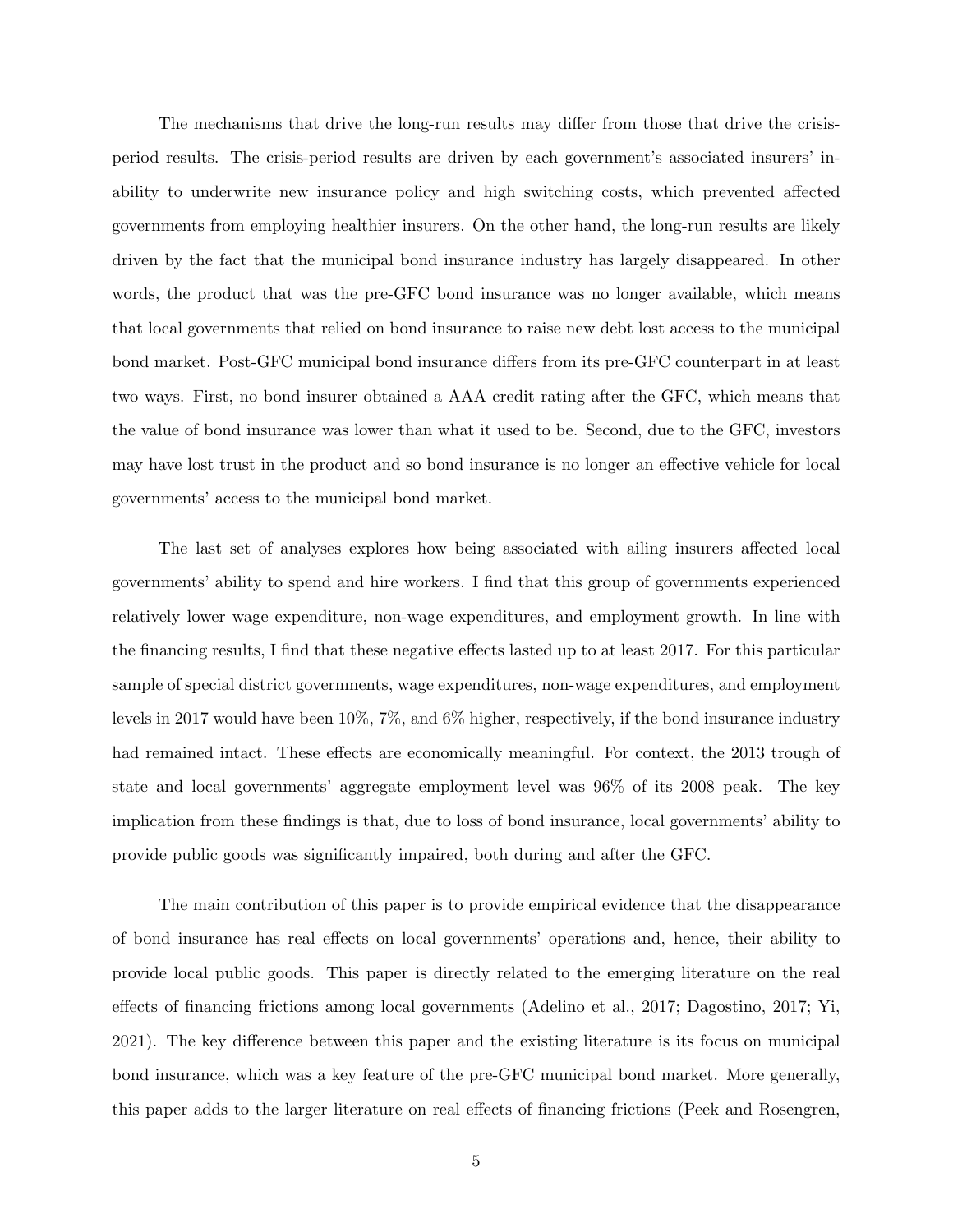2000; Ashcraft, 2005; Gan, 2007; Almeida et al., 2009; Chodorow-Reich, 2013; Kim, 2021) by being the first to document the real effects of municipal bond insurance.

This paper also contributes to the literature on the value of bond insurance by providing suggestive evidence that the value of bond insurance lies in its ability to give local governments access to the municipal bond market (Braswell et al., 1982; Bland, 1987; Kidwell et al., 1987; Hsueh and Chandy, 1982; Quigley and Rubinfeld, 1991; Bergstresser and Shenai, 2010; Lai and Zhang, 2013; Bergstresser et al., 2015; Chun et al., 2018). In other words, the value of bond insurance lies in the quantity of debt that local governments can raise while using it.

In an independent and contemporaneous work, Agrawal and Kim (2021) uses a similar identification strategy to show that loss of bond insurance caused local governments to cut spending on water infrastructure, which leads to lower drinking water quality. The findings in Agrawal and Kim (2021) are important for our understanding of the water crisis that the United States faces and corroborate well with the real effects results in this paper. However, it is important to note that this article contributes to the literature beyond Agrawal and Kim (2021) by showing that the demise of the municipal bond insurance industry has large effects on local government spending and employment, which implies that the effect that this financing friction has on local governments' ability to provide public goods is much broader than just the drinking water crisis.

# 2 Institutional Details

## 2.1 Municipal Bond Insurance

Bond insurance is an insurance policy that bond issuers buy from specialized insurance companies, often called monolines. For most policies, the issuer pays an upfront fee to the insurance company. On average, premium payments amount to approximately 1 percent of the total principal (Joffe, 2017) and could range from 0.5 to 2.5 percent (Thakor, 1982). The insurer then provides insurance for the bond in the event of default. If the issuer defaults on its obligation, the insurance company continues to pay interest and principal as scheduled and the bond continues to trade. The bond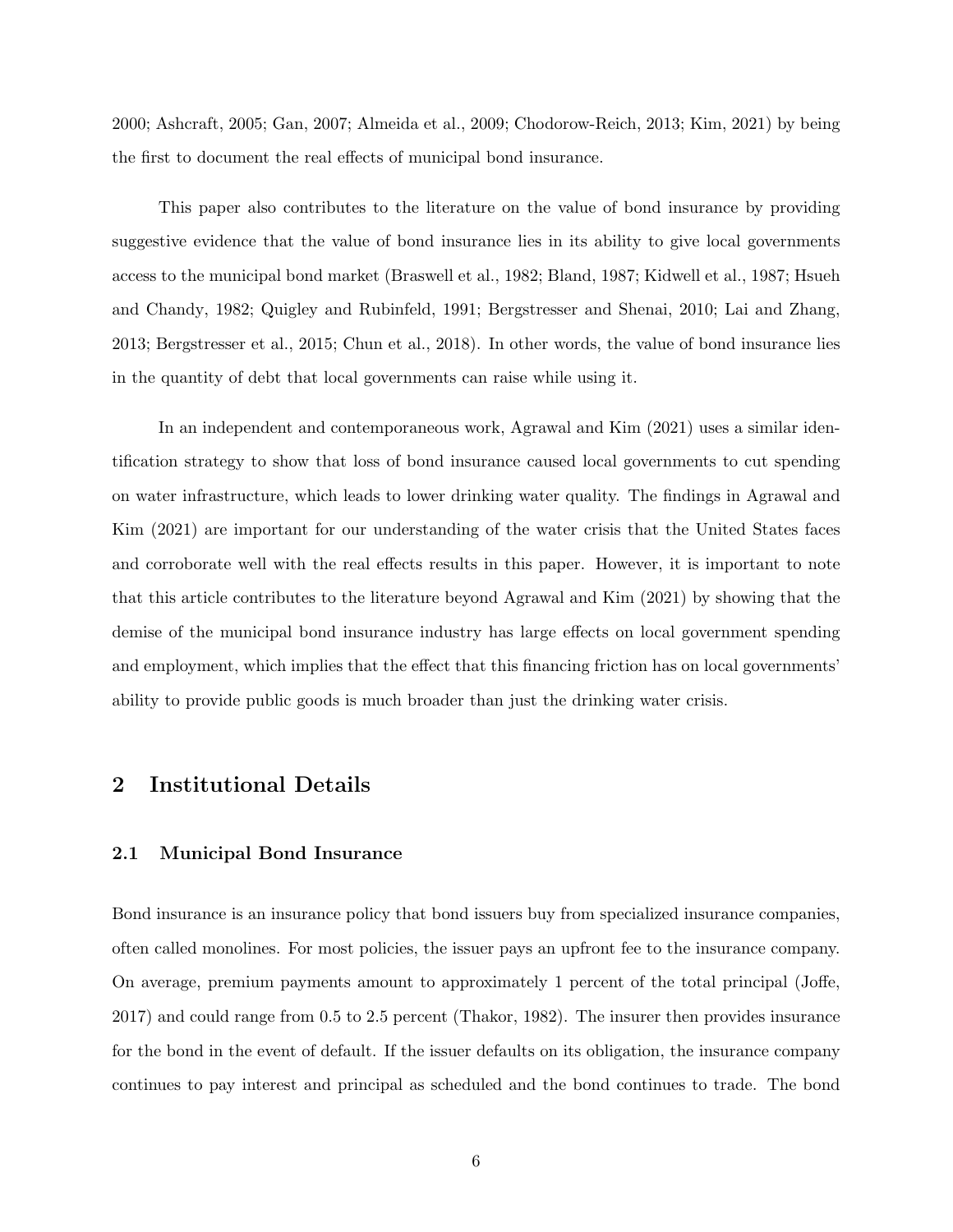assumes the insurance company's credit rating instead of the issuer's. The insurance policy stays with the bond until the bond matures or is called.

Investors can also purchase secondary market insurance on uninsured bonds. The policy is usually written on a portion of the total par outstanding because a single investor is unlikely to hold the entirety of a bond issue. The insurance premium is prorated proportionately to the percentage of par outstanding and the premium is paid in full at the time of trade. The trade refers to the event in which the bond receives its secondary market insurance, which could happen in two ways. The first option is the investor delivers the bonds to the insurer's custodian bank and wires the insurance premium to the insurer. Then, the custodian bank will deliver the insured bond back to the investor in the form of a custodial receipt that has a new CUSIP. The second option is the investor sells the uninsured bond to a broker with the understanding that the investor will buy back the insured bond (with a new CUSIP) at the same price plus the insurance premium. The broker performs the same steps as in the first option. Once insured, the bond trades under a new CUSIP and has the same properties as a bond that was insured at issuance (Build America Mutual, 2021).<sup>5</sup>

Municipal bond insurance began with the founding of American Municipal Bond Assurance Corp. (AMBAC) in 1971 and grew in popularity after the Washington Public Power Supply System (WPPSS) defaulted on \$2.25 billion worth of revenue bonds in 1983. Figure 1 plots municipal bond issuance and bond insurance activity between 1980 and 2017. In 1980, only about 2% of newly issued municipal bonds were insured. By 2007, approximately half of newly issued municipal bonds were insured. Between 1980 and 2007, 32.2% of all municipal bonds, measured by inflation-adjusted face value, were issued with insurance. During the GFC, seven out of nine active bond insurers stopped writing new insurance policies due to losses from their asset-backed securities (ABS) and collateralized debt obligation (CDO) insurance businesses. Insurers were unable to underwrite new policies because of two reasons. First, losses from their ABS and CDO insurance businesses decreased the level of their regulatory capital to the point that they could not underwrite new policies. Second, a low capital buffer caused their financial enhancement ratings to decline, which

<sup>&</sup>lt;sup>5</sup>The existence of secondary market insurance does not affect the subsequent analyses because this paper focuses on primary market activities.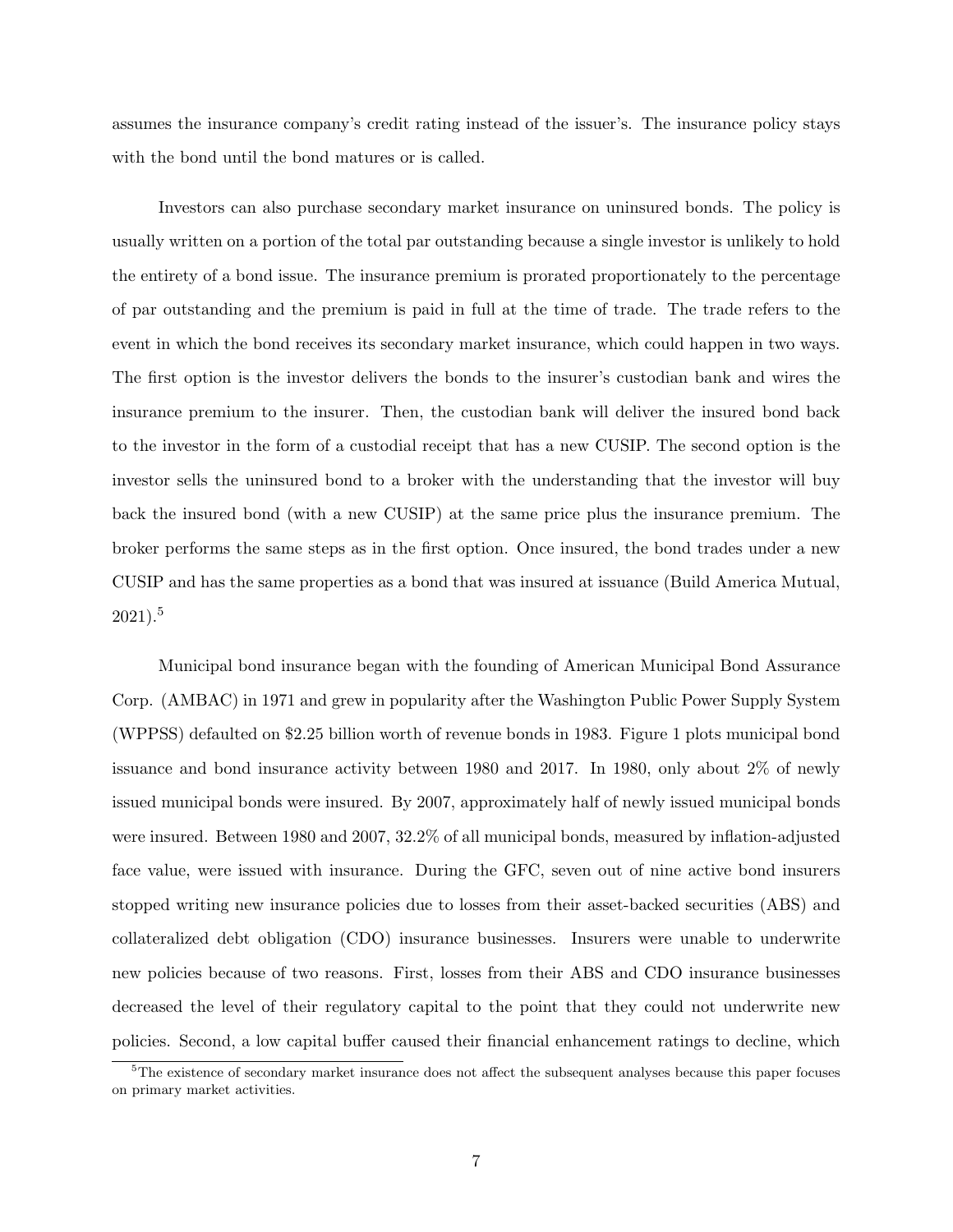made their "credit wrapping" product less appealing. In 2016, three bond insurers remained active in the market – Assured Guaranty, Build America Mutual, and National Public Finance Guarantee. Other companies were bought by one of the survivors or remained inactive because their financial enhancement ratings were too low.

The business of municipal bond insurance never recovered after the GFC. Figure 1 shows that, in the post-GFC era, less than 5% of newly issued municipal bonds were insured. There are several potential reasons why the business never recovered. First, a low-rates environment means that yield is in short supply. Investors are willing to take on more risk to receive higher yields. Furthermore, when yields are low, the savings from bond insurance is also less attractive to issuers. Second, due to the events that unfolded during the GFC, investors lost confidence in bond insurance companies. Lastly, new credit rating scales have dramatically inflated municipal bond issuers' ratings, which makes bond insurance relatively less useful (Northern Trust Asset Management, 2014).

## 2.2 Local Government Finances

The main results in the second part of this paper rely on the assumption that local government financing depends heavily on municipal bonds. This subsection provides background information that supports this assumption. State and local governments are financed by tax revenue, service revenue, intergovernmental transfers, and debt. A crucial question is how important is debt as a source of financing for these governments? I use data from the Census Bureau's Annual Survey of State and Local Government Finances (ASSLGF) to answer this question. For each governmentyear that appears in the survey, the data set reports the amount of long-term debt that was issued and retired. A measure of how much a local government relies on long-term debt to finance its operations is the ratio of long-term debt that it issued in year t and its total expenditure in the same year, averaged across all years. The average of this ratio across all government entities that issued at least some long-term debt between 1980 and 2007 is 13.4%, which suggests that, on average, state and local governments finance 13.4% of their annual expenditure with long-term debt.

The cross-government average ratio of net long-term debt issued in year t and total expendi-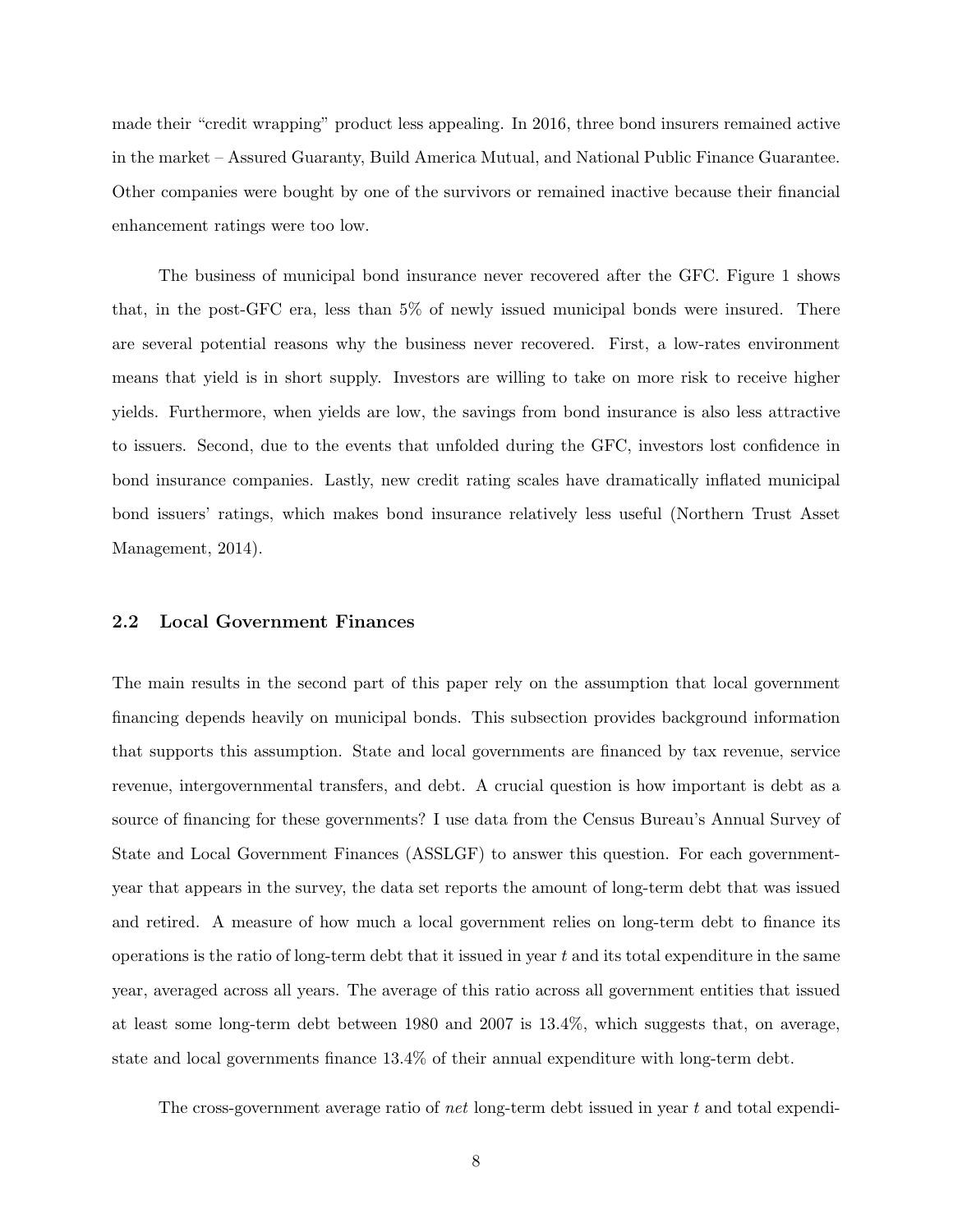ture in the same year is  $2.9\%$ .<sup>6</sup> This quantity suggests that the average local government is financing  $2.9\%$  of its total annual expenditure with new long-term debt and the majority of long-term debt issuance activity serves to replace or roll over old debt. This analysis implies that a substantial drop in these governments' ability to issue new long-term debt would significantly affect their ability to spend.

A natural follow-up question is how often does the average state and local government issue new long-term debt? To answer this question, I construct a sample of state and local governments from the ASSLGF with the requirement that each government appears in the survey for every single year between 1980 and 2007 and issued at least some long-term bond during that time window. Next, I compute the probability of long-term debt issuance, which is the number of years that the government issued some long-term debt divided by 28. I find that the average government in this sample has a long-term debt issuance probability of 39.8%, which implies that the average government issues at least some long-term debt once every 2.5 years.

Long-term municipal debt is composed of bank and municipal bond debt. An important question is how important is municipal bond debt relative to bank debt? I use statistics from SIFMA (2021) and Ivanov and Zimmermann (2019) to address this question. By the end of 2006, the total amount of municipal bonds outstanding was \$3.3 trillion, while the total amount of municipal bank loans outstanding was approximately \$40 billion or just about 1% of the total amount of municipal bonds outstanding. The same statistics for 2020 are \$3.95 trillion, \$200 billion, and 5%, respectively. Although municipal bank loans have experienced a substantial growth between 2007 and 2020, bank debt is a relatively minor source of funding for state and local governments, both before and after the GFC. This short analysis makes two points. First, any impairment to local governments' ability to issue municipal bonds is likely to have real effects on their ability to function because the market for municipal bank debt is not large enough to serve as an alternative source of funding. Second, if local governments are able to use bank loans as substitutes for insured bonds, then the results presented below could be interpreted as a lower bound of the effect that loss of bond insurance has on local governments' operations.

 $6$ Net long-term debt issuance is defined as the difference between the amount of new long-term debt issued in year t minus the amount of long-term debt that was retired in the same year.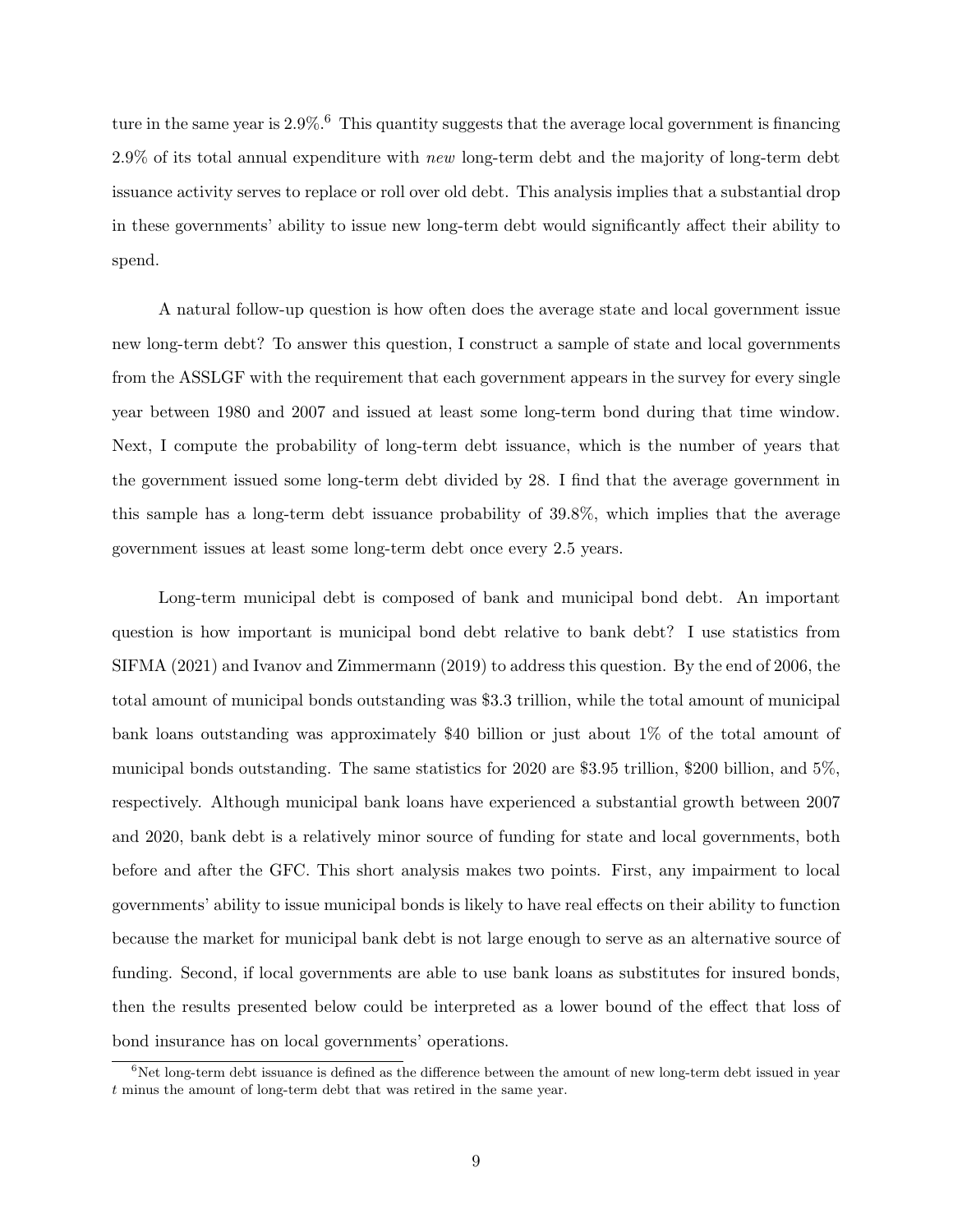# 3 Data

This paper uses data from several sources. The first main data set is SDC Platinum, which contains information on issuers and municipal bond issuances. From this data source, I download all municipal bond issuance between 1980 and 2017. Each observation of the downloaded data is a bond deal issued by a state or local government entity, which can contain one or more individual bonds. For each observation, I observe issuer and bond deal characteristics at the time of issuance. Issuer characteristics include issuer name, issuer state, issuer type (e.g., state, county, city, or special district government), and credit rating at time of issuance. Bond deal characteristics include issue amount, maturity date, coupon rate, taxable status, call option, sinking fund provision, bank qualification status, and insurance status.<sup>7</sup> For each deal that was issued with insurance, the data set provides the insurer's name and the amount of debt that is insured. I supplement issuance data from SDC Platinum with bond-level data from Thomson Reuters EIKON.

The second main data set is the Census Bureau's Annual Survey of State and Local Government Finances (ASSLGF). This data set contains information on each government's revenue sources, expenditure items, and debt issuance. I downloaded this data for all years between 1980 and 2017. This data set has several important features. First, since the data set comes from a survey, it does not contain data for all state and local government entities. Second, each data item is either reported by the government entity or imputed by the Census Bureau. Therefore, the analyses that follow only use reported data.<sup>8</sup> Third, the data set's coverage is more comprehensive in years ending in 2 and 7 (e.g., 2002 and 2007), which forces me to mostly rely on data from these years. Lastly, government entities have different fiscal year-ending months. The following analyses adjust differences in fiscal year-ending months by computing weighted averages between the appropriate preceding or following year.<sup>9</sup>

The third main data set is the Census Bureau's Survey of Public Employment and Payroll

<sup>7</sup>Deal characteristics differ from bond-level characteristics. For example, I observe the maturity date of the longest-maturity bond in the deal instead of the maturity date of each bond.

<sup>&</sup>lt;sup>8</sup>The filtering process is done using the Census Bureau's Data Flags. Specifically, I consider data points with K, R, U, V, B, D, and Z flags to be reported data and the rest to be imputed data. Refer to the Census Bureau's website for more detail: https://www.census.gov/programs-surveys/apes/technical-documentation/code-lists/ data-flags.html.

<sup>&</sup>lt;sup>9</sup>Refer to the Online Appendix for additional detail.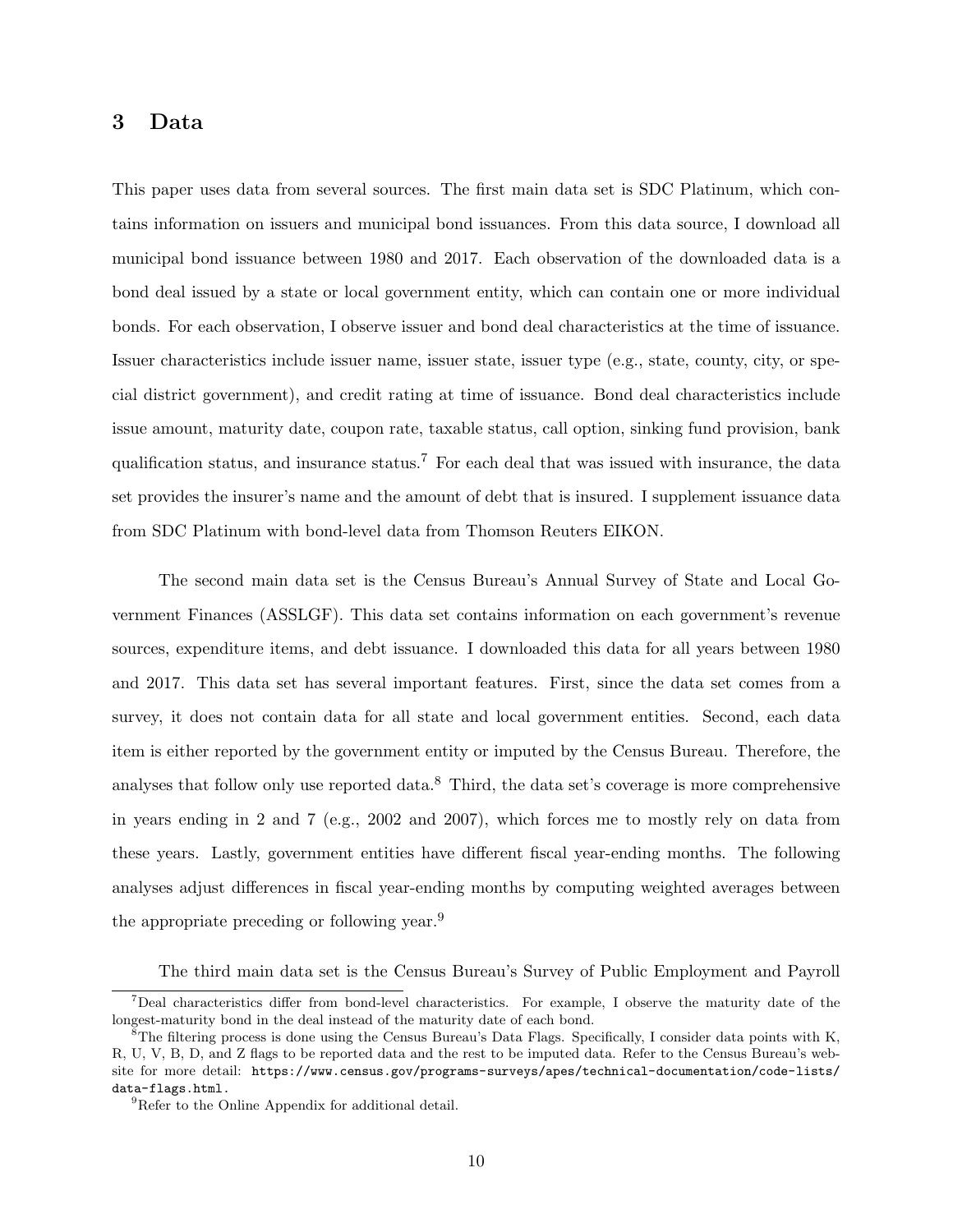(ASPEP). This data set contains each government entity's annual employment and payroll data, collected at the end of the first quarter of each year. Employment and payroll data are disaggregated by type (e.g., full-time, part-time, and full-time equivalent) and function (e.g., financial administration, judicial, fire protection, and many more). For the following analyses, I use total full-time equivalent employment numbers. Total employment numbers are computed as the sum across all functions reported. Similar to the ASSLGF, the data set's coverage is more comprehensive in years ending in 2 and 7.

The three main data sets are hand matched together based on the government entity's name and county. Other supplementary data sets include county employment data from the Bureau of Labor Statistics, county house price index data from the Federal Housing Finance Agency (FHFA), and insurers' RMBS insurance portfolio risk from S&P's credit risk reports. The credit reports provide detailed information on each insurer's ABS insurance portfolio. Most importantly, the reports show the credit rating composition of each insurer's RMBS insurance portfolios, which I use to construct the instrumental variable.

# 4 Descriptive Analyses

This section presents descriptive analyses, which explores the use of bond insurance prior to the GFC. The analyses shed light on the types of local governments that prefer to buy bond insurance and provide empirical evidence of the identifying assumption that I make in the second part of the paper.

## 4.1 Who Buys Bond Insurance?

Conditional on bond deal characteristics, which types of municipalities tend to buy bond insurance? I use data from SDC Platinum to construct a sample of municipal bond deals from 1980 to 2006. Thet top panel of Table 1 presents summary statistics on this sample of bond deals. Approximately one-quarter of the deals are issued with insurance. For the majority of insured bond deals (95%), all bonds in the deal are insured, 21% of the deals were issued by governments with junk credit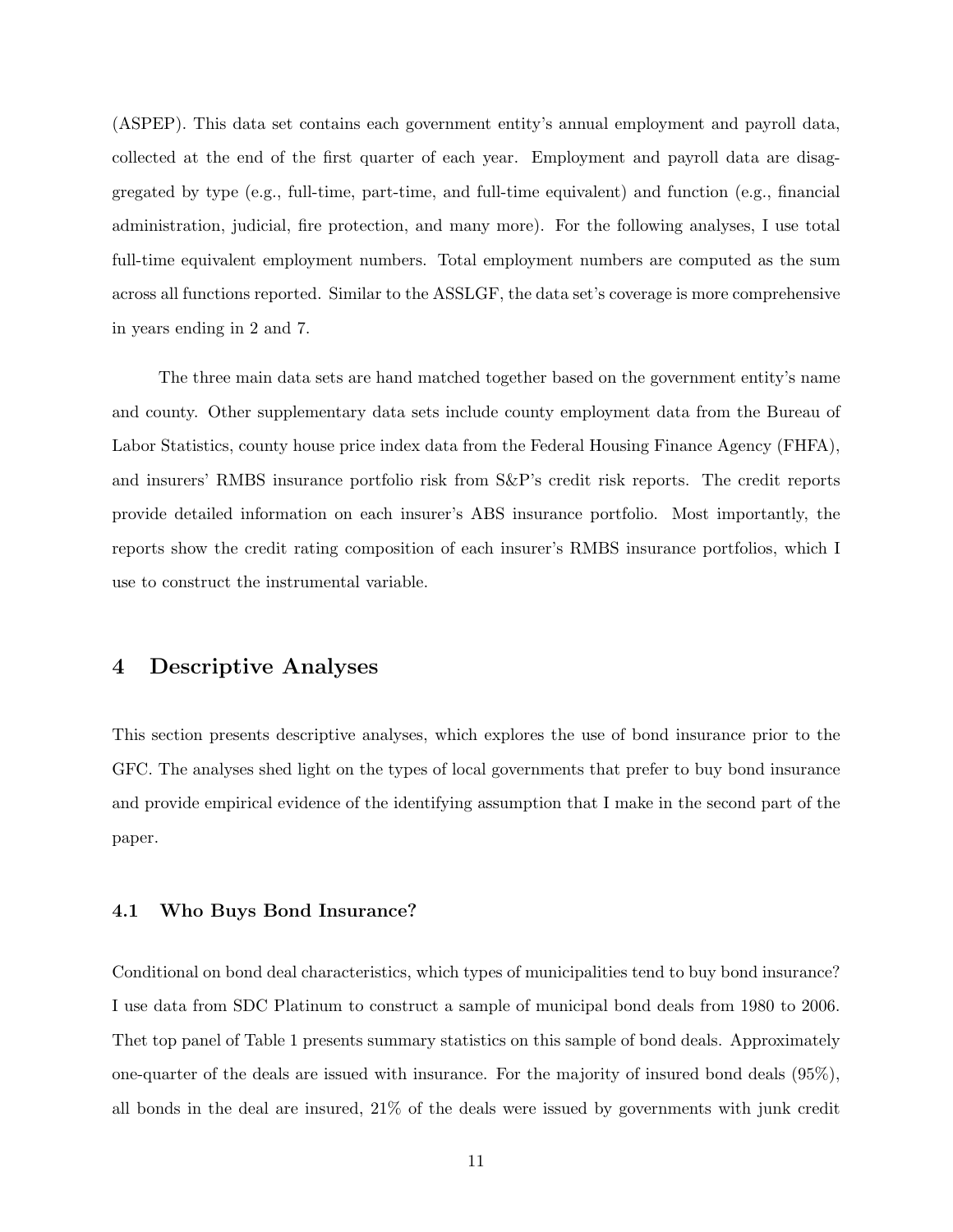ratings, and 67% were issued by governments with no rating at all. For completeness, the bottom panel of Table 1 presents summary statistics of the same variables for bond deals that were made between 2007 and 2017.

I supplement the bond deal data set with total expenditure data from the ASSLGF. I begin by computing average total expenditure by state-type-year. Government entities in the ASSLGF data set are classified as one of five types: state, county, city, school district, other special district. I merge these average total expenditure numbers into the bond deal data set.<sup>10</sup> The merged data set contains data on issuer and bond deal characteristics. I use it to run variants of the following panel OLS regression:

$$
\mathbb{1}(Insured)_{ijt} = \alpha + \beta' \mathbf{G_{it}} + \gamma' \mathbf{B_j} + State\, FE + Year\, FE + \epsilon_{ijt}.\tag{1}
$$

i indexes governments, j indexes bond deals, and t indexes years.  $\mathbb{1}(Insured)_{ijt}$  is an indicator variable, which equals 1 if the bond deal was issued with at least one insured bond.  $G_{it}$  is a vector of time-varying government characteristics. B<sub>j</sub> is a vector of bond deal characteristics. The variables of interest are Log Expenditure, Special District, Not Rated, and High Yield. Log Expenditure, Special District, and Not Rated are proxies for issuers' opacity. Smaller (lower total expenditures) and special district governments often do not regularly disclose their financial positions, which implies that they are more opaque when compared to general governments such as states, counties, and cities.<sup>11</sup> Special district governments are defined as government entities that are not state, county, city, or state agencies.<sup>12</sup> All else equal, issuers with no credit rating are more opaque because there is no third party that produces information about their creditworthiness for the investment community.

 $10<sup>10</sup>$  use average expenditures instead of entity-level expenditures because the merging procedure is overly cumbersome. An entity-level merge requires merging on strings, which is too cumbersome when there are more than 45,000 unique issuers that issued municipal bonds between 1980 and 2006. Refer to the Online Appendix for more detail on government type mapping between SDC Platinum and ASSLGF.

 $11$ Financial disclosures by state and local governments are mostly voluntary (Baber and Gore, 2008). Anecdotally, general governments such as states, counties, and cities are more likely to regularly report their financial data.

<sup>&</sup>lt;sup>12</sup>State agencies are specialized entities that are managed and funded by the state government (e.g., the Connecticut Development Authority).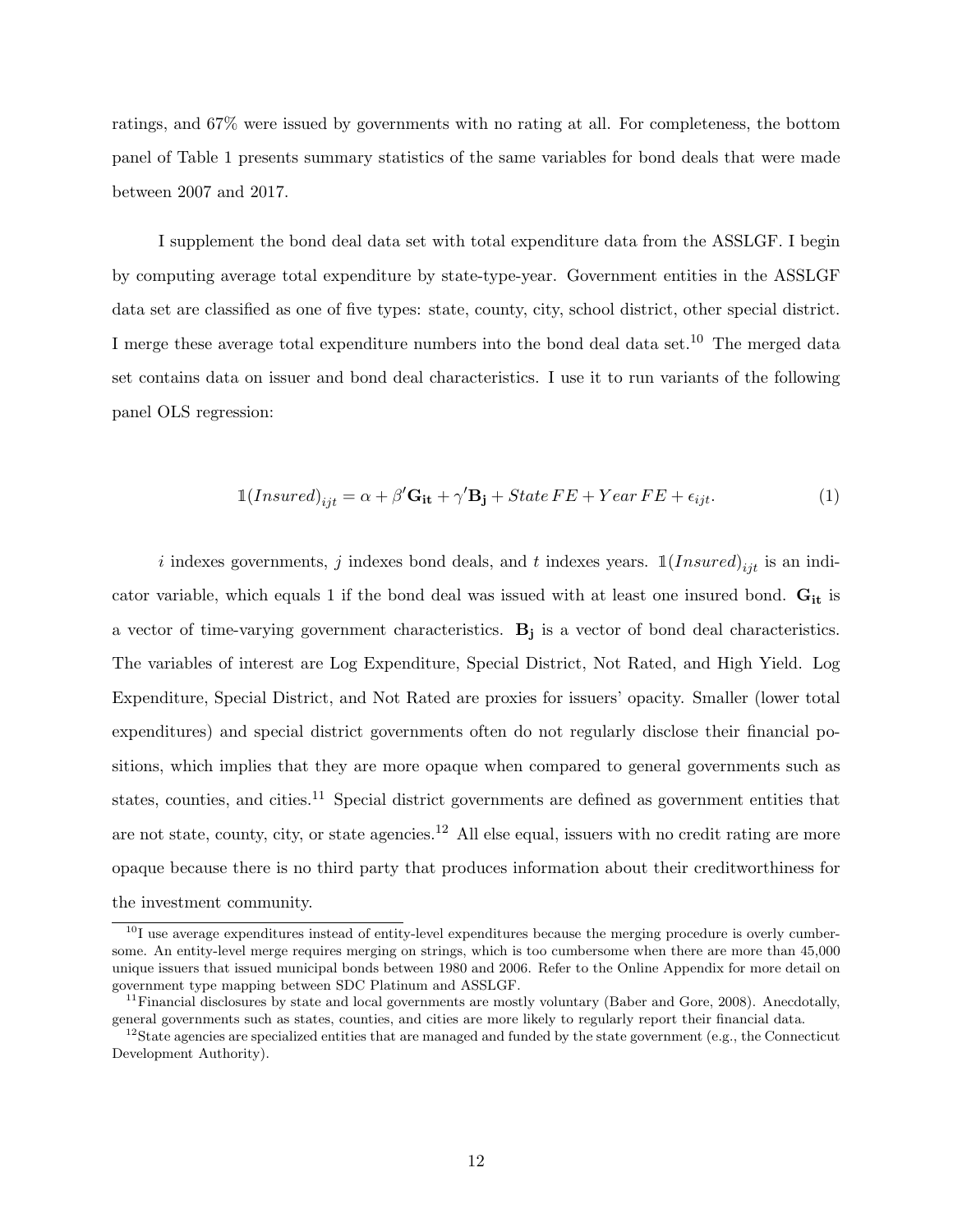Table 2 reports regression results for variants of Equation 1.<sup>13</sup> Regressions shown in columns 1 through 3 include each of the four government characteristics individually and bond deal characteristics.<sup>14</sup> Results from columns 1 through 3 suggest that opaque governments are more likely to issue bond deals with insurance. Results from column 3 also show that high-yield issuers are more likely to issue bond deals with insurance, which agrees with the findings from Cornaggia et al. (2020). Column 4 includes all four government characteristics at the same time and finds the same qualitative results.<sup>15</sup> The magnitudes of these coefficients are large. The sample's unconditional probability of buying bond insurance is 28%, which means that special district, unrated, and highyield issuers are 3%, 139%, and 40%, respectively, more likely to buy bond insurance. By revealed preference, these results suggest that more-opaque and riskier issuers are more likely to buy bond insurance and provide support for the aforementioned information view of bond insurance.

# 4.2 Bond Insurance Usage Intensity

This subsection explores the correlation between issuers' characteristics and bond insurance usage intensity. I construct a measure for bond insurance usage intensity, insurance ratio. For a given government entity, its insurance ratio is the inflation-adjusted amount of debt that it issued via insured municipal bonds divided by the total inflation-adjusted amount of debt that it issued via all municipal bonds. I use the sample of all municipal bond issuance between 1980 and 2006 to construct this measure.

For each issuer that issued at least one insured bond during this time period, I construct seven variables that capture each issuer's average characteristics from 1980 to  $2006$ .<sup>16</sup> The first set of variables can be classified as government-type variables. These are categorical variables that

<sup>&</sup>lt;sup>13</sup>The sample size is smaller than that of Table 1 because singletons and observations with missing coupon rates are dropped.

 $14$ Not Rated and High Yield need to be included together because a government entity is investment grade,

high yield, or unrated and the comparison that is being made in column 3 is against investment-grade issuers.

 $15$ Results shown in column 4 seem to suggest that size, measured by total expenditures, is not strongly associated with bond insurance usage. However, since size is imputed by using group averages, the coefficient is likely to be attenuated by the variable's relative lack of variation.

<sup>&</sup>lt;sup>16</sup>Issuers that issued at least one insured bond between 1980 and 2006 make up a nontrivial subset of the universe of municipal bond issuers. As a group, these issuers issued approximately 90% of the total inflation-adjusted municipal debt that were sold between 1980 and 2006. Therefore, if bond insurance has any economic importance, the loss of bond insurance should have had a widespread impact on the universe of local governments.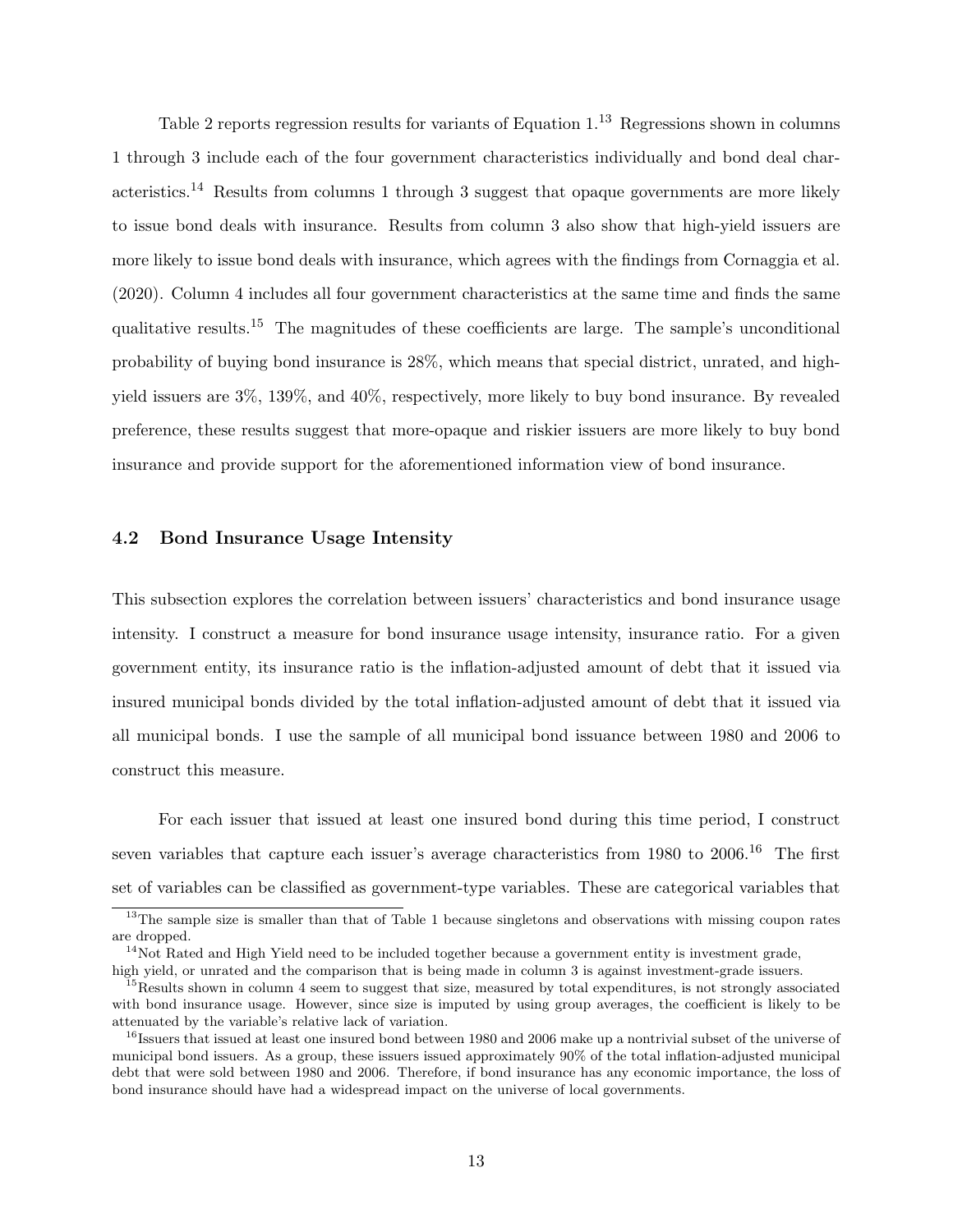indicate whether an issuer is a state agency, state, county, city, or special district government. The next variable is size, measured by average total expenditures. This variable is the average total expenditures of government entities that match the issuer's state and type, averaged across all observations of the ASSLGF from 1980 to 2006. The last set of variables relates to credit ratings. If an issuer issued a bond between 1980 and 2006 without a long-term issuer credit rating from S&P or Moody's, then Not Rated equals one. If an issuer issued a bond between 1980 and 2006 while it had a speculative grade long-term issuer credit rating from S&P or Moody's, then High Yield equals one.<sup>17</sup>

In the last step, I sort issuers into four groups according to their insurance ratio and tabulate each group's average characteristics. Table 3 presents the results. Starting with issuer type, I find that the percentages of issuers that are general governments and state agencies decrease monotonically as the insurance ratio increases. On the other hand, the percentage of issuers that are special district governments increases monotonically with insurance ratio. Next, average government size, measured by average total expenditures, decreases with insurance ratio and the percentage of issuers with no credit rating increases with insurance ratio. The economic magnitudes are large. For example, compared to the group of issuers with insurance ratios less than 0.25, the percentage of special district governments is almost twice as large in the group of issuers with the highest insurance ratios. These results show that, leading up to the GFC, issuers that were more opaque used bond insurance more intensively. In line with the qualitative results from Cornaggia et al. (2020), high-yield issuers also tend to use bond insurance more intensively. It is important to note that, conditional on bond characteristics, the average yield to maturity of bonds issued by unrated governments is lower than the average yield to maturity of bonds issued by governments with speculative credit ratings. This empirical fact suggests that the correlation between being unrated and bond insurance usage is capturing something other than higher default risks.

<sup>&</sup>lt;sup>17</sup>All results are qualitatively similar when the most recent pre-crisis credit ratings are used to construct Not Rated and High Yield.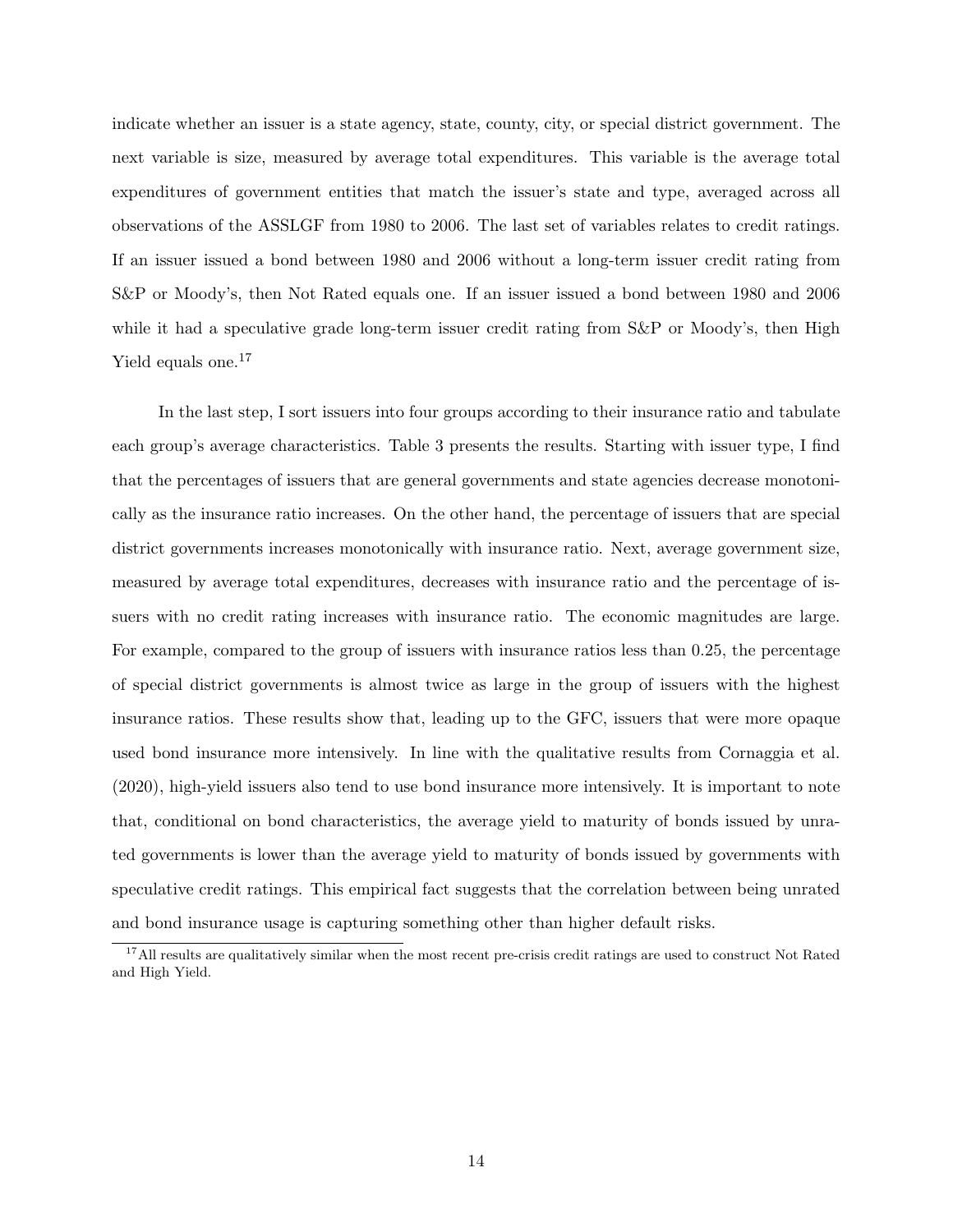## 4.3 Bond Insurance Relationships

Are bond insurance relationships persistent? Insights from the banking literature suggests that insurance relationships should be persistent because insurers produce private information about insurees and the lemons problem induced by information asymmetry between insurees and potential insurers makes switching costly (Sharpe, 1990). To answer this question, I construct a data set of insured bond deals, their insurers, and potential insurers. For each insured bond deal completed between 1980 and 2006, I merge in insurance companies that had insured at least one bond during the deal year. For example, if there are ten active insurers in year  $t$ , then every insured bond deal that appeared in year  $t$  would show up ten times. In other words, the unit of observation of this data set is a deal-insurer pair. The regression can be interpreted as a choice model where the issuer chooses to buy bond insurance from a set of potential insurers. I use this data set to run variants of the following panel regression:

$$
\mathbb{1}(Current\; Insurance)_{ijkt} = \alpha + \beta \times \mathbb{1}(Previous\; Insurance)_{ijkt} + Issue\; FE + Year\, FE + \epsilon_{ijkt}. \tag{2}
$$

i indexes bond deals, j indexes issuers, k indexes insurers, and t indexes years. Among active insurers that were paired with each deal, one of them is the insurer that actually insured the bond deal. Current Insurer equals one for realized pairs and zero otherwise. The main explanatory variable of interest is Previous Insurer, which equals one if the insurer insured the issuer's most recent insured bond deal.<sup>18</sup> A positive correlation between Current Insurer and Previous Insurer suggests that insurance relationships are persistent because issuers are more likely to repeatedly use the same insurer.

Table 4 presents the results. Column 1 shows that the coefficient on Previous Insurer is positive and statistically different from zero. The sample mean of Current Insurer is 0.14, which suggests that issuers are almost twice as likely to use the previous insurer for its next insured bond

<sup>&</sup>lt;sup>18</sup>The sample excludes issuers that issued only one insured bond deal between 1980 and 2006 because previous insurers are not observable for these issuers.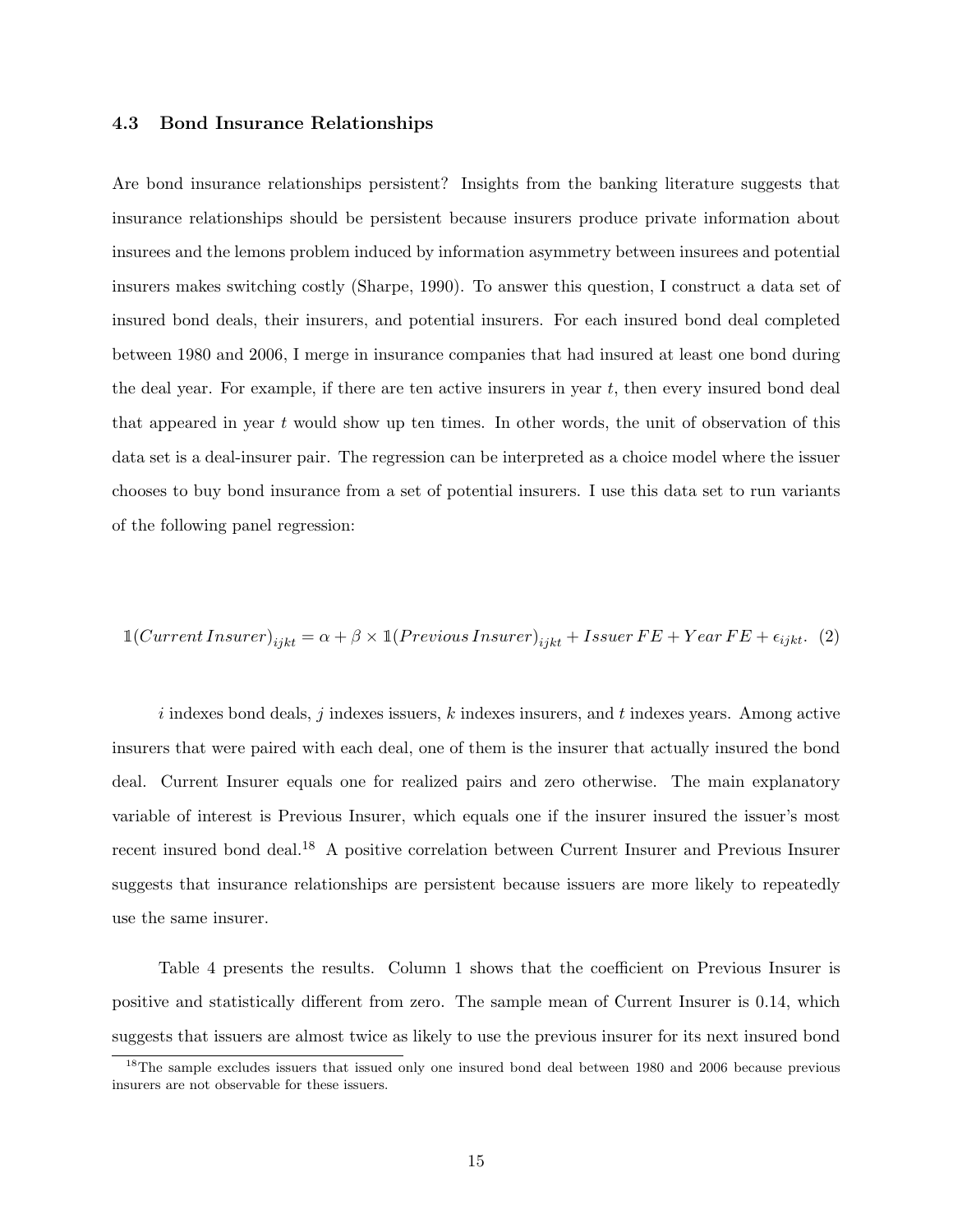deal than to pick an insurer at random. This result shows that, on average, insurance relationships are persistent.

In columns 2 through 4, I explore whether insurance relationships are more persistent for more-opaque and riskier issuers. Results from columns 2 and 3 show that this is the case. The interaction terms between Previous Insurer and proxies of opacity (e.g., Special District and Not Rated) are positive and statistically different from zero. The economic magnitudes are also large. For example, special district governments are  $20\%$  ( $\frac{0.048}{0.24}$ ) more likely to use the same insurer, when compared to general governments. Results from column 3 show that insurance relationships are also more persistent for high-yield issuers. Column 4 shows regression results for when I include all three interaction terms and additional fixed effects. The fixed effects account for each insurer's specialization in certain submarkets. For example, insurer fixed effects interacted with the special district indicator variable accounts for each insurer's market share among special district issuers. The results show that insurance relationships are more persistent for opaque issuers, but not highyield issuers.

# 5 Identification Strategy

This section outlines the identification strategy that I use to conduct causal analyses of the effects that loss of bond insurance has on associated governments. This identification strategy exploits cross-sectional variation in government entities' exposure to bond insurance company failures. The strategy is built on three ingredients. The first ingredient is persistent insurance relationships and high switching costs. These features imply that, once a government lost its insurance company during the GFC, it could not easily switch to a surviving insurer due to information asymmetry between insurers and insurees (Sharpe, 1990). This friction implies that the government would not be able to issue new insured debt. Without insurance, the government faces credit rationing (Stiglitz and Weiss, 1981) and is forced to cut spending.

Second, the strategy relies cross-sectional variation in insurance companies' health. This variation in insurance company health allows me to compare outcomes of government entities that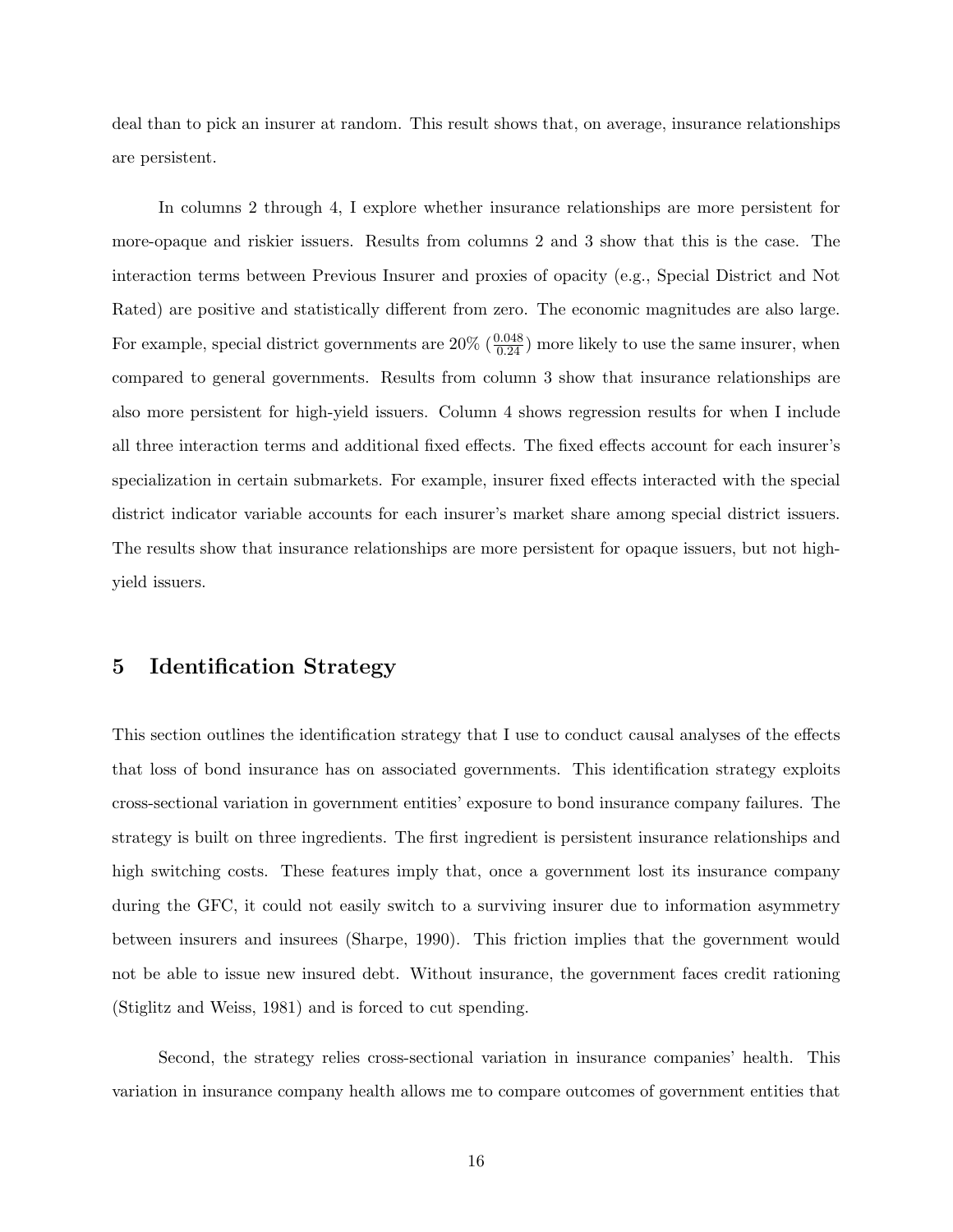were associated with healthy insurance companies to those that were associated with ones that failed.

Third, the strategy needs to address the selection problem – riskier government entities matching with riskier insurance companies, which would likely yield the same empirical result, but invalidates the causal interpretation. I use an instrumental variable approach that exploits crosssectional variation in insurers' RMBS insurance portfolio risk to address this problem. With the instrument, the identifying assumption becomes that government entities do not choose insurance companies based on their RMBS insurance portfolio risk. This assumption is plausible because most sophisticated people did not anticipate the housing market crash that started the GFC (Cheng et al., 2014) and local governments' financial managers are, on average, not very sophisticated (Chen et al., 2021). The following subsections describe these components in more detail.

# 5.1 High Switching Cost During and After the GFC

Section 4.3 provides empirical evidence that, prior to the GFC, insurance relationships are persistent, which suggests that switching costs during the GFC may be high. This subsection provides empirical evidence that switching costs are indeed high. I begin by constructing a data set of issuer-insurer pairs where each issuer that issued at least one insured bond between 1980 and 2007 is paired with each insurer that is active during the crisis period, defined as 2008Q1 to 2009Q2. Next, I construct two indicator variables: (1) Prior Relationship, which equals 1 if the issuer-insurer pair completed at least one bond deal between 1980 and 2007, and (2) Issued, which equals 1 if the issuer-insurer pair completed at least one bond deal during the crisis period.

Using this data set, I compute simple averages of the Issued variable by prior relationship status. I find that the probability that an issuer-insurer completed an insured bond deal during the crisis period is 0.94%, if the pair has no prior business relationship. On the other hand, the probability that an issuer-insurer completed an insured bond deal during the crisis period is 2.69%, if the pair has a prior business relationship. This simple analysis suggests that switching costs are high because the probability completing an insured bond deal decreases by approximately 65% if the pair has no prior business relationship.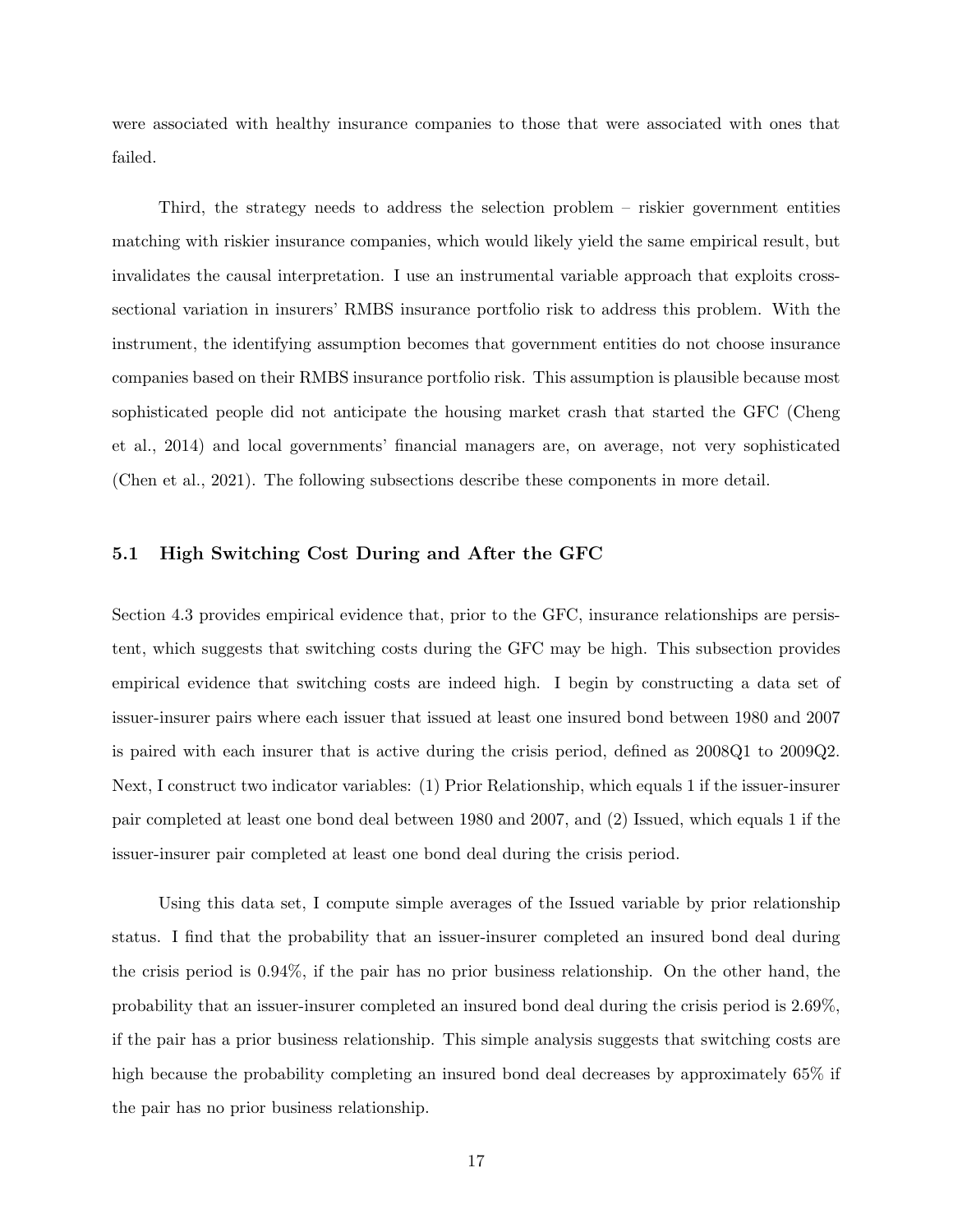To be sure, the simple means comparison does not account for many important issuer characteristics such as credit ratings, reliance on bond insurance, financing needs, and many more. I provide evidence of high switching costs in a more rigorous way by estimating variants of the following regression equation:

$$
\mathbb{1}(Is sued)_{ij} = \alpha + \beta \times \mathbb{1}(Prior\,Relationship)_{ij} + \gamma' x_i + FE + \epsilon_{ij}.
$$
\n(3)

i indexes issuers and j indexes insurers.  $x_i$  is a vector of issuer characteristics that may influence the issuer's ability to issue insured bonds during the crisis period and its general preference to issue insured bonds. The vector includes Special District, High Yield, and Not Rated indicators, which earlier analyses suggest to be important. Total Debt Issued, the total inflation-adjusted amount of municipal bond debt that the issuer raised prior to 2008, is a proxy for issuer size and reliance on debt. Insurance Ratio, the ratio of insured to total municipal bond debt that the issuer raised prior to 2008, is a proxy for the issuer's reliance on insured bonds. I include state, insurer, and year of last issue fixed effects. Insurer fixed effect controls for cross-sectional variation in insurer's health during this time period. Year of last issue fixed effect aims to account for issuers' need to issue new bonds. If switching costs are high, then  $\beta$  should be positive and large, which suggests that prior business relationships are valuable during the crisis period.

Table 5 presents the regression results. Column 1 shows the result for a variant of Equation 3 where I exclude the vector of issuer characteristics. The coefficient on Prior Relationship is 1.57%, which is more than 100% larger than the sample's unconditional probability of issuing an insured bond, which is 1.27%. Column 2 adds issuer controls and column 3 interacts the three sets of fixed effects, which gives the most conservative estimate of the value of prior business relationships. The coefficients on Prior Relationship are slightly smaller in columns 2 and 3, but the economic magnitudes are similar, which suggests that switching costs are high during the crisis period.

I repeat the previous exercise using 1980Q1 to 2009Q2 as the relationship formation period and 2009Q3 to 2017Q4 as the issuance period. Columns 4 to 6 of the same table present the regression results. The number of observations is smaller because there were fewer active insurance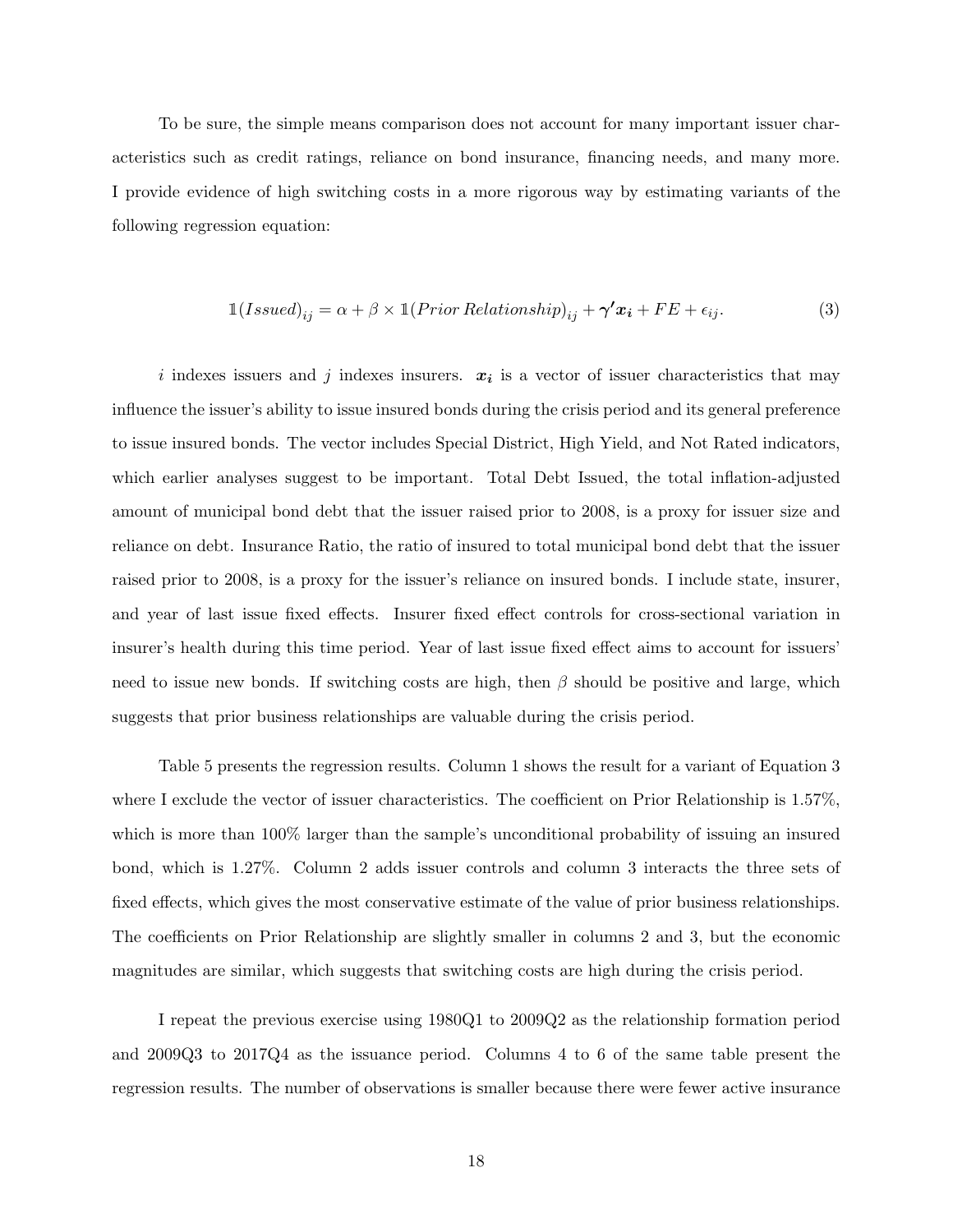companies in this time period. I find that having a prior relationship with a surviving insurer increases the probability that an issuer completes an insured bond deal between 2009Q3 and 2017Q4 by 40% to 70%. The results suggests that switching costs remain high many years after the GFC has ended.

# 5.2 Variation in Insurers' Health

This subsection documents cross-sectional variation in insurers' healt during the GFC. Leading up to the GFC, bond insurers began to insure asset-backed securities. In this period, there were nine active bond insurers – ACA Financial Guaranty Corp. (ACA), Assured Guaranty Corp. (AGC), American Municipal Bond Assurance Corp. (AMBAC), CIFG Assurance North America Inc. (CIFG), Financial Guaranty Insurance Co. (FGIC), Financial Security Assurance Inc. (FSA), MBIA Insurance Corp. (MBIA), Radian Asset Assurance Inc. (RADIAN), and XL Capital Assurance Inc. (XLCA). When the housing market bubble popped in 2006 and 2007, these insurance companies began to experience losses from policies written on ABS. The amount of loss varied with how much risk each company took in underwriting insurance policies on ABS from the 2006 and 2007 vintages. Table 6 summarizes each insurance company's municipal bond insurance underwriting and financial enhancement ratings dynamics throughout the crisis.<sup>19</sup> Out of the nine active insurance companies, only AGC and FSA maintained their AAA financial enhancement ratings from S&P and continued to underwrite new bond insurance policies throughout the crisis.<sup>20</sup>

Insurance companies are regulated such that they must have enough capital to back each new policy that they underwrite. As insurance companies take losses from their ABS insurance business, their capital position deteriorates and their ability to write new business suffers. Hence, a proxy of insurance companies' health during the financial crisis is the growth in their municipal bond insurance business between the pre-crisis and crisis period.

<sup>&</sup>lt;sup>19</sup>The financial enhancement rating is the rating that gets assigned to bonds that the insurance company insures. This rating is separate from, but is highly correlated with, the insurance company's long-term issuer credit rating.

<sup>&</sup>lt;sup>20</sup>There are several potential reasons why FSA did not underwrite as many new insurance policies during the GFC. First, FSA was able to maintain its AAA rating during the GFC only because it received several large capital injections from its parent company, Dexia. Second, the activist hedge fund manager, Bill Ackman, was very vocal about FSA's negative future prospects, which potentially reduced trust in the company's insurance product.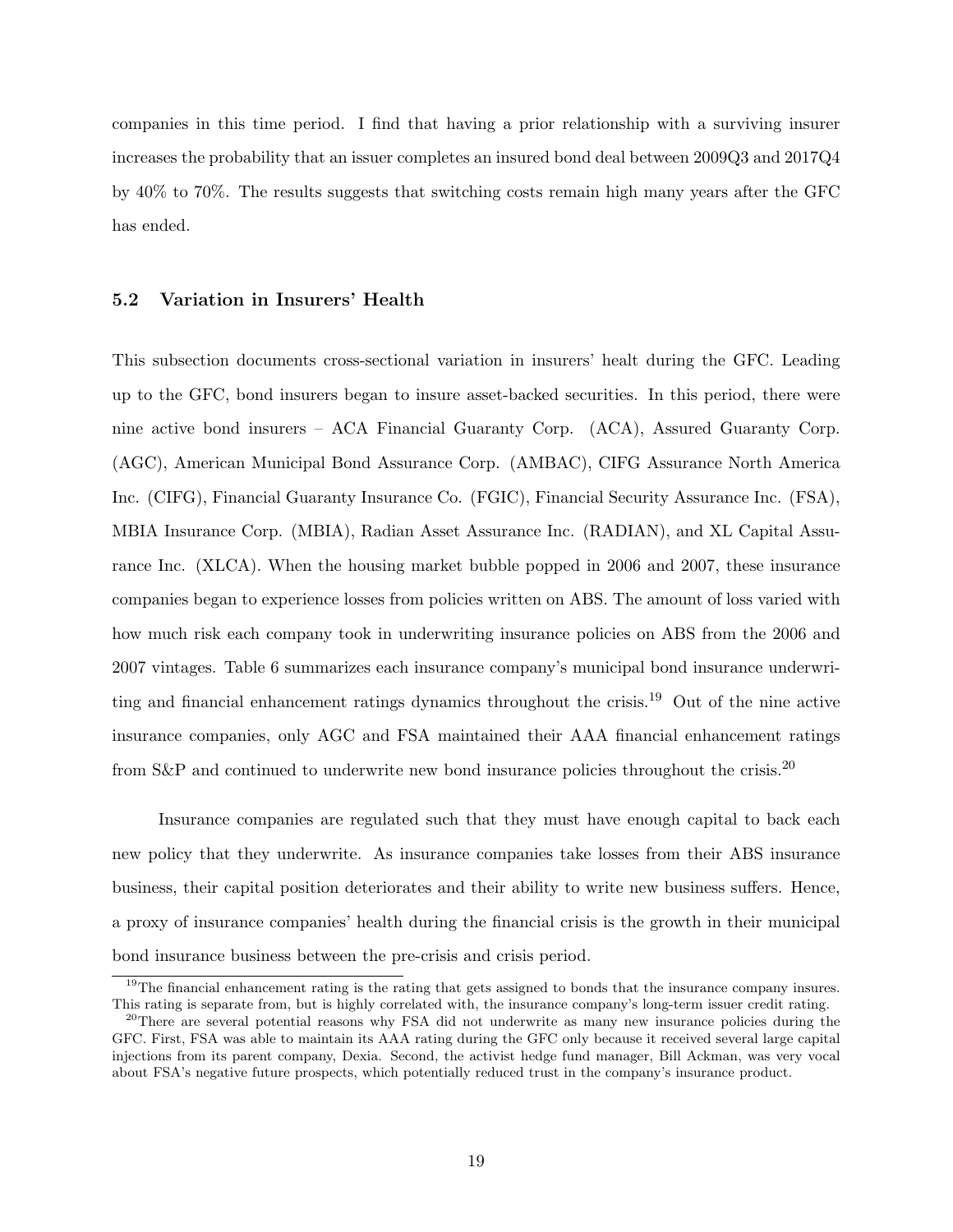For each issuer, I construct a measure of the change in related insurers' health from the pre-crisis period to the crisis period. The first component of the measure is  $V_{ij}^P$ . For each issuerinsurer pair, I calculate the amount of municipal debt that insurer  $j$  insured in the pre-crisis period  $(2006Q1$  to  $2007Q2)$  minus the amount of municipal debt issued by issuer i that insurer j insured. The second component is  $V_{ij}^C$ . For each issuer-insurer pair, I calculate the amount of municipal debt that insurer j insured in the crisis period (2008Q1 to 2009Q2) minus the amount of municipal debt issued by issuer i that insurer j insured. The construction of these two variables leaves out insurance activity related to issuer i so that there is no mechanical relationship between the measure and issuer  $i$ 's insured bond issuance.

The final component is  $\alpha_{ij}$ . This quantity is the share of insured municipal bonds that insurer  $j$  insured for issuer i between 1980Q1 to 2005Q4, adjusted for inflation. This quantity captures the complete set of insurance relationships that each issuer had prior to the crisis and the relative importance of each insurer. I choose to start the calculation in 1980 because I want to capture the complete set of insurance relationships. I choose to end the calculation in 2005Q4 to make sure that the results are not driven by issuers switching to healthier insurers in anticipation of the crisis.<sup>21</sup> With all three components, I define, for each local government, related insurers' health as follows:

$$
\Delta I_i = \sum_{j=1}^{n} \alpha_{ij} \times [log(1 + V_{ij}^C) - log(V_{ij}^P)].
$$
\n(4)

This measure is the weighted average change in insurers' health, measured by the log difference in municipal bond insurance that each insurer was able to underwrite from the pre-crisis period to the crisis period. A higher value of  $\Delta I_i$  means that the group of insurance companies associated with issuer  $i$  was healthier because it was able to underwrite relatively more insurance policies during the crisis period.<sup>22</sup> With this  $\Delta I_i$  measure, I estimate variants of the following

 $^{21}$ Debt raised by bond issues that have multiple insurers is divided evenly among all participating insurers. All results are qualitatively and quantitatively similar if these issues were divided according to insurers' pre-crisis market shares.

<sup>&</sup>lt;sup>22</sup>Table 7 shows that the average value of  $\Delta I_i$  is -3.55. Using the information provided in Table A1, the average value of  $\Delta I_i$  can be interpreted as the average government in the sample being paired with MBIA, which experienced a decline in its municipal bond insurance business of approximately 97.5% during the GFC. A one standard deviation increase in  $\Delta I_i$  is roughly equivalent to the government being paired with RADIAN, which lost approximately 93% of its municipal bond insurance business during the same time period. In other words, a one standard deviation increase in  $\Delta I_i$  is equivalent to almost a three-fold increase in the insurer's remaining insurance capacity, in percentage terms.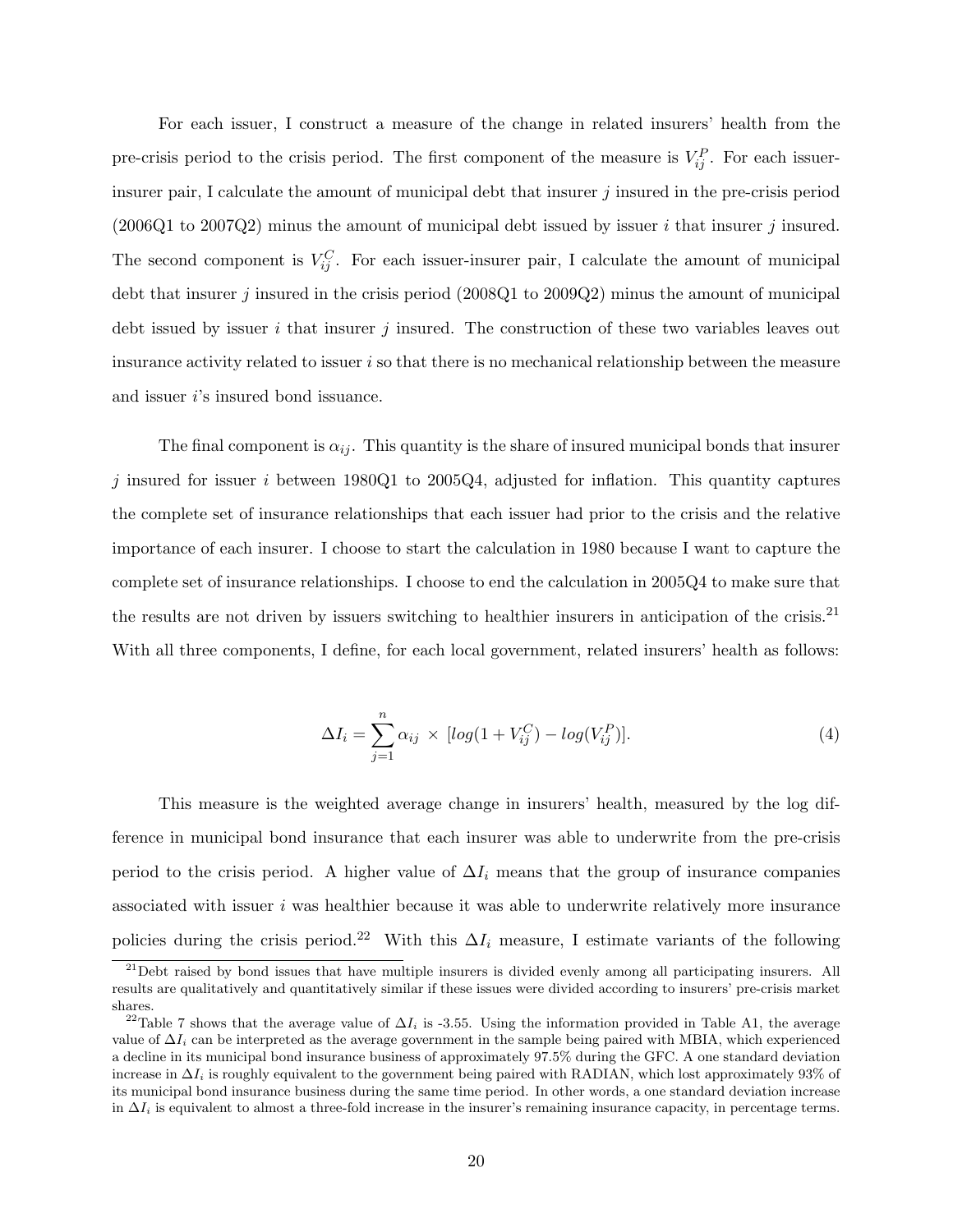cross-sectional regression:

$$
Y_i = \alpha + \beta \times \Delta I_i + \gamma' x_i + State \, FE + \epsilon_i. \tag{5}
$$

 $Y_i$  is a placeholder for government-level outcomes related to financing, expenditures, and employment.  $x_i$  is a vector of issuer characteristics. This cross-sectional regression relies on a strong identification assumption, which is that there is random matching between issuers and insurers. This assumption may not hold, but the direction of the omitted variable bias is unclear because insurance demand can reflect either a healthy municipality wanting to expand or an unhealthy municipality wanting to cushion revenue shortfalls.

## 5.3 Instrumental Variable

To relax the identification assumption described in Section 5.2, I instrument for  $\Delta I_i$  with each issuer's exposure to safe RMBS via its associated insurers, observed at the end of 2007Q3. The instrument is constructed as the weighted average of related insurers' exposure to AAA RMBS bonds via its insurance portfolio where the weights are the same as those used to construct  $\Delta I_i$ :

$$
IV_i = \sum_{j=1}^{n} \alpha_{ij} \times AAA_j.
$$
 (6)

With the instrument, the identifying assumption becomes that matching between issuers and insurers is random with respect to insurers' RMBS insurance portfolio risk. To be included in the sample, the issuer must have issued at least one insured bond between 1980 and 2005 and one insured bond in the pre-crisis period (2006Q1 to 2007Q2). This requirement ensures that these issuers have similar financial needs, i.e., having recently raised funds by issuing new debt. This requirement is important when I analyze the relationship between insurers' health and these governments' ability to issue new bonds during the financial crisis. The summary statistics on this sample of municipal bond issuers are presented in Table 7.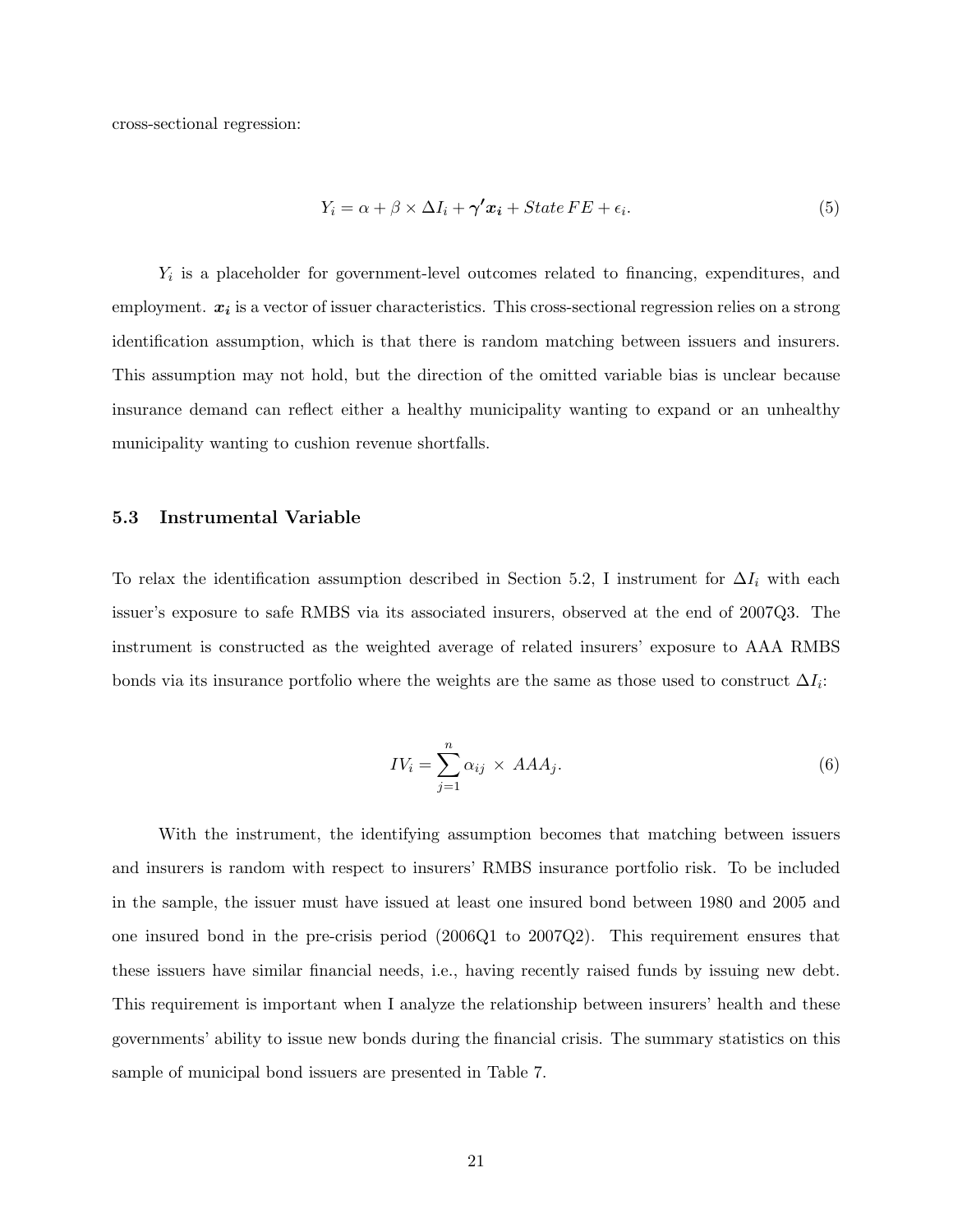Table 8 sort issuers into four groups according to their exposure to AAA RMBS through related insurers and reports each group's average government-level characteristics. First, note that there is a strong relationship between AAA RMBS exposure and  $\Delta I_i$ . Moving from the first quartile of AAA RMBS exposure to the fourth increases  $\Delta I_i$  by more than two standard deviations, which suggests that RMBS insurance portfolio risk is a key determinant of insurers' survival during the GFC. More relevant to the identifying assumption, government characteristics are well-balanced across groups. In other words, there is no systematic pattern to suggest that riskier governments are paired with riskier insurers, with respect to AAA RMBS exposure. For example, long-term issuer credit ratings are very similar across groups. It is important to note that this credit rating is the issuer's underlying credit rating, which is not the credit rating on its insured bonds. Furthermore, there is no clear relationship between local economic conditions, as measured by county employment and house price growth, and AAA RMBS exposure. Proxies of opacity, Not Rated and Special District, also do vary with AAA RMBS exposure in a systematic way, which suggests that, to the extent that these variables are proxies of some unobservable credit risks, those risks do not seem to be systematically correlated with the proposed instrument. Panel B of Table 8 shows that issuers' geographic distribution is also similar across groups.

The last thing to check is whether the instrument is sufficiently strong. AAA RMBS exposure should have a strong positive correlation with  $\Delta I_i$  if excessive ABS risk caused insurance companies to fail. Table 9 presents first-stage regression results where I regress  $\Delta I_i$  on AAA RMBS exposure:

$$
\Delta I_i = \alpha + \beta \times IV_i + \gamma' x_i + State FE + \epsilon_i. \tag{7}
$$

Column 1 shows the result where I regress  $\Delta I_i$  on AAA RMBS exposure without other covariates. I find that there is a strong positive correlation between AAA RMBS exposure and  $\Delta I_i$ . The economic magnitude of the estimated slope coefficient is also large. A ten percentage point increase in AAA RMBS exposure is associated with a 1.1 point increase in  $\Delta I_i$ , which is almost equivalent to a one standard deviation increase. Furthermore, the  $R^2$  is 85%, which suggests that an insurer's ABS insurance portfolio risk is a major determinant of its survival during the crisis. Columns 2 and 3 show results from regressions where I include government-level characteristics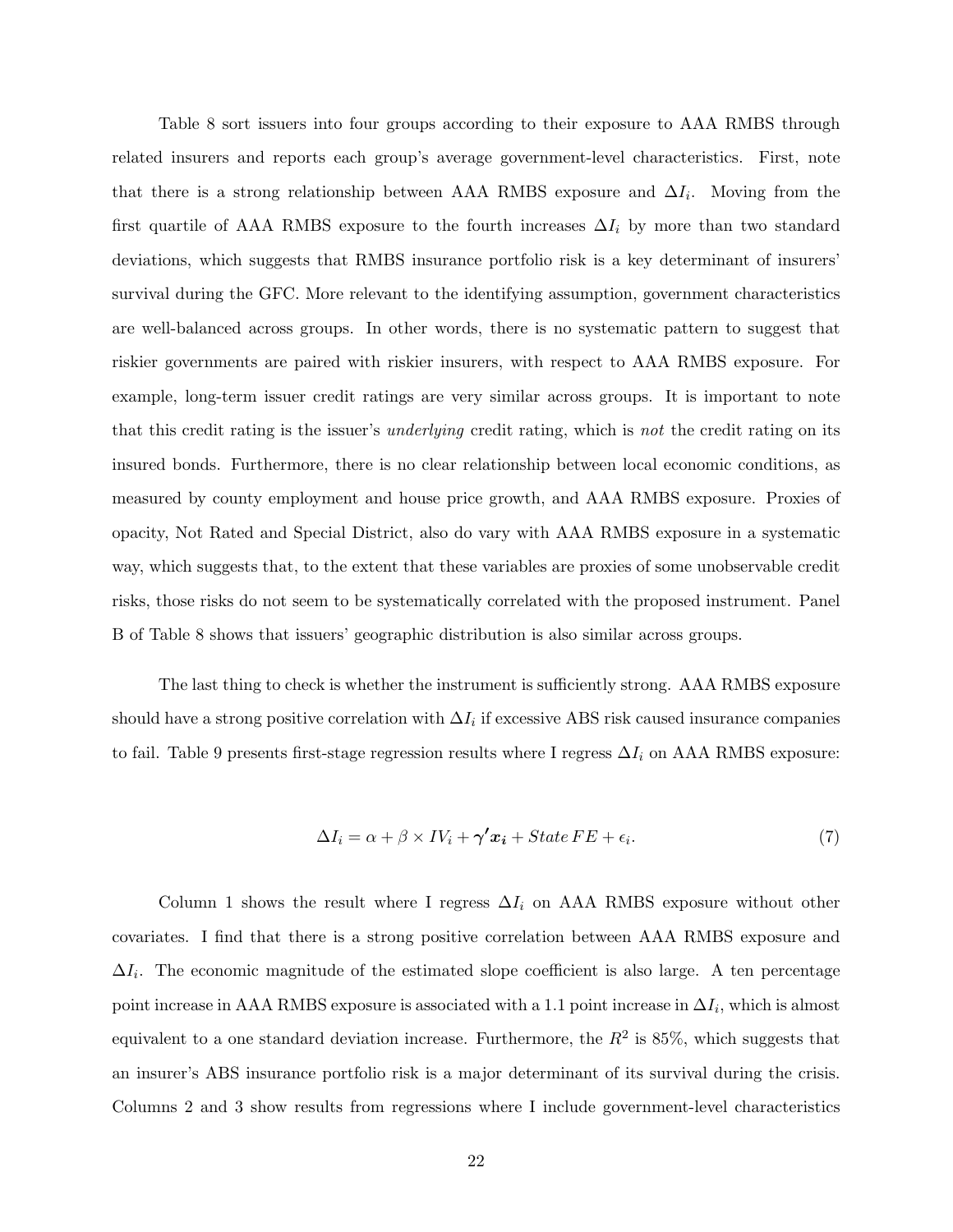and state fixed effects. The coefficient on AAA RMBS exposure and the regression's  $R^2$  remain effectively unchanged. These results suggest that the correlation between the instrument and  $\Delta I_i$ is sufficiently high. $^{23}$ 

# 6 Loss of Bond Insurance and Government Outcomes

This section uses the identification strategy outlined above to study the causal impact that loss of bond insurance has on government entities that relied on it.

#### 6.1 Impact on Bond Issuance

I begin by examining the effects that loss of bond insurance has on government entities' ability to issue new bonds. To do so, I run variants of regression Equation 5 where the dependent variable is the growth in issuer  $i$ 's inflation-adjusted bond issuance amount between the pre-crisis  $(2006Q1)$ and 2007Q2) and crisis period  $(2008Q1$  and  $2009Q2)$ .<sup>24</sup> This variable is defined as follows:

$$
g_i = \frac{q_{c,i} - q_{p,i}}{0.5 \times (q_{c,i} + q_{p,i})} \times 100.
$$
\n(8)

The formulation is a second-order approximation of the log difference in growth rates around zero and it is bounded between -2 and 2.  $q_{p,i}$  is some quantity related to issuer i in the pre-crisis period.  $q_{c,i}$  is some quantity related to issuer i in the crisis period.

Table 10 presents regression results where bond issuance growth is regressed onto related insurers' health  $\Delta I_i$ . For control variables, I include issuer characteristics that may affect a government entity's ability to issue new debt during the GFC. High Yield and Not Rated indicator

 $^{23}$ First-stage F-statistics for all subsequent regressions are sufficiently large with respect to the standard imposed by Stock and Yogo (2005). All F-statistics are sufficiently large such that no standard error adjustment is required (Lee et al., 2021).

 $^{24}$ I cluster standard errors on unique groups of insurance companies or insurance company syndicates. For example, if the issuer is related to insurance company A, this is one group. The union of insurance companies A and B is another group. I cannot cluster by the insurance company that has the largest relationship share because the resulting number of clusters would be too small (Cameron and Miller, 2015). Clustering standard errors by insurance company syndicate makes sense because this is the data granularity level that determines the variation of  $\Delta I_i$ . All results are qualitatively similar when I cluster standard errors by state.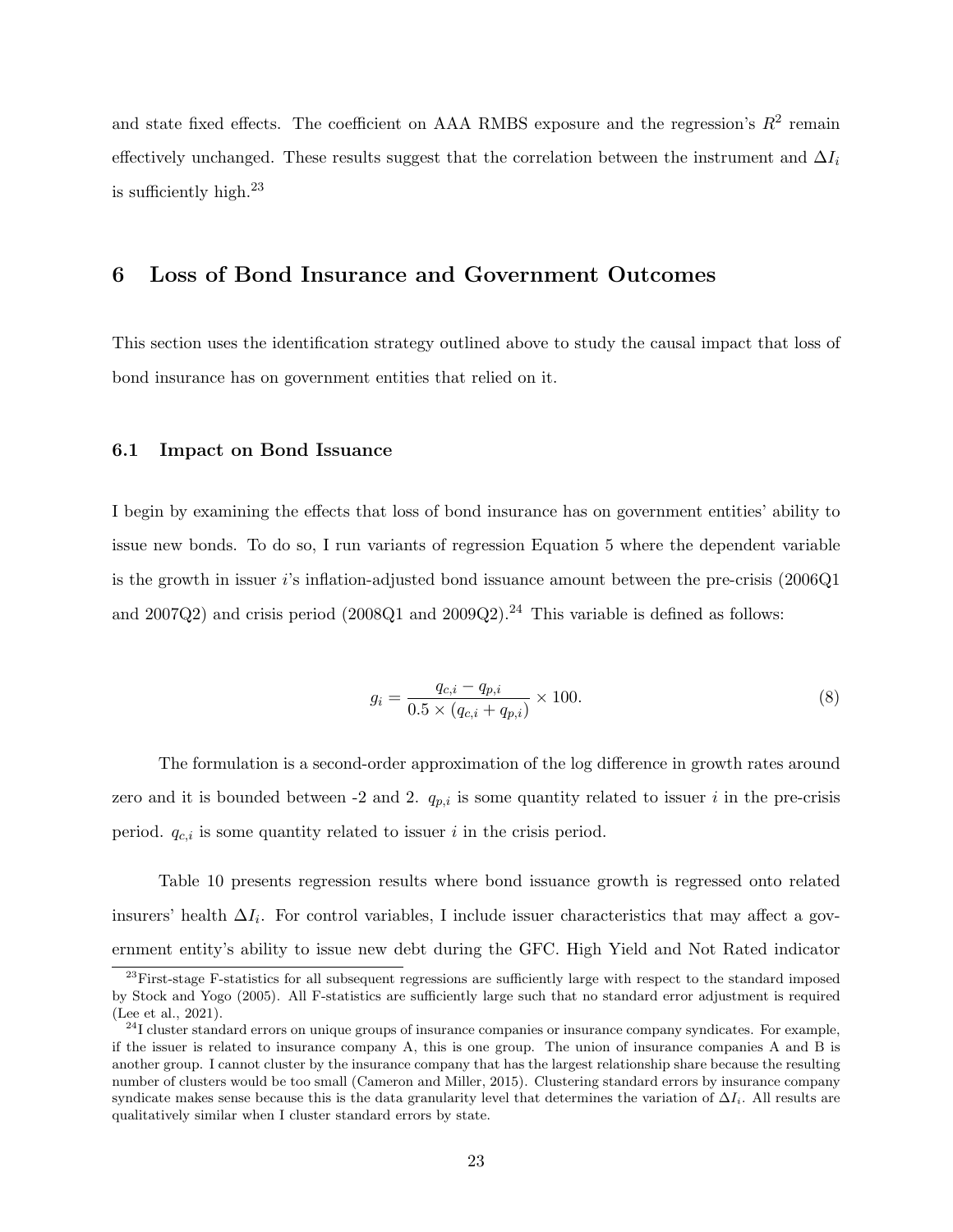variables capture the issuer's credit quality. Multiple Insurers indicator variable controls for how diversified the issuer's insurance relationships are. Insurance Ratio captures the issuer's reliance on bond insurance. Debt Due in Crisis indicator variable controls for the issuer's immediate need to roll over its debt. Total Debt Issued is a proxy for the issuer's size and its reliance on municipal bonds. Lastly, Special District indicator variable is a proxy for the issuer's opacity.

Column 1 presents OLS regression results for growth in insured bond issuance. A one standard deviation increase in  $\Delta I_i$  increases growth in insured bond issuance amount by 5%. Column 2 presents two-staged least squares (2SLS) regression results where  $\Delta I_i$  is instrumented with AAA RMBS exposure. The results are similar to that of column 1 and suggest that municipalities that were related to ailing insurers that suffered losses from their RMBS insurance portfolios were able to issue less insured debt during the GFC. Note that if it were costless to switch insurers, then this result would not show up because municipalities would be able to switch to one of the surviving insurers and issue new insured bonds.

Columns 3 and 4 present the OLS and 2SLS regression results for total bond issuance (insured and uninsured). The coefficient estimates are essentially identical to those shown in columns 1 and 2, which suggests that municipalities that lost the ability to issue insured bonds were unable to substitute the shortfall by issuing uninsured bonds.<sup>25</sup> The economic magnitude is also large. Moving from a municipality at the 90th percentile value of  $\Delta I_i$  to one at the 10th percentile translates to a decrease in bond issuance growth of approximately 13%. Recall from Section 2 that the amount of long-term debt that the average government entity issues each year is approximately equivalent to 13% of its annual total expenditure. Therefore, a 13% drop in debt issuance implies a 1.7% drop in total expenditure.

Columns 5 and 6 present 2SLS regression results for special district and general governments. The results suggest that the effects are concentrated among special district governments, which is in line with the notion that these governments are more opaque and face higher switching costs. The results are more suggestive than conclusive because the coefficient on  $\Delta I_i$  in column 6 is not a precisely estimated zero. Taken together, the results presented in Table 10 are in line with the

 $^{25}$ In untabulated results where the dependent variable is the growth rate of uninsured bond issuance, the coefficient on  $\Delta I_i$  is not statistically different from zero.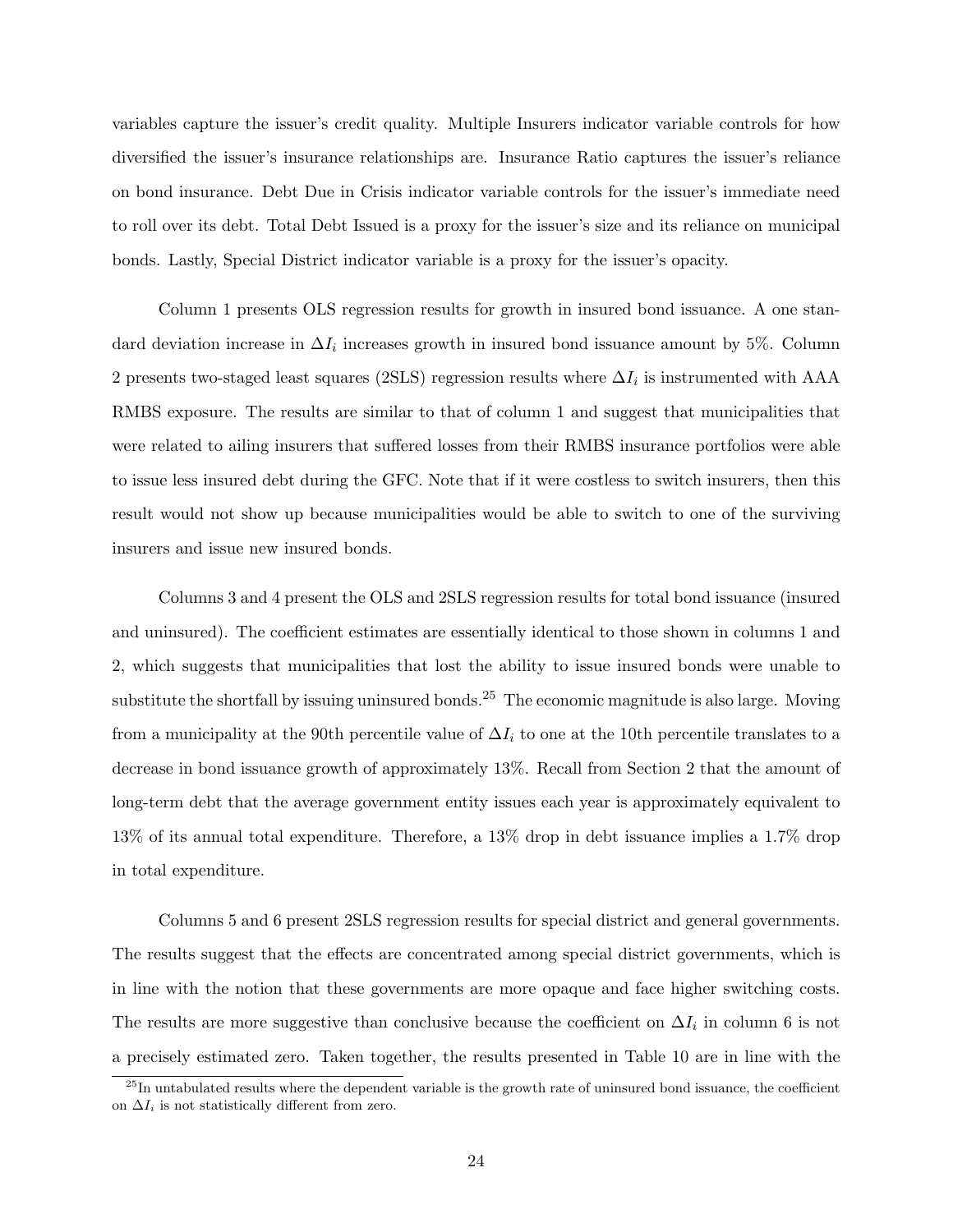story that governments associated with ailing insurers were not able to issue new insured bonds because their insurers did not have the capacity to underwrite new policies and the governments were unable to switch to employ healthier insurers because of high switching costs, induced by asymmetric information.

A natural question that arises is: How long did these financing effects last? Table 11 presents regression results where I replace the dependent variable with total bond issuance growth between the pre-crisis period and the long run, which is defined as the time between 2008Q1 and 2017Q4. Columns 1 and 2 present the OLS and 2SLS regression results for all government entities in the sample. Notice that both point estimates for a one standard deviation increase in  $\Delta I_i$  are statistically indistinguishable from 5%, which suggests that affected government entities were unable to catch up by issuing more bonds in the long run. Columns 3 and 4 present results for special district and general governments, separately. The difference between the two types of governments is stark. I find that the effect that  $\Delta I_i$  has on long-run bond issuance is concentrated among special district governments, while the coefficient on  $\Delta I_i$  for general governments is negative and indistinguishable from zero.

It is important to note that the mechanisms that drive these long-run results may differ from those that drive the crisis-period results. After the GFC, the municipal bond insurance industry effectively disappeared. This time-series dynamic suggests that the value of bond insurance has decreased substantially. If bond insurance had maintained its value, then we should have seen a resurgence of usage as existing insurers get recapitalized and new insurers enter to fill any remaining gap in demand. The loss of value could be due to lack of investor demand or the fact that no insurer was able to obtain a AAA rating in this time period.<sup>26</sup> If bond insurance serves to provide access to the municipal bond market, then governments that were unable to issue new insured debt during the GFC would remain cut off from the municipal bond market in the long run because bond insurance had lost its access-granting function.

The regressions above use a relatively small sample of government entities and so the results could be interpreted as having little external validity. Figure 2 gives suggestive evidence that the

 $^{26}$ AGC lost its AAA financial enhancement rating in October 2009.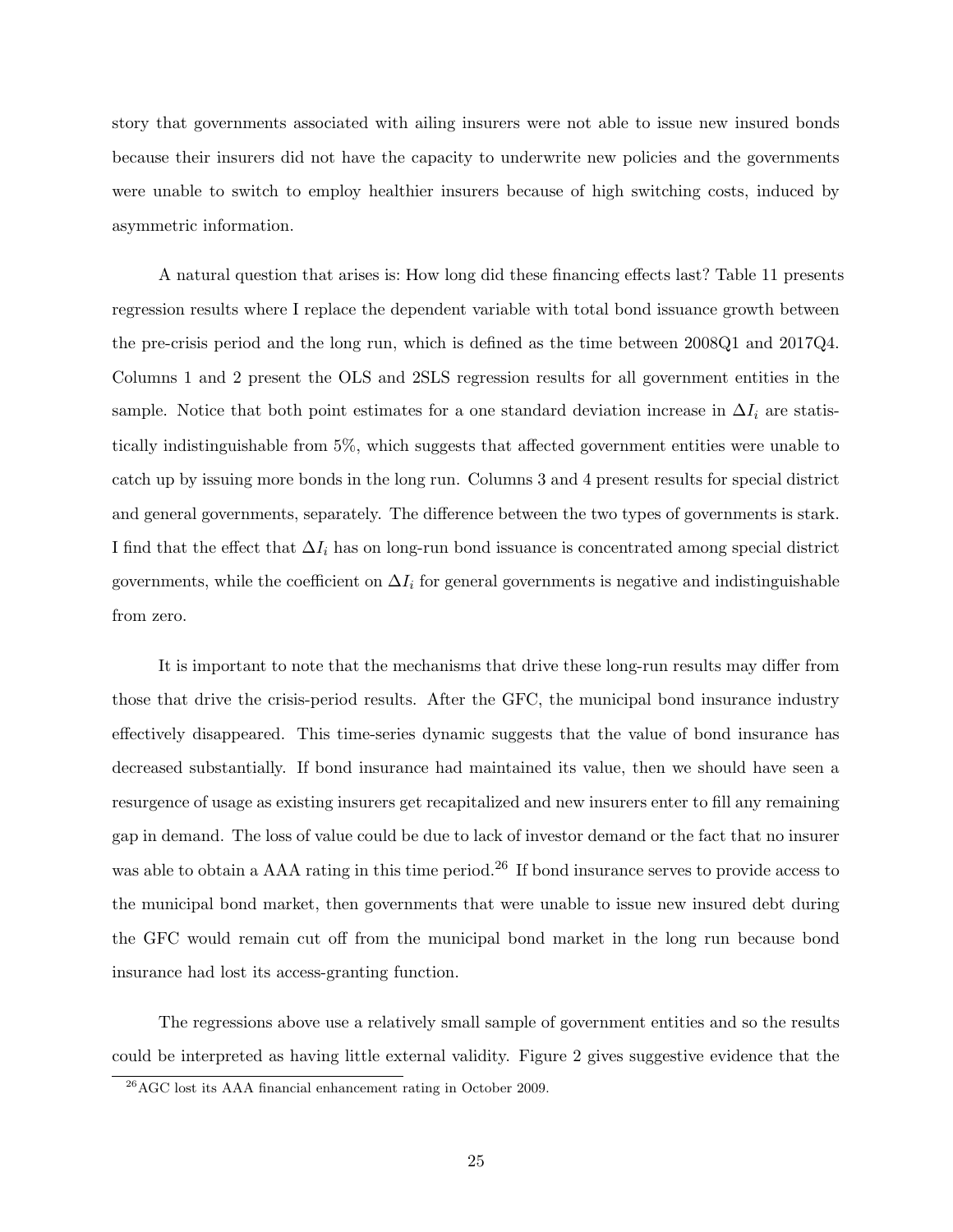documented effects may be more widespread. The figure plots bond issuance probability by issuers' insurance ratio. The sample consists of all municipal bond issuers that issued at least one insured bond between 1980 and 2006. Like before, an issuer's insurance ratio is the amount of debt it raised from insured bonds divided by the total amount of debt it raised from all municipal bonds, both adjusted for inflation. The blue bars plot the percentage of issuers that issued at least one bond during the financial crisis, defined as anytime between 2008 and 2009. The red bars plot the percentage of issuers that issued at least one bond between 2008 and 2017. Green bands are 95% confidence intervals. The key takeaway from this plot is that there is a clear monotonically decreasing relationship between an issuer's dependence on bond insurance before the crisis and its ability to issue new municipal bonds during and after the GFC. Hence, it is plausible that the demise of bond insurers significantly decreased many government entities' ability to issue new debt for many years.

## 6.2 Impact on Yield Spreads

This subsection explores whether government entities associated with less healthy bond insurers experienced larger increases in bond yield spreads during the GFC. The reason why poor bond insurer health would lead to higher yield spreads on insured bonds is straightforward. As shown in Table 6, insurers' inability to underwrite new bond insurance policies is associated with decreasing financial enhancement ratings. Therefore, new bonds that are wrapped with insurance policies from these ailing insurers would naturally have lower insured credit ratings and, hence, larger yield spreads than those that received insurance from healthier insurers. The implication for uninsured bonds is less obvious. Yield spreads on uninsured bonds could increase by more for issuers that are associated with less healthy insurers because the issuer's inability to issue cheap insured bonds implies that it has to roll over its existing cheap insured debt into more expensive uninsured debt, which makes all equivalent senior and subordinated debt riskier.

To explore the impact that related insurers' health has on issuers' bond yield spreads, I run variants of the following cross-sectional regression where each observation is a bond pair: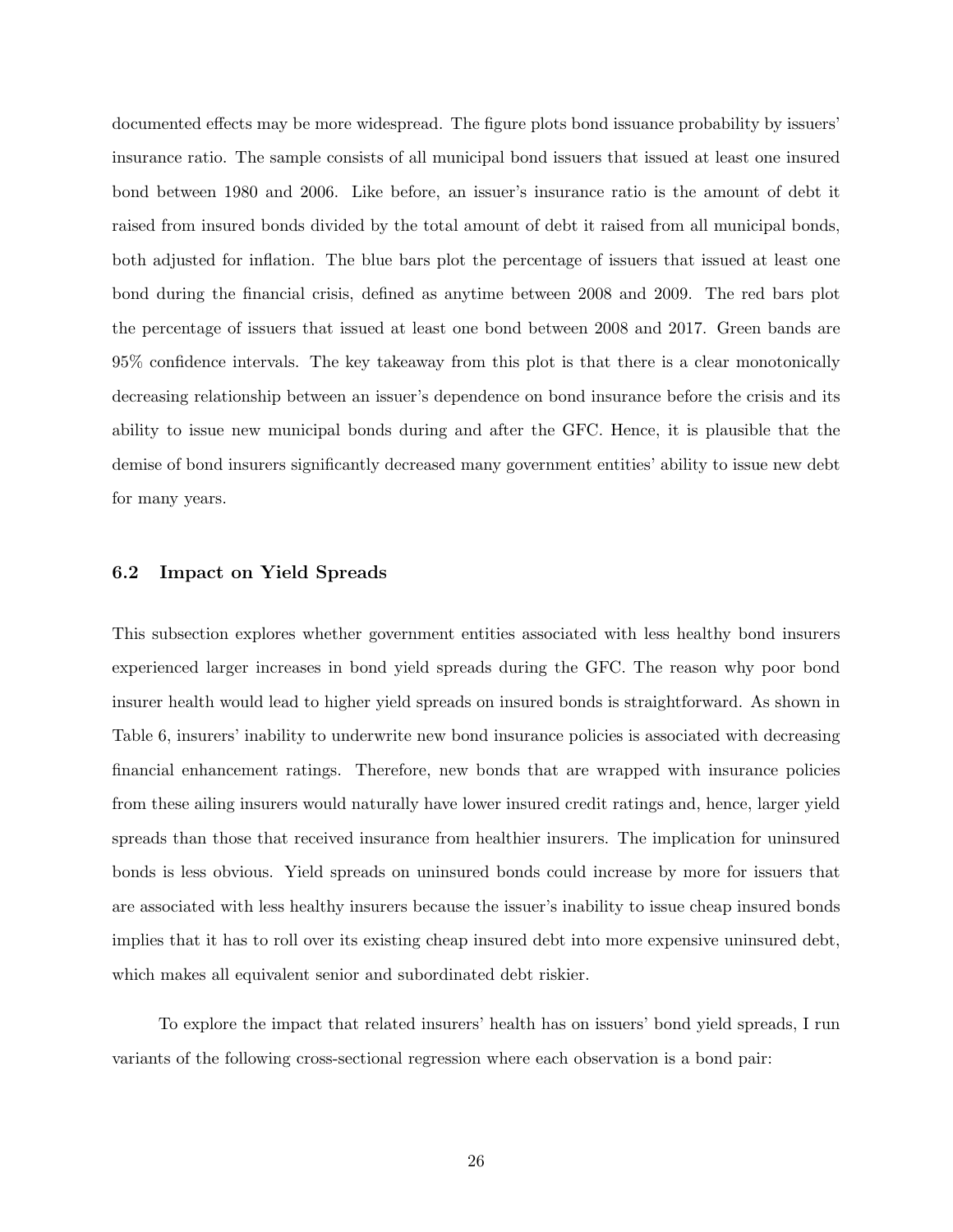$$
\Delta S_{ij} = \alpha + \beta \times \Delta I_i + \gamma_1' x_i + \gamma_2' z_j + State \, FE + \epsilon_{ij}.\tag{9}
$$

i indexes issuers and j indexes bond pairs. Each observation is a bond pair issued by the same government entity. One bond is issued in the pre-crisis period and the other is issued in the crisis period. To be included in the sample, the bond pair must have the same characteristics and similar issue amounts.<sup>27</sup> Specifically, I match bonds on maturity, source of funds (general obligation or revenue), tax status, insurance status, and coupon type (fixed rate or zero coupon). For issuers that issued more than one bond in the pre-crisis period, I keep the bond that was issued nearest to the end of the pre-crisis period. Each issuer appears in the sample only once. I use coupon equivalent treasury yield data from Gürkaynak et al. (2007) to calculate yield spreads and  $\Delta S_{ij}$  is the difference in yield spreads between the two bonds.  $x_i$  is the vector of issuer characteristics and  $z_j$  is the vector of bond characteristics.

Table 12 presents OLS and 2SLS regression results. The number of observations is small because of the restrictive matching procedure. Column 1 shows OLS regression results for all bonds. A one standard deviation increase in  $\Delta I_i$  decreases the change in yield spreads by 16 bps. Columns 2 and 3 estimate the regression for insured and uninsured bond pairs, separately. I find that the effect is concentrated among insured bond pairs. Columns 4 to 6 present the respective 2SLS regression results, which are similar to the OLS regression results. Moving from a municipality at the 90th percentile value of  $\Delta I_i$  to one at the 10th percentile translates to an increase in yield spreads change of approximately 60 bps, which is nontrivial compared to the sample's average change in yield spread of 240 bps.<sup>28</sup> These results show that changes in bond insurers' health had direct effects on municipalities' funding costs.

 $^{27}$ For issue amount, the crisis bond's issue amount must be within 25% of the pre-crisis bond's issue amount, i.e.,  $0.75 \times a_n \leq a_c \leq 1.25 \times a_n$ , where  $a_n$  is the pre-crisis bond's issue amount and  $a_c$  is the crisis bond's issue amount. Results are quantitatively and qualitatively similar when I use tighter amount bands.

<sup>28</sup>This result is not in conflict with those of Cornaggia et al. (2020) because this exercise compares changes in yield spreads within insured bond pairs, which is different from comparing yield spreads between insured and uninsured bonds.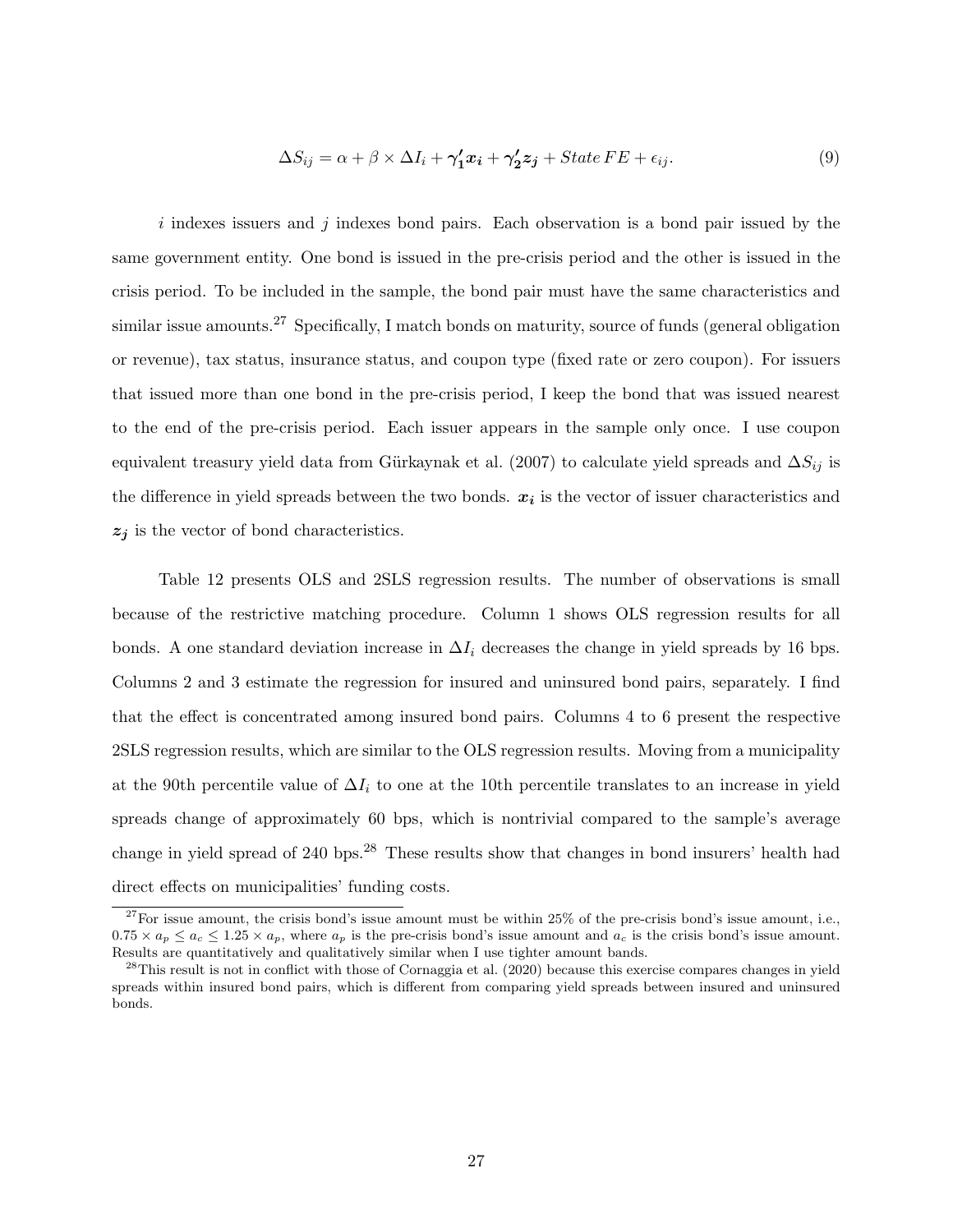## 6.3 Impact on Wage Expenditure

What happens to government entities' operations when they are unable to issue debt? I answer this question by estimating variants of regression Equation 5 where dependent variables are various measures of inflation-adjusted expenditure growth, calculated using Equation 8.<sup>29</sup>

The ASSLGF data set breaks each government entity's annual expenditure down into detailed categories.<sup>30</sup> For the analyses in this subsection, I group expenditures into two major categories – wage and non-wage expenditures excluding debt servicing. Wage expenditure captures the government's ability to hire people and provide public goods that require labor as an input. Non-wage expenditures include current operations expenditures, subsidies, insurance trust benefits, intergovernmental transfers, and capital outlays. This second set of expenditures captures the government's ability to perform non-labor related functions such as execute long-term infrastructure projects. This breakdown is helpful in shedding light on which type of expenditures gets cut first or gets cut by more when governments face financing frictions.

Table 13 presents regression results for insurers' health and wage expenditure growth. The number of observations decreases to 1,195 because not every issuer appears in the ASSLGF data set. Special district governments make up 94% of the sample and so the following results should be interpreted as being mostly relevant to this type of government. Columns 1 and 2 present OLS and 2SLS regression results for real wage expenditure growth between the pre-crisis and crisis periods. The 2SLS regression estimate shows that a one standard deviation increase in  $\Delta I_i$  causes a 44 basis points (bps) increase in wage expenditure growth. Moving from a government entity at the 90th percentile value of  $\Delta I_i$  to one at the 10th percentile translates to approximately a 1.3% decrease in wage expenditure growth. These results show that special district governments related to ailing insurers were forced to reduce workers' hours or hire fewer workers, as a result of insurance-related financing frictions.

Columns 3 and 4 present OLS and 2SLS regression results for long-term wage expenditure growth. Expenditure growth is calculated for between the pre-crisis period and the end of each

<sup>29</sup>Refer to the Online Appendix for more detail on this calculation.

<sup>&</sup>lt;sup>30</sup>Refer to the Classification Manual for the complete list of expenditure categories: https://www2.census.gov/ govs/pubs/classification/2006\_classification\_manual.pdf.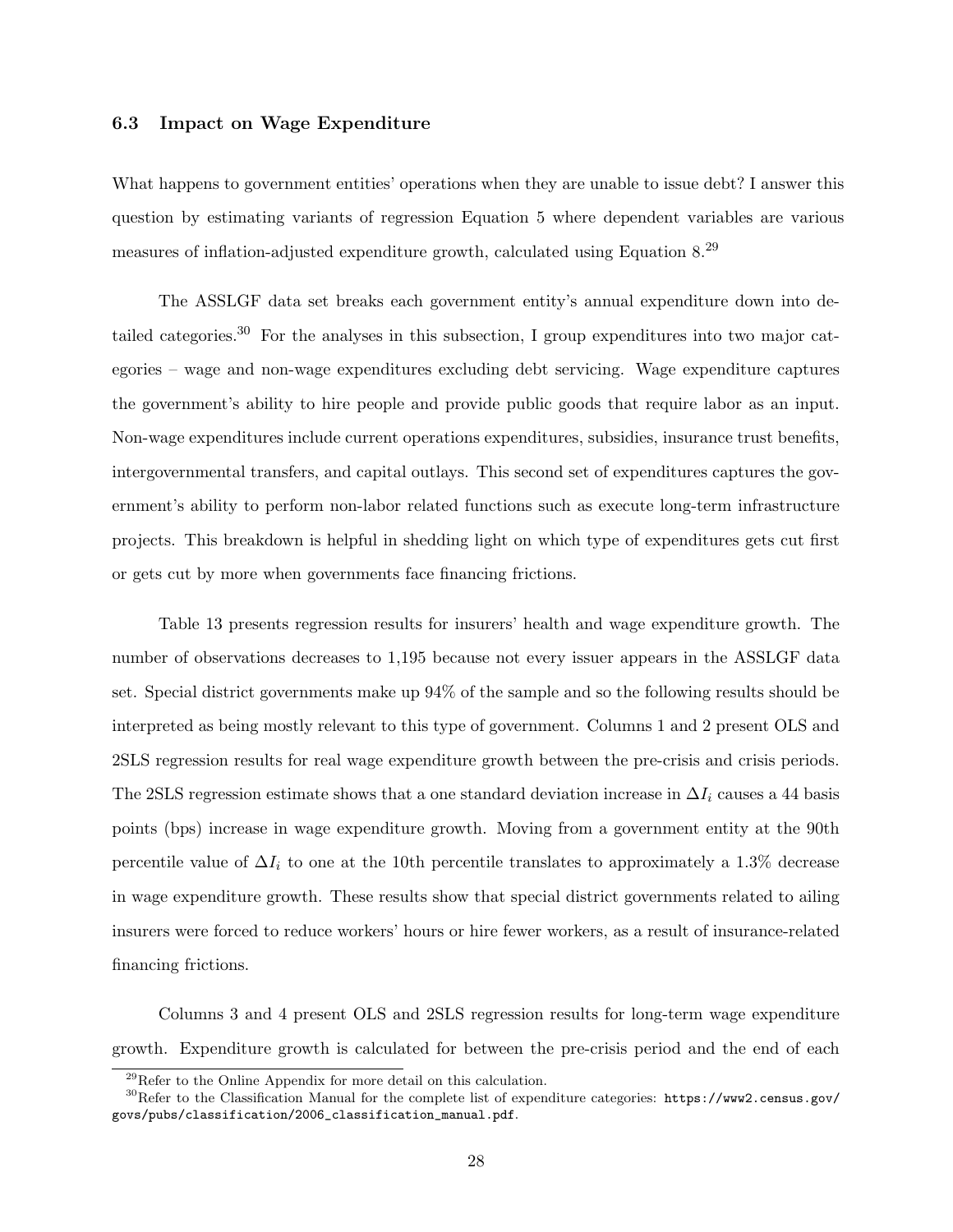government entity's 2017 fiscal year. The 2SLS regression estimate shows that a one standard deviation increase in  $\Delta I_i$  causes a 1.2% increase in long-run wage expenditure growth. This point estimate is noticeably larger than the one shown in column 2, which suggests that the gap in wage expenditure growth between governments associated with healthy insurers and those associated with less healthy insurers did not shrink in the long run. Moving from a government entity at the 90th percentile value of  $\Delta I_i$  to one at the 10th percentile translates to approximately a 3.6% decrease in long-run wage expenditure growth. This result is consistent with the long-run bond issuance results and suggests that insurance-related financing frictions have long-term effects on local governments' ability to purchase labor.

Following Chodorow-Reich (2013), I use the estimates from column 4 to compute the aggregate impact that insurance-related financing frictions have on issuers' wage expenditure growth between the pre-crisis period and 2017. I begin by computing the counterfactual wage expenditure growth rate for the case where related insurers did not experience any contraction in their municipal bond insurance business:

$$
g_i^* = \hat{g}_i + \beta \times -\Delta I_i. \tag{10}
$$

i indexes issuers.  $\hat{g}_i$  is the predicted wage expenditure growth rate and  $\beta$  is the elasticity between  $\Delta I_i$  and wage expenditure growth computed from the same regression. Next, I define  $Q(x)$ as the mapping from symmetric wage expenditure growth rates to the end-period levels, holding the initial wage expenditure level fixed:

$$
Q(x) = \frac{1 + 0.5x}{1 - 0.5x} e_{t,i}.
$$
\n(11)

t indicates the initial period and  $t + 1$  indicates the end period. The counterfactual end period wage expenditure level is given by the following expression:

$$
y_{t+1,i}^* = Q(g_i^*). \tag{12}
$$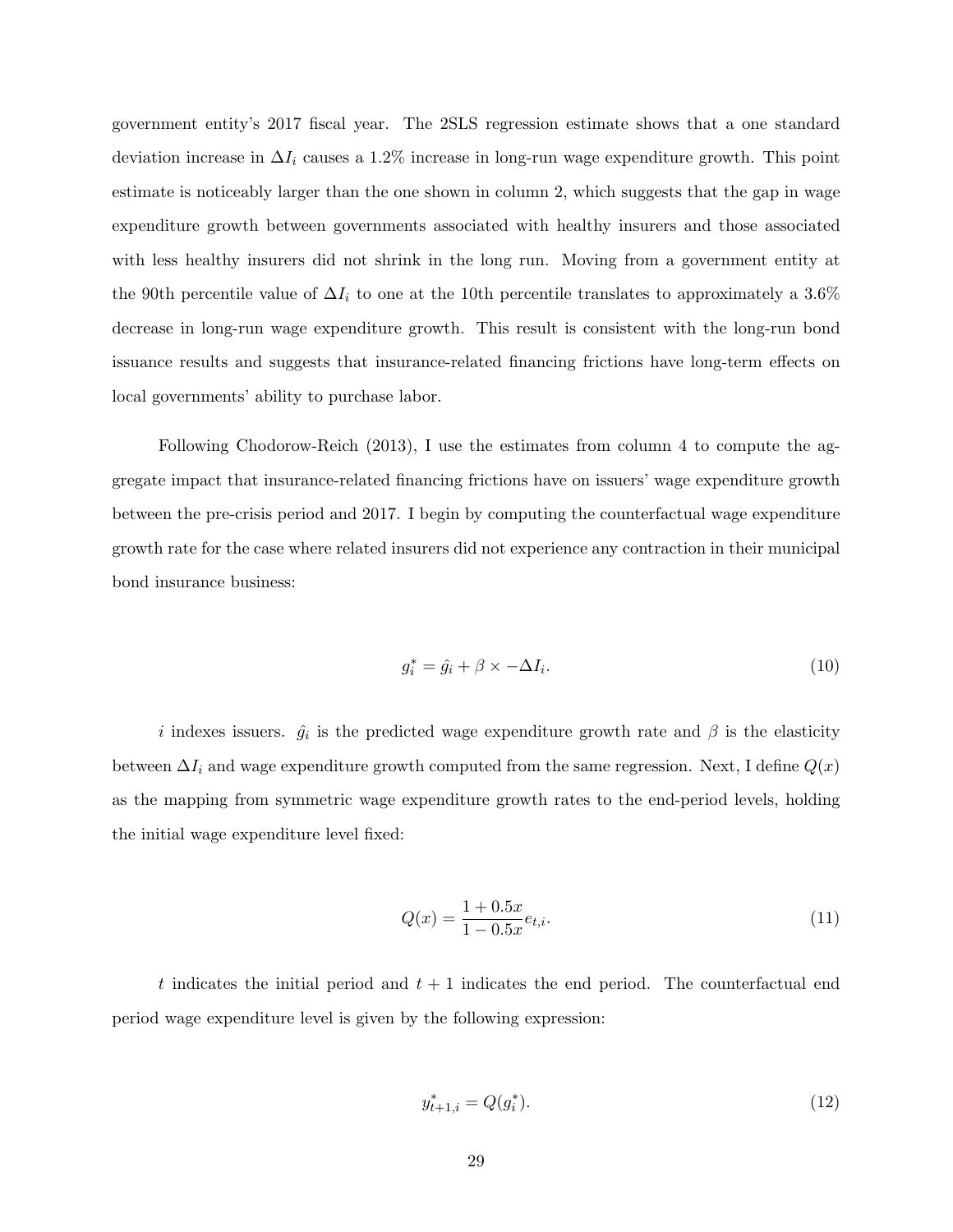In a similar fashion, the fitted end-period wage expenditure level is given by the following expression:

$$
\hat{y}_{t+1,i} = Q(\hat{g}_i). \tag{13}
$$

Lastly, the total wage expenditure lost from financing frictions, across all governments in the sample, is the following expression, which is the difference between the counterfactual and predicted wage expenditure levels:

$$
\sum_{i=1}^{n} y_{t+1,i}^{*} - \hat{y}_{t+1,i}.
$$
\n(14)

Using the method outlined above, I find that the aggregate loss of 2017 wage expenditures that could be attributed to financing frictions related to loss of bond insurance is approximately \$20 billion. The aggregate 2017 wage expenditures for this sample of government entities is \$185 billion, which implies that aggregate wage expenditures for these governments would have been almost 10% higher if bond insurance companies did not fail during the GFC.<sup>31</sup>

## 6.4 Impact on Non-Wage Expenditure

I use the same sample of government entities to explore the impact that insurance-related financing frictions have on non-wage expenditures. Table 14 presents OLS and 2SLS regression results. Columns 1 and 2 present results for real non-wage expenditure growth between the pre-crisis and crisis periods. The coefficient on  $\Delta I_i$  is not statistically different from zero. This result suggests that, in response to insurance-related financing frictions, government entities associated with ailing insurance companies did not cut non-wage expenditures.

Columns 3 and 4 present results for non-wage expenditure growth between the pre-crisis period and 2017. Here, I find that a one standard deviation increase in  $\Delta I_i$  caused long-run non-wage expenditure growth to increase by approximately 2%. Similarly to the effect on wage

<sup>&</sup>lt;sup>31</sup>All expenditure amounts are adjusted for inflation using 2007 as the base year.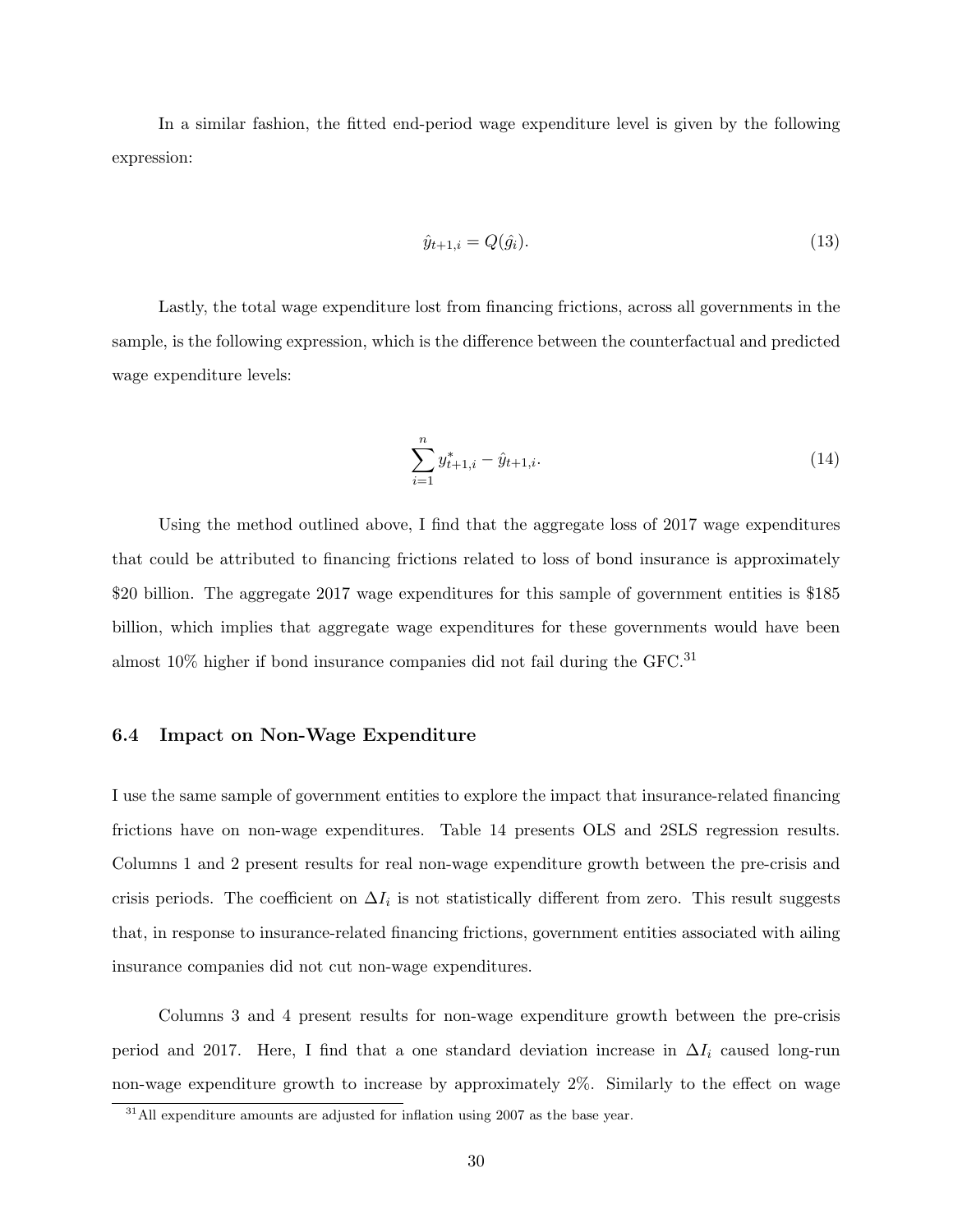expenditure, the gap between governments associated with healthy insurers and those associated with less healthy insurers did not close in the long-run. Moving from a government entity at the 90th percentile value of  $\Delta I_i$  to one at the 10th percentile translates to approximately a 6.5% decrease in long-run wage expenditure growth. Taken together with the wage expenditures results, I find that, during the financial crisis, affected governments cut wage expenditure first and left non-wage expenditures intact. However, when these governments remained cut off from the municipal bond market in the long run, they were forced to also cut non-wage expenditures.

Lastly, I use the estimates from column 4 to compute the aggregate impact that insurancerelated financing frictions have on issuers' non-wage expenditure growth between the pre-crisis period and 2017. The aggregate loss of 2017 non-wage expenditures that could be attributed to financing frictions related to loss of bond insurance is approximately \$65 billion. The aggregate 2017 non-wage expenditures for this sample of government entities is \$874 billion. Comparing these two numbers implies that aggregate non-wage expenditures for these governments would have been almost 7% higher if bond insurance companies did not fail.

These expenditure results have two main implications. First, they show that insurancerelated financing frictions impaired local governments' ability to provide public goods, both during the GFC and in the long run. Second, they imply that the same frictions also caused local economic growth to slow down. The second implication follows from the fact that estimates of local government expenditure multipliers are positive and large (Chodorow-Reich, 2019).

## 6.5 Impact on Employment

This last subsection analyzes the effect that insurance-related financing frictions have on public sector employment growth. Section 6.3 shows that government entities related to less healthy insurers experienced lower wage expenditure growth both during the crisis and in the long run. Hence, it follows that employment growth at these government entities should also be slower in both periods. I verify this intuition by estimating variants of the regression Equation 5 where the dependent variables are various measures of employment growth, calculated using Equation 8.<sup>32</sup>

<sup>&</sup>lt;sup>32</sup>Refer to the Online Appendix for more detail on this calculation.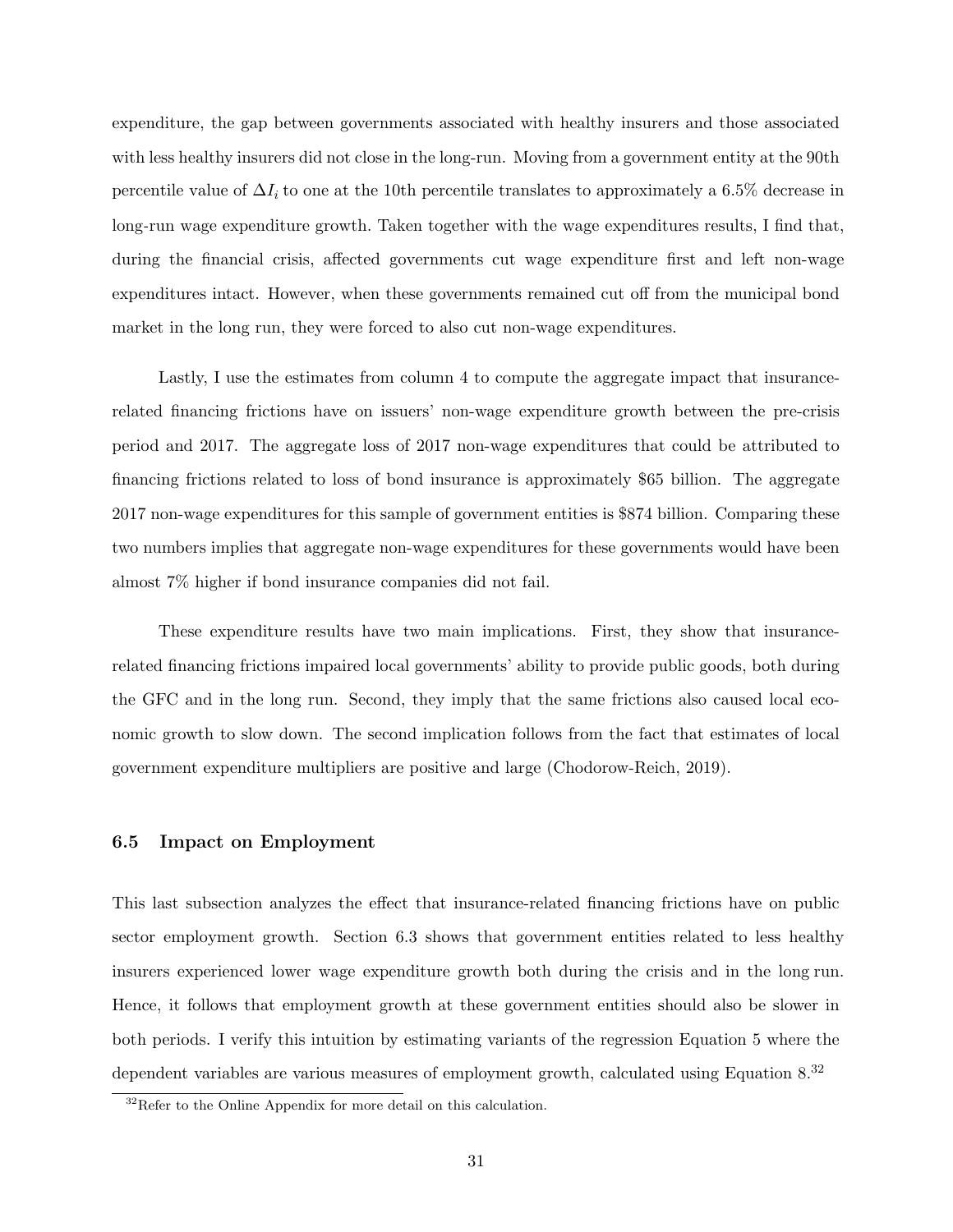Table 15 presents regression results for full-time equivalent employment growth during the GFC.<sup>33</sup> The sample size is smaller than that of previous tables because not every issuer reports employment numbers in the ASPEP data set. Columns 1 and 2 present OLS and 2SLS regression results for all governments in the sample. The instrumental variable result shows that a one standard deviation increase in  $\Delta I_i$  causes employment growth to increase by 37 bps. Columns 3 and 4 present 2SLS regression results for special district and general governments, separately. Once again, the employment effects are concentrated among special district governments. A one standard deviation increase in  $\Delta I_i$  causes employment growth to increase by 1.2% for special district governments, while the effect is essentially nil for general governments. These results are in line with the bond issuance and wage expenditure results.

Table 16 presents regression results for long-term employment growth, which is the employment growth rate between 2007Q2 and 2017Q1. First, the employment growth gap between governments associated with healthy insurers and those associated with less healthy insurers did not close in the long run. Second, the effects are concentrated among special district governments. Third, the economic magnitude is large. A one standard deviation increase in  $\Delta I_i$  causes longrun employment growth to increase by almost 3%. Moving from a government entity at the 90th percentile value of  $\Delta I_i$  to one at the 10th percentile translates to approximately a 9% decrease in long-run employment growth.

I use the estimates from column 3 to compute the aggregate impact that insurance-related financing frictions have on this sample of special district governments' employment growth between the pre-crisis period and 2017. Using the same procedure as before, I find that financing frictions related to bond insurance caused this group of government entities to lose 90,610 full-time equivalent employees. In 2017, the total number of full-time equivalent workers employed by this sample of governments is 1,411,946, which means that the loss of bond insurance caused long-term aggregate employment level to decrease by approximately 6%. The economic magnitude is large when compared to the number of employees that state and local governments lost after the GFC.

<sup>&</sup>lt;sup>33</sup>The ASPEP data set reports employment numbers as of the end of the year's first quarter. Given that I define the pre-crisis period to cover 2006Q1 and 2007Q2, all pre-crisis employment numbers are converted to be as of the end of 2007Q2, which is calculated as the weighted average between  $2007Q1$  and  $2008Q1$  values, e.g.,  $2007Q2$  employment =  $0.75 \times 2007Q1$  employment  $+ 0.25 \times 2008Q1$  employment. The same procedure is applied to crisis-period employment numbers, which is defined as employment level at the end of 2009Q2.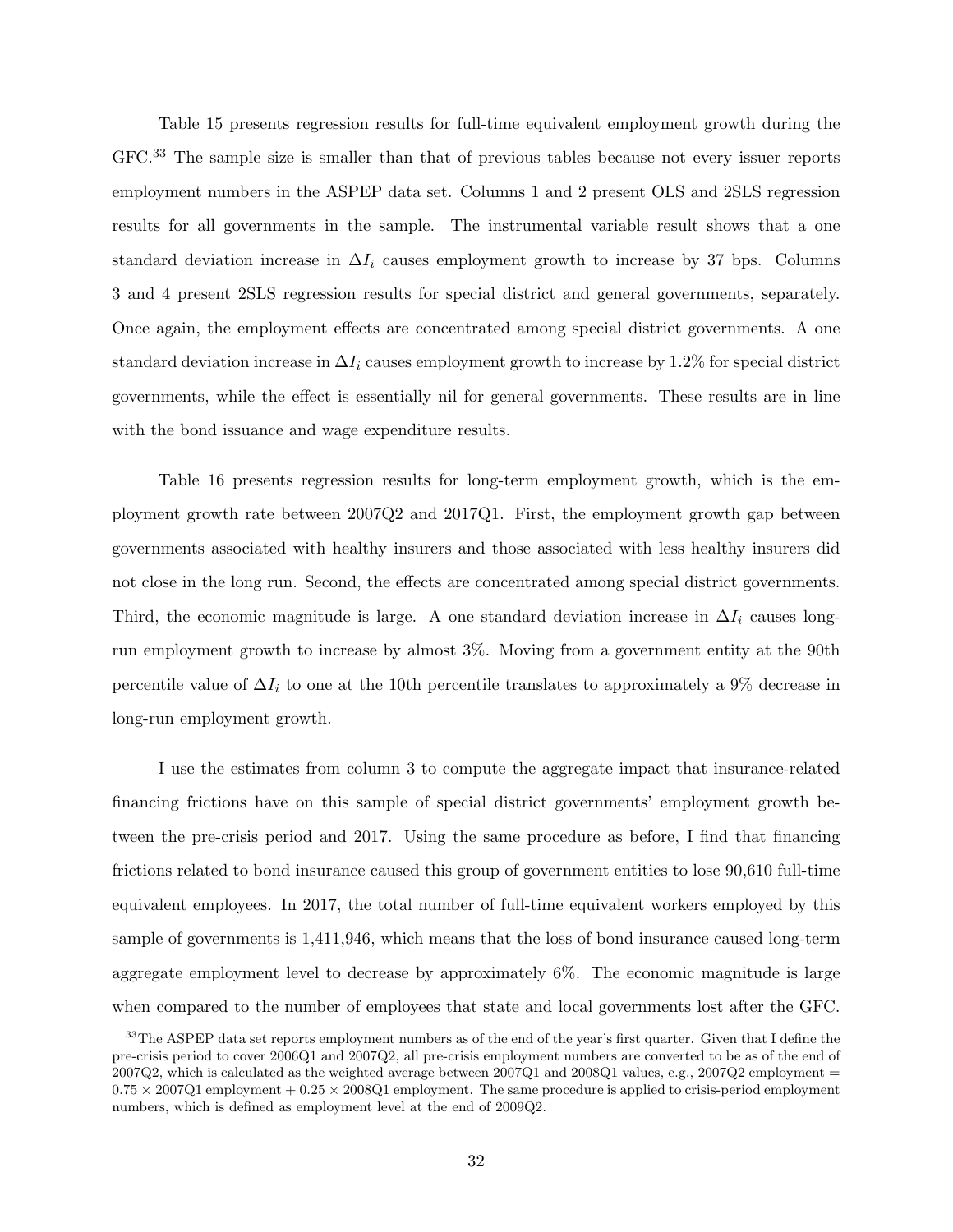Aggregate employment by state and local governments peaked at approximately 19.8 million in 2008 and bottomed out at approximately 19.05 million in 2013, which is equivalent to a 4% drop (Harrison, 2020).

# 7 Conclusion

This paper documents the impact that the loss of bond insurance had on local governments during and after the GFC. I find that, compared to government entities that were associated with healthy bond insurers, those that were related to ailing bond insurers issued fewer bonds, cut expenditures, and hired fewer works. These effects lasted at least until 2017. The economic magnitudes of the spending and employment effects are large. For the sample of governments that I study, financing frictions related to loss of bond insurance caused long-term wage and non-wage expenditures to decrease by 10% and 7%, respectively. These results suggest that insurance-related financing frictions have significantly impaired local governments' ability to provide public goods long after the GFC. Furthermore, these results could potentially explain why, relative to private companies, local governments experienced an especially slow recovery in aggregate employment level after the GFC (Harrison, 2020).

It remains an open question as to why municipal bond insurance never recovered after the GFC. Potential explanations include low insurer credit ratings, lack of trust in bond insurance, a low-rates environment, and inflated municipality credit ratings. There is room for rigorous empirical analyses to quantify the relative importance of each explanation. Lastly, the results from this paper pose an important policy question, which is how to improve local governments' access to the municipal bond market in the absence of bond insurance. In light of the recent COVID-19 crisis, which decreased local governments' aggregate employment level to below their post-GFC trough, this policy question is a particularly pressing one.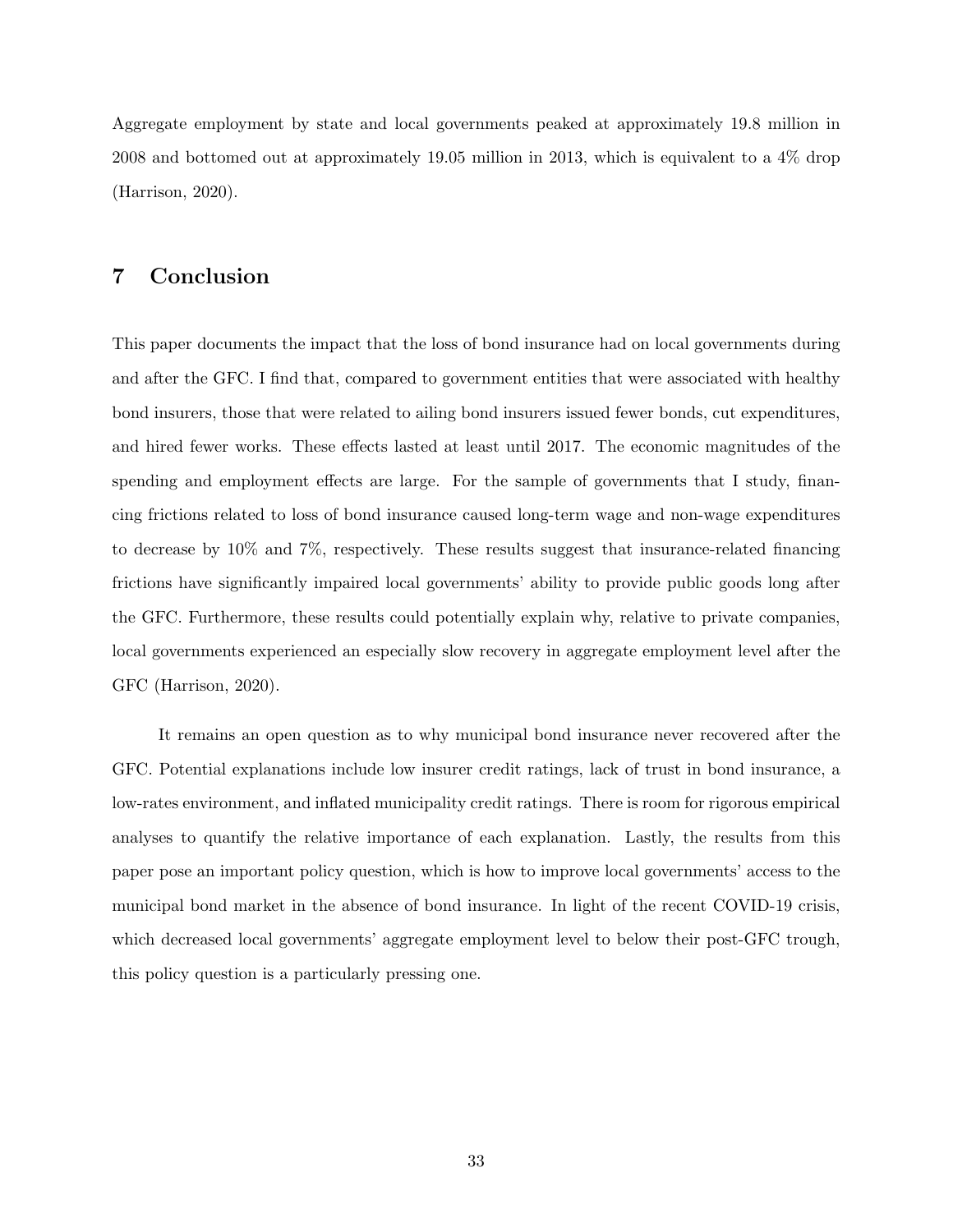# References

- Adelino, M., I. Cunha, and M. A. Ferreira (2017). The economic effects of public financing: Evidence from municipal bond ratings recalibration. The Review of Financial Studies 30 (9), 3223–3268.
- Agrawal, A. K. and D. Kim (2021). Municipal bond insurance and the U.S. drinking water crisis. Available at SSRN 3813348 .
- Almeida, H., M. Campello, B. Laranjeira, and S. Weisbenner (2009). Corporate debt maturity and the real effects of the 2007 credit crisis. NBER Working Paper 14990 .
- Ashcraft, A. B. (2005). Are banks really special? New evidence from the FDIC-induced failure of healthy banks. American Economic Review 95(5), 1712–1730.
- Baber, W. R. and A. K. Gore (2008). Consequences of GAAP disclosure regulation: Evidence from municipal debt issues. The Accounting Review 83(3), 565–592.
- Bergstresser, D., R. Cohen, S. Shenai, et al. (2015). Skin in the game: The performance of insured and uninsured municipal debt. Working paper 88, Brandeis University.
- Bergstresser, D. and S. Shenai (2010). Financial guarantors and the 2007-2009 credit crisis. Working paper 11-051, Harvard Business School.
- Bland, R. L. (1987). The interest cost savings from municipal bond insurance: The implications for privatization. Journal of Policy Analysis and Management  $6(2)$ , 207–219.
- Braswell, R. C., E. J. Nosari, and M. A. Browning (1982). The effect of private municipal bond insurance on the cost to the issuer. Financial Review 17, 240–251.
- Build America Mutual (2021). Secondary Market Bond Insurance: BAM's Answers to Frequently Asked Questions. https://buildamerica.com/secondary-market/sm-frequently-asked-questionscopy.
- Cameron, A. C. and D. L. Miller (2015). A practitioners guide to cluster-robust inference. Journal of Human Resources  $50(2)$ , 317–372.
- Chen, H., L. Cohen, and W. Liu (2021). Calling all issuers: The market for debt monitoring. Available at SSRN 3858210.
- Cheng, I.-H., S. Raina, and W. Xiong (2014). Wall Street and the housing bubble. American Economic Review 104 (9), 2797–2829.
- Chodorow-Reich, G. (2013). The employment effects of credit market disruptions: Firm-level evidence from the 2008–9 financial crisis. The Quarterly Journal of Economics 129(1), 1–59.
- Chodorow-Reich, G. (2019). Geographic cross-sectional fiscal spending multipliers: What have we learned? American Economic Journal: Economic Policy 11 (2), 1–34.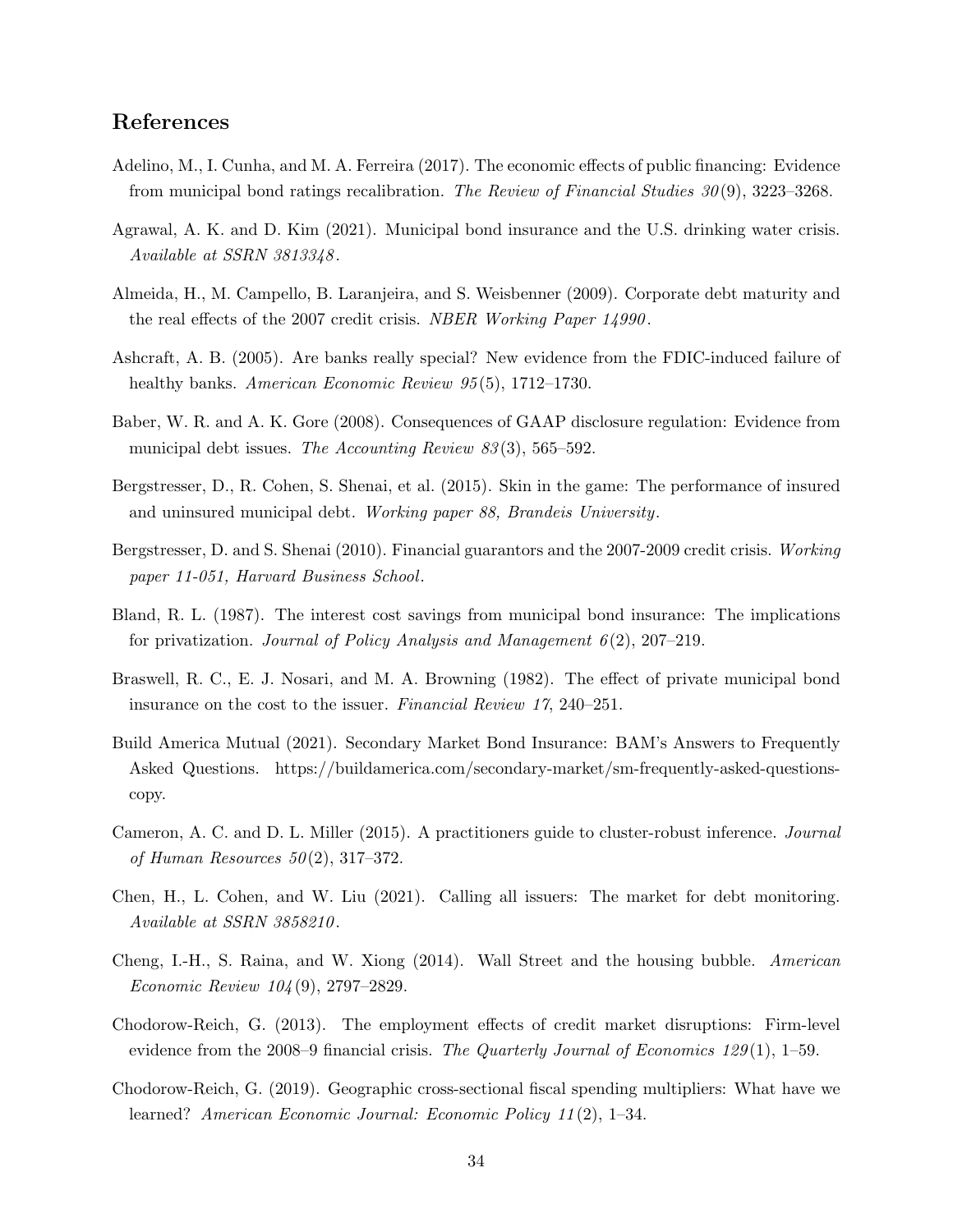- Chun, A. L., E. Namvar, X. Ye, and F. Yu (2018). Modeling municipal yields with (and without) bond insurance. Management Science 65 (8).
- Cornaggia, K. R., J. Hund, and G. Nguyen (2020). The price of safety: The evolution of municipal bond insurance value. Available at SSRN 3266890 .
- Dagostino, R. (2017). The impact of bank financing on municipalities' bond issuance and the real economy. Unpublished Working Paper, University of Rochester .
- Dang, T. V., G. Gorton, and B. Holmström (2013). The information sensitivity of a security. Unpublished Working Paper, Yale University.
- Gan, J. (2007). The real effects of asset market bubbles: Loan and firm-level evidence of a lending channel. The Review of Financial Studies  $20(6)$ , 1941–1973.
- Gao, P., C. Lee, and D. Murphy (2020). Financing dies in darkness? the impact of newspaper closures on public finance. Journal of Financial Economics 135 (2), 445–467.
- Gore, A. K., K. Sachs, and C. Trzcinka (2004). Financial disclosure and bond insurance. The Journal of Law and Economics  $47(1)$ , 275–306.
- Gürkaynak, R. S., B. Sack, and J. H. Wright (2007). The U.S. Treasury yield curve: 1961 to the present. Journal of Monetary Economics 54 (8), 2291–2304.
- Harrison, D. (2020). State and local budget woes create drag for economic recovery prospects. The Wall Street Journal, May 24, 2020 .
- Hsueh, P. L. and P. R. Chandy (1982). An examination of the yield spread between insured and uninsured debt. Financial Review 12, 235–244.
- Ivanov, I. and T. Zimmermann (2019). The "privatization" of municipal debt. Available at SSRN 3056079 .
- Joffe, M. (2017). Doubly bound: The cost of credit ratings. *Berkeley, CA: Haas Institute for a* Fair and Inclusive Society, University of California, Berkeley.
- Kidwell, D. S., E. H. Sorensen, and J. M. Wachowicz (1987). Estimating the signaling benefits of debt insurance: The case of municipal bonds. Journal of Financial and Quantitative Analy $sis \, \, 22(3), \, 299-313.$
- Kim, R. (2021). The effect of the credit crunch on output price dynamics: The corporate inventory and liquidity management channel. The Quarterly Journal of Economics 136(1), 563–619.
- Lai, V. S. and X. Zhang (2013). On the value of municipal bond insurance: An empirical analysis. Financial Markets, Institutions  $\mathcal{B}$  Instruments 22(4), 209–228.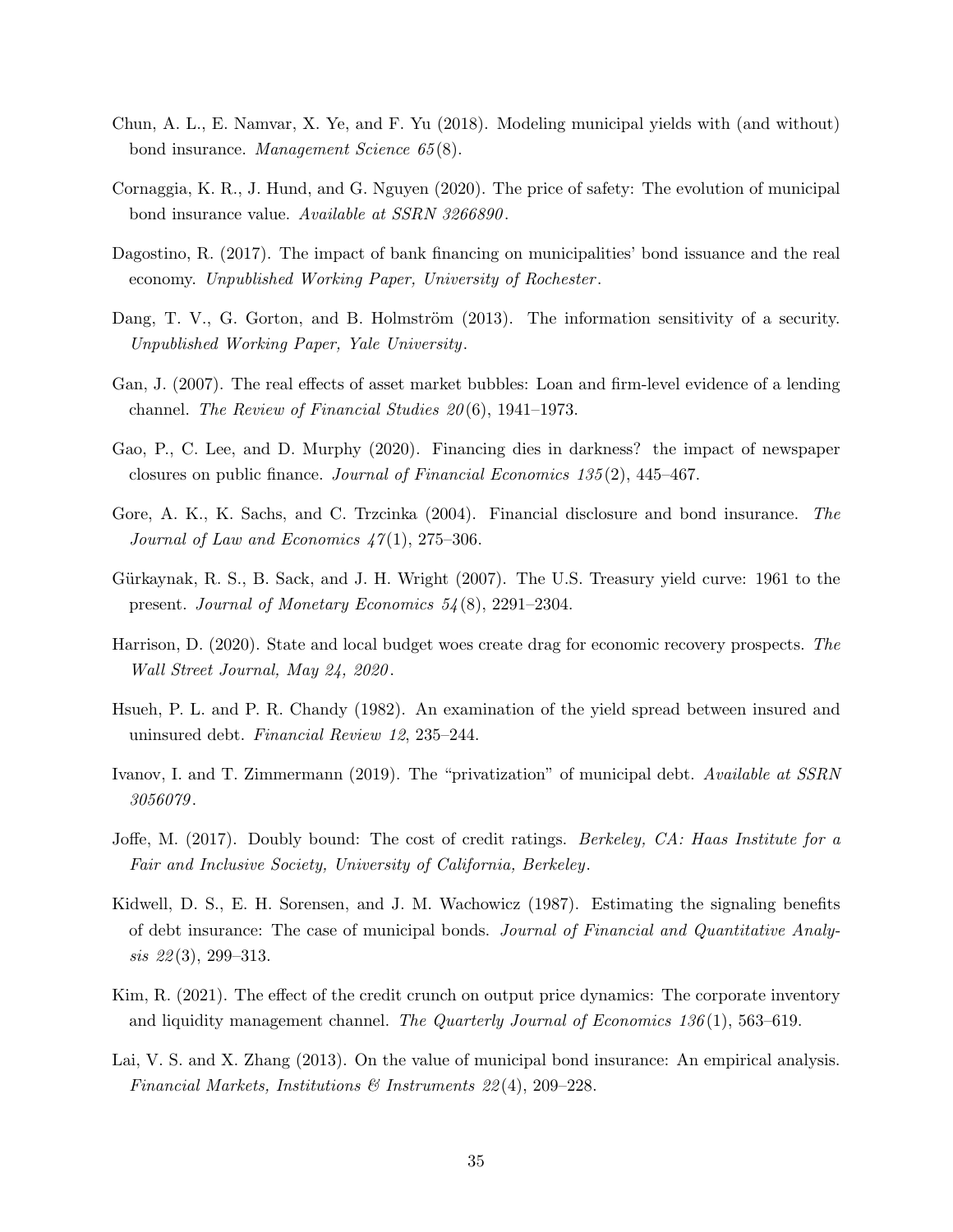- Lee, D. S., J. McCrary, M. J. Moreira, and J. R. Porter (2021). Valid t-ratio Inference for IV. NBER Working Paper 29124 .
- Nanda, V. and R. Singh (2004). Bond insurance: What is special about munis? The Journal of Finance  $59(5)$ ,  $2253-2280$ .
- Northern Trust Asset Management (2014). Bond insurer update. https://www.northerntrust.com/documents/white-papers/asset-management/bond-insurerupdate.pdf.
- Peek, J. and E. S. Rosengren (2000). Collateral damage: Effects of the Japanese bank crisis on real activity in the United States. American Economic Review  $90(1)$ , 30–45.
- Quigley, J. M. and D. L. Rubinfeld (1991). Private guarantees for municipal bonds: Evidence from the aftermarket. National Tax Journal  $44(4)$ , 29-39.
- Schwert, M. (2017). Municipal bond liquidity and default risk. The Journal of Finance  $72(4)$ , 1683–1722.
- Sharpe, S. A. (1990). Asymmetric information, bank lending, and implicit contracts: A stylized model of customer relationships. The Journal of Finance  $45(4)$ , 1069–1087.
- SIFMA (2021). US Municipal Bonds Statistics. https://www.sifma.org/resources/research/usmunicipal-bonds-statistics/us-municipal-bonds-statistics-sifma/.
- Stiglitz, J. E. and A. Weiss (1981). Credit rationing in markets with imperfect information. The American Economic Review 71 (3), 393–410.
- Stock, J. H. and M. Yogo (2005). Testing for weak instruments in linear IV regression. NBER Technical Working Paper 284 .
- Thakor, A. V. (1982). An exploration of competitive signalling equilibria with third party information production: The case of debt insurance. The Journal of Finance  $37(3)$ , 717–739.
- Yi, H. (2021). Finance, public goods, and migration. Unpublished Working Paper, Boston College.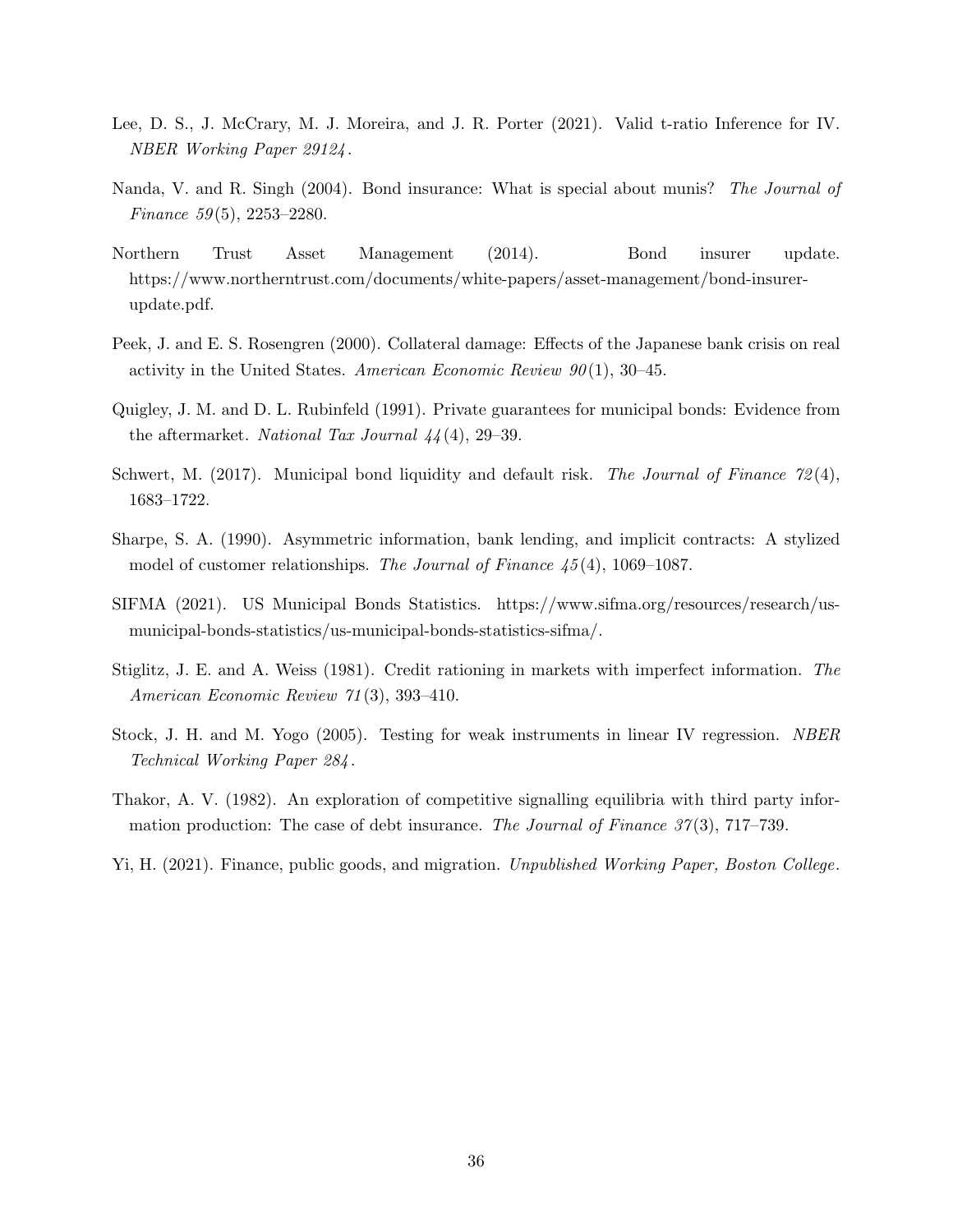#### Figure 1: Annual Municipal Bond Issuance

This chart shows annual U.S. municipal bond issuance in billions of U.S. dollars. Issuance amounts are adjusted for inflation, using 2007 as the base year. The blue bars capture total issuance volume. The red bars capture insured issue volume. The green line captures the percentage of insured bonds issued in each year. The sample includes all municipal bond issuance between 1980 and 2017.

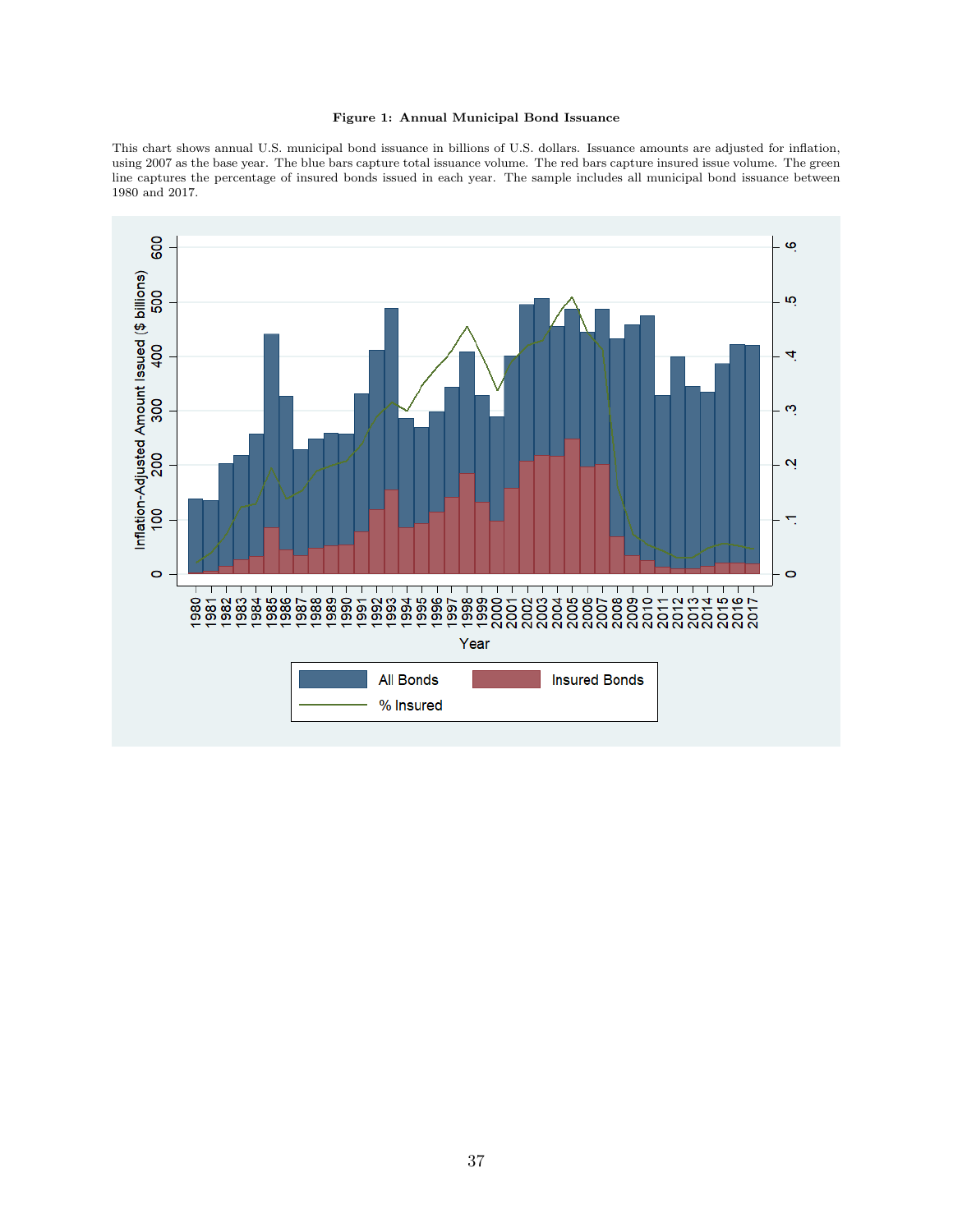#### Figure 2: Insurance Ratio and Bond Issuance

This bar chart shows the relationship between reliance on bond insurance in the pre-crisis period and probability of bond issuance during and after the Global Financial Crisis. Municipal bond issuers that issued at least one bond between 1980 and 2007 are sorted into four groups according to their insurance ratios. Insurance ratio is calculated as the inflation-adjusted amount of debt raised from insured bonds divided by the total inflation-adjusted amount of debt raised from all bonds between 1980 and 2007. Bond issuance probability is the proportion of issuers that issued at least one bond during the specified time period. The blue bars plot bond issuance probability between 2008 and 2009 by insurance ratio group. The red bars plot bond issuance probability between 2008 and 2017 by insurance ratio group. 95% confidence intervals are shown in green.

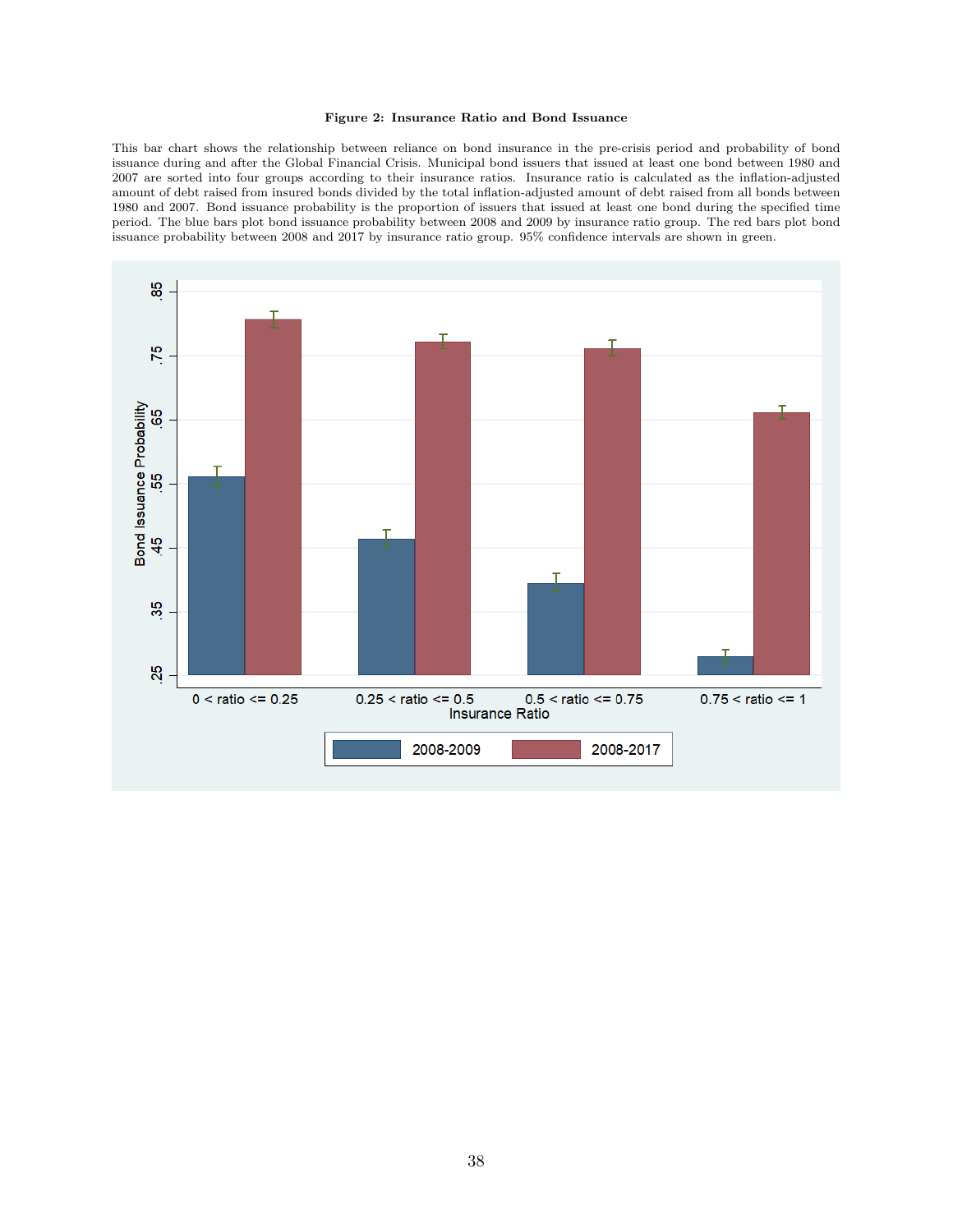#### Table 1: Bond Deal Summary Statistics

This table presents summary statistics on municipal bond deals. Each observation is a bond deal, which may contain one or more individual bonds. The top panel presents summary statistics on deals that were made between 1980 and 2006. The bottom panel presents summary statistics on deals that were made between 2007 and 2017. Percent Insured is the percentage of the deal amount that was issued with bond insurance. The line includes only bond deals that contain at least one insured bond. Issue Amount is, using 2007 as the base year, the inflation-adjusted total amount of debt raised from each deal. Maturity is the years to maturity of the longest maturity bond in the deal. Coupon Rate is the coupon rate on the longest maturity bond in the deal. The remaining variables are indicator variables.

| $1980 - 2006$                                |         |       |       |      |                  |       |  |
|----------------------------------------------|---------|-------|-------|------|------------------|-------|--|
| Variable                                     | N       | Mean  | S.D.  | 25th | 50 <sub>th</sub> | 75th  |  |
| Insured                                      | 355,878 | 0.24  | 0.43  | 0.00 | 0.00             | 0.00  |  |
| Percent Insured                              | 86,309  | 0.98  | 0.10  | 1.00 | 1.00             | 1.00  |  |
| $\text{Issue Amount } (\$\ \text{millions})$ | 355,878 | 21.85 | 49.66 | 1.90 | 5.63             | 16.44 |  |
| Maturity                                     | 355,788 | 16.80 | 18.05 | 4.58 | 15.00            | 21.00 |  |
| Coupon Rate                                  | 288,058 | 5.40  | 1.77  | 4.30 | 5.15             | 6.38  |  |
| High Yield                                   | 355,878 | 0.21  | 0.41  | 0.00 | 0.00             | 0.00  |  |
| Not Rated                                    | 355,878 | 0.67  | 0.47  | 0.00 | 1.00             | 1.00  |  |
| General Obligation                           | 355,878 | 0.58  | 0.49  | 0.00 | 1.00             | 1.00  |  |
| Variable Rate                                | 355,878 | 0.03  | 0.16  | 0.00 | 0.00             | 0.00  |  |
| Callable                                     | 355,878 | 0.55  | 0.50  | 0.00 | 1.00             | 1.00  |  |
| Taxable                                      | 355,878 | 0.09  | 0.29  | 0.00 | 0.00             | 0.00  |  |
| Sinking Fund Provision                       | 355,878 | 0.20  | 0.40  | 0.00 | 0.00             | 0.00  |  |
| Bank Qualified                               | 355,878 | 0.34  | 0.47  | 0.00 | 0.00             | 1.00  |  |

| 2007<br>2017 |
|--------------|
|--------------|

| Variable                     | Ν       | Mean  | S.D.  | 25th | 50 <sub>th</sub> | 75th  |
|------------------------------|---------|-------|-------|------|------------------|-------|
| Insured                      | 165,808 | 0.13  | 0.34  | 0.00 | 0.00             | 0.00  |
| Percent Insured              | 22,000  | 0.97  | 0.12  | 1.00 | 1.00             | 1.00  |
| Issue Amount $(\$$ millions) | 165,808 | 23.50 | 53.71 | 1.99 | 5.78             | 17.53 |
| Maturity                     | 165,804 | 13.77 | 9.93  | 4.76 | 13.46            | 20.15 |
| Coupon Rate                  | 152,938 | 3.48  | 1.49  | 2.38 | 3.63             | 4.50  |
| High Yield                   | 165,808 | 0.41  | 0.49  | 0.00 | 0.00             | 1.00  |
| Not Rated                    | 165,808 | 0.44  | 0.50  | 0.00 | 0.00             | 1.00  |
| General Obligation           | 165,808 | 0.67  | 0.47  | 0.00 | 1.00             | 1.00  |
| Variable Rate                | 165,808 | 0.02  | 0.13  | 0.00 | 0.00             | 0.00  |
| Callable                     | 165,808 | 0.59  | 0.49  | 0.00 | 1.00             | 1.00  |
| Taxable                      | 165,808 | 0.11  | 0.32  | 0.00 | 0.00             | 0.00  |
| Sinking Fund Provision       | 165,808 | 0.28  | 0.45  | 0.00 | 0.00             | 1.00  |
| Bank Qualified               | 165,808 | 0.47  | 0.50  | 0.00 | 0.00             | 1.00  |
|                              |         |       |       |      |                  |       |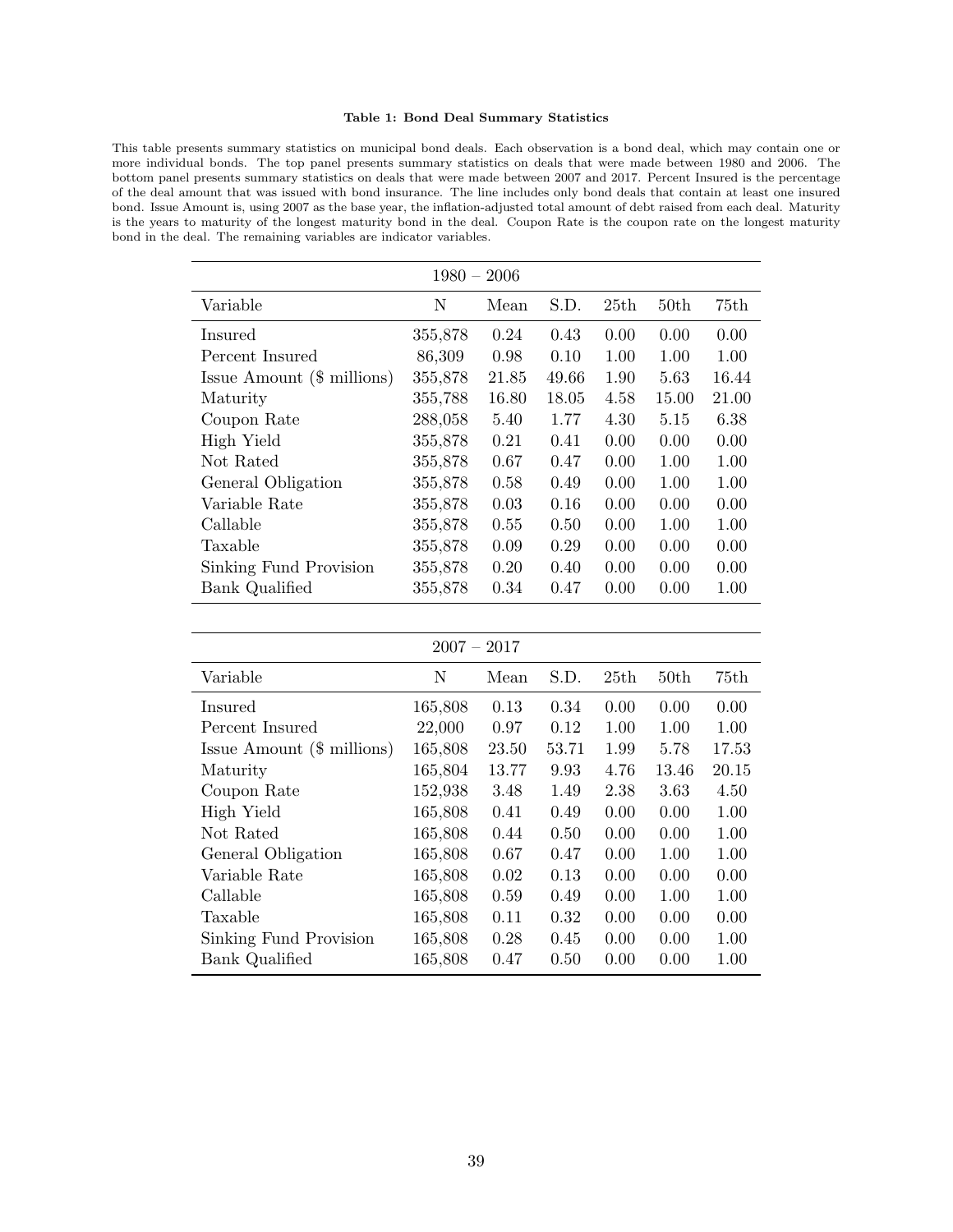#### Table 2: Who Buys Bond Insurance?

This table presents panel OLS regression results for variants of Equation 1. The sample includes all bond deals issued by state and local government entities between 1980 and 2006. Issuers with missing issuer type are excluded. Each observation is a bond deal. The dependent variable is Insured, which equals 1 if the bond deal is issued with bond insurance and zero otherwise. Issuer characteristics are the Log Expenditure, Special District indicator, Not Rated indicator, and High Yield indicator. All specifications include year and state fixed effects. Standard errors are clustered at the issuer-level and reported in brackets. Asterisks denote statistical significance at the  $1\%$  (\*\*\*),  $5\%$  (\*\*), and  $10\%$  (\*) level.

|                         | (1)         | (2)         | (3)         | (4)         |
|-------------------------|-------------|-------------|-------------|-------------|
|                         |             |             |             |             |
| Log Expenditure         | $-0.007**$  |             |             | $-0.001$    |
|                         | [0.003]     |             |             | [0.003]     |
| <b>Special District</b> |             | $0.026***$  |             | $0.011**$   |
|                         |             | [0.005]     |             | [0.005]     |
| Not Rated               |             |             | $0.388***$  | $0.386***$  |
|                         |             |             | [0.006]     | [0.007]     |
| High Yield              |             |             | $0.110***$  | $0.108***$  |
|                         |             |             | [0.006]     | [0.007]     |
| Log Amount              | $0.053***$  | $0.052***$  | $0.073***$  | $0.073***$  |
|                         | [0.002]     | [0.002]     | [0.002]     | [0.002]     |
| Maturity                | $0.006***$  | $0.006***$  | $0.010***$  | $0.010***$  |
|                         | [0.000]     | [0.000]     | [0.000]     | [0.000]     |
| Coupon Rate             | $-0.001$    | $-0.001$    | $-0.003$    | $-0.003$    |
|                         | [0.002]     | [0.002]     | [0.002]     | [0.002]     |
| General Obligation      | $0.073***$  | $0.067***$  | $0.088***$  | $0.087***$  |
|                         | [0.005]     | [0.005]     | [0.005]     | [0.004]     |
| Variable Rate           | $0.023*$    | 0.019       | $0.030***$  | $0.027**$   |
|                         | [0.012]     | [0.012]     | [0.011]     | [0.011]     |
| Callable                | $0.151***$  | $0.152***$  | $0.169***$  | $0.170***$  |
|                         | [0.004]     | [0.004]     | [0.004]     | [0.004]     |
| Taxable                 | $-0.099***$ | $-0.096***$ | $-0.054***$ | $-0.054***$ |
|                         | [0.009]     | [0.009]     | [0.008]     | [0.008]     |
| Sinking Fund Provision  | $0.028***$  | $0.028***$  | $0.012***$  | $0.012***$  |
|                         | [0.004]     | [0.004]     | [0.004]     | [0.004]     |
| <b>Bank Qualified</b>   | $0.026***$  | $0.025***$  | $0.015***$  | $0.015***$  |
|                         | [0.003]     | [0.003]     | [0.003]     | [0.003]     |
| State FE                | Υ           | Υ           | Υ           | Y           |
| Year FE                 | Y           | Y           | Y           | Y           |
|                         |             |             |             |             |
| Observations            | 286,818     | 286,818     | 286,818     | 286,818     |
| R-squared               | 0.247       | 0.247       | 0.339       | 0.339       |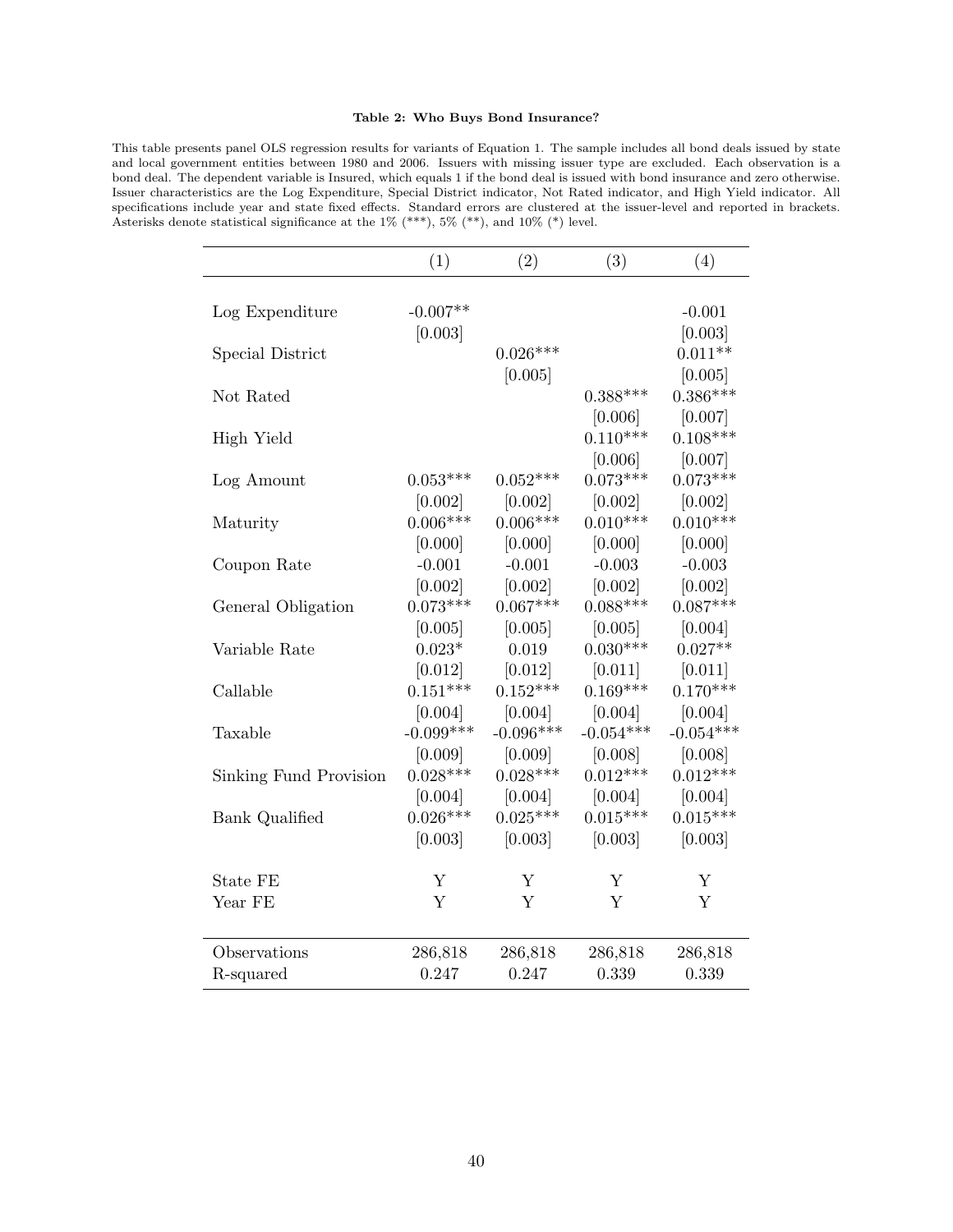#### Table 3: Issuer Characteristics and Bond Insurance Usage Intensity

This table presents summary statistics on issuer characteristics and reliance on bond insurance. Each observation is a government entity. The sample contains municipal bond issuers that issued at least one insured bond between 1980 and 2006. Issuers with unidentifiable type are excluded. Issuers are sorted into four groups according to their insurance ratio. Insurance ratio is calculated as the inflation-adjusted amount of debt raised from insured bonds divided by the total inflation-adjusted amount of debt raised from all bonds between 1980 and 2006. State Government, State Agency, County Government, City Government, and Special District Government are indicator variables. State agencies are specialized entities that are managed and funded by the state government (e.g., the Connecticut Development Authority). Special district government is defined as government entities that are not state governments, county governments, city governments, or state agencies. Total Expenditure is imputed using data from the Census Bureau's Annual Survey of State and Local Government Finances. Each government entity's total expenditure is the average total expenditure for its state type across all years between 1980 and 2006. High Yield equals 1 if, at any point in time, the issuer was rated as a high-yield issuer by S&P or Moody's. Not Rated equals 1 if, at any point in time, the entity issued a bond without a long-term issuer credit rating from S&P or Moody's.

| Insurance Ratio $(r)$           |          | $0 < r \leq 0.25$ $0.25 < r \leq 0.5$ $0.5 < r \leq 0.75$ $0.75 < r \leq 1$ |          |         |
|---------------------------------|----------|-----------------------------------------------------------------------------|----------|---------|
| Sample Size                     | 3,493    | 4,844                                                                       | 4,331    | 7,823   |
| <b>Type</b>                     |          |                                                                             |          |         |
| State Government                | $0.8\%$  | $0.1\%$                                                                     | $0.1\%$  | $0.0\%$ |
| State Agency                    | 4.7%     | 2.8%                                                                        | $2.4\%$  | $2.2\%$ |
| County Government               | $10.6\%$ | 7.8%                                                                        | $7.6\%$  | 4.8%    |
| City Government                 | 37.2%    | 29.6\%                                                                      | 22.9%    | 15.3%   |
| Special District Government     | 46.6%    | 59.7%                                                                       | 66.9%    | 77.7%   |
| <b>Size</b>                     |          |                                                                             |          |         |
| Total Expenditure (\$ millions) | 291.13   | 79.54                                                                       | 65.87    | 55.55   |
| <b>Credit Rating</b>            |          |                                                                             |          |         |
| Not Rated                       | 11.5%    | 21.4\%                                                                      | $26.0\%$ | 53.5%   |
| High Yield                      | $46.1\%$ | $60.2\%$                                                                    | 64.8%    | 82.3%   |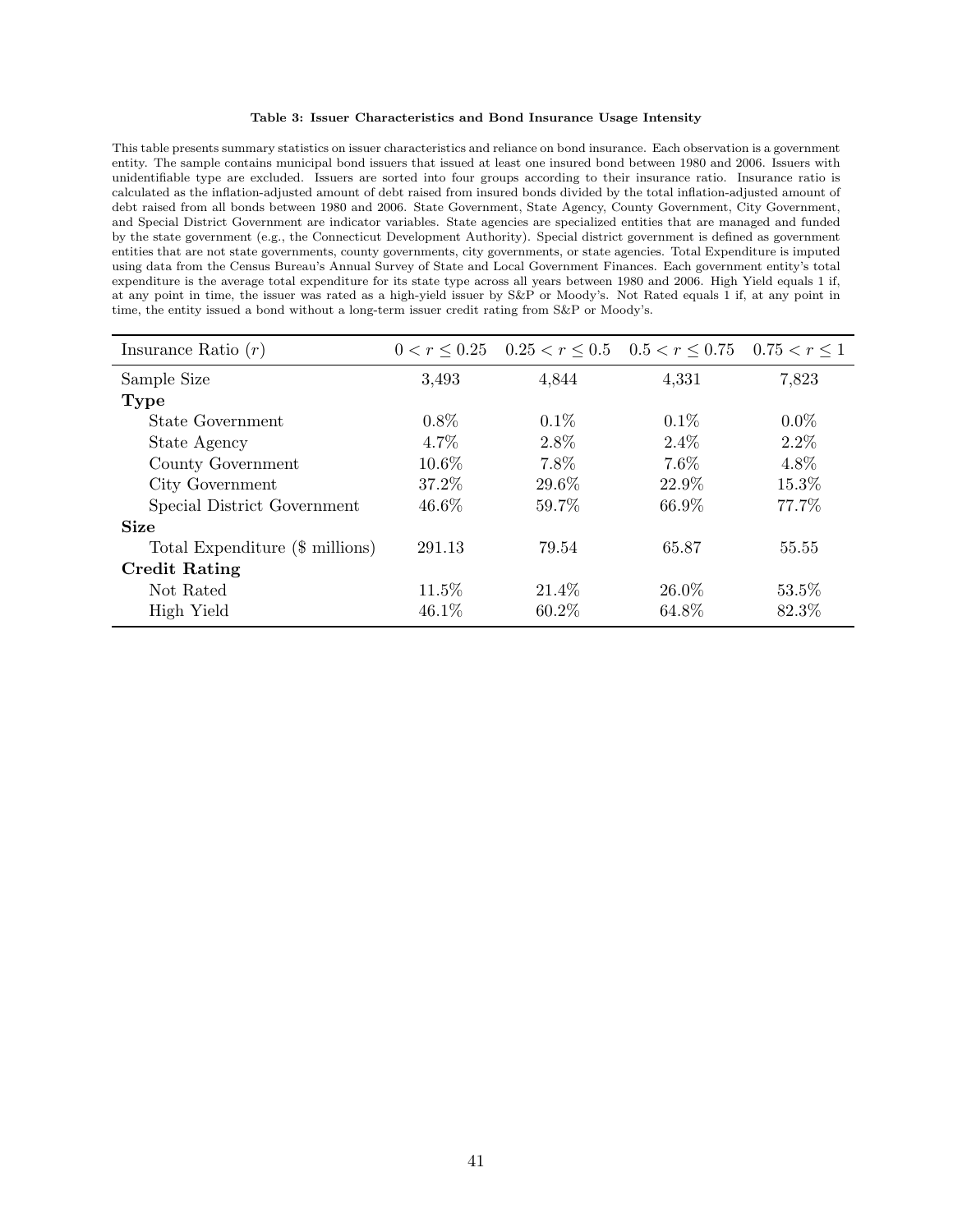#### Table 4: Pre-Crisis Insurance Relationships

This table presents panel OLS regression results for variants of Equation 2. The unit of observation is an insured bond deal and potential insurer pair. For each insured bond deal that was issued, the data set contains one observation for each potential insurer. A potential insurer is an insurer that insured at least one municipal bond in the deal year. The dependent variable is Current Insurer, which equals 1 if insurance company  $j$  serves as the insurer for the current bond deal  $k$  and zero otherwise. Previous Insurer equals 1 if insurance company j insured issuer  $i$ 's previous bond deal and zero otherwise. The sample contains insured bond deals issued between 1980 and 2006. The number of observations decreases in column 4 because singletons are dropped. Standard errors are clustered at the issuer level and reported in brackets. Asterisks denote statistical significance at the  $1\%$  (\*\*\*),  $5\%$  (\*\*), and  $10\%$  (\*) level.

|                                            | (1)                   | (2)                   | (3)                    | (4)                   |
|--------------------------------------------|-----------------------|-----------------------|------------------------|-----------------------|
| Previous Insurer                           | $0.272***$<br>[0.005] | $0.240***$<br>[0.010] | $0.199***$<br>[0.011]  | $0.139***$<br>[0.014] |
| Previous Insurer $\times$ Special District |                       | $0.048***$<br>[0.011] |                        | $0.051***$<br>[0.011] |
| Special District                           |                       | 0.001<br>[0.001]      |                        |                       |
| Previous Insurer $\times$ Not Rated        |                       |                       | $0.092***$<br>[0.011]  | $0.083***$<br>[0.012] |
| Not Rated                                  |                       |                       | $-0.010***$<br>[0.001] |                       |
| Previous Insurer $\times$ High Yield       |                       |                       | $0.025**$<br>[0.013]   | 0.023<br>[0.014]      |
| High Yield                                 |                       |                       | $-0.004**$<br>[0.002]  |                       |
| Insurer FE                                 | Y                     | Y                     | Υ                      |                       |
| Year FE                                    | Y                     | Y                     | Y                      |                       |
| Insurer $\times$ Year FE                   |                       |                       |                        | Y                     |
| Insurer $\times$ State FE                  |                       |                       |                        | $\mathbf Y$           |
| Insurer $\times$ Special District FE       |                       |                       |                        | Y                     |
| Insurer $\times$ Not Rated FE              |                       |                       |                        | Y                     |
| Insurer $\times$ High Yield FE             |                       |                       |                        | Y                     |
| Observations                               | 440,689               | 440,689               | 440,689                | 440,668               |
| R-squared                                  | 0.162                 | 0.162                 | 0.163                  | 0.200                 |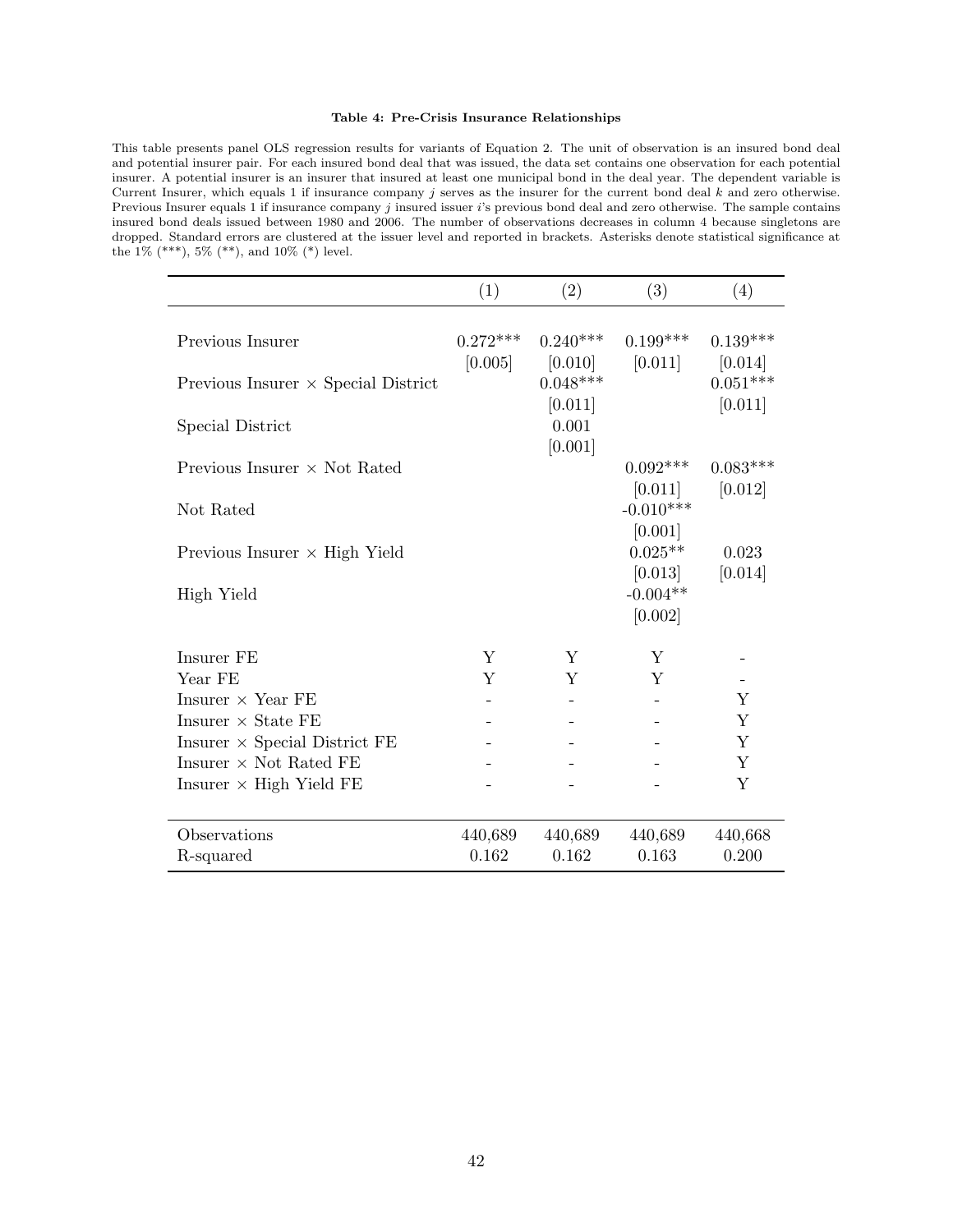#### Table 5: Switcher Regressions

This table presents cross-sectional OLS regression results for variants of Equation 3. The unit of observation is a governmentinsurer pair. The dependent variable in columns 1 to 3 is an indicator variable, which equals one if the government issued at least one insured bond with the paired insurer between 2008Q1 and 2009Q2, multiplied by 100. The dependent variable in columns 1 to 3 is an indicator variable, which equals one if the government issued at least one insured bond with the paired insurer between 2009Q3 and 2017Q4, multiplied by 100. Only insurers that insured at least one bond deal during the specified time period are included. Prior Relationship equals one if the government has issued at least one insured bond with the paired insurer. All righthand side variables are calculated using data up to the prior quarter of the issuance period (e.g., 1980 to 2007 for issuance period 2008Q1 to 2009Q2). Year of Last Issue is the year that the government issued a municipal bond before the specified time period. Standard errors are clustered by issuer. Asterisks denote statistical significance at the 1% (\*\*\*), 5% (\*\*), and 10% (\*) level.

| Issued Insured Bond in:                 |           | 2008Q1 to 2009Q2    |                     | 2009Q3 to 2017Q4 |                      |                      |
|-----------------------------------------|-----------|---------------------|---------------------|------------------|----------------------|----------------------|
|                                         | (1)       | (2)                 | (3)                 | (4)              | (5)                  | (6)                  |
|                                         |           |                     |                     |                  |                      |                      |
| Prior Relationship                      | $1.57***$ | $1.30***$           | $1.12***$           | $4.18***$        | $3.11***$            | $1.85***$            |
|                                         | [0.08]    | [0.08]              | [0.08]              | [0.25]           | [0.24]               | [0.25]               |
| Special District                        |           | $-0.30***$          | $-0.35***$          |                  | $-1.99***$           | $-2.13***$           |
|                                         |           | [0.06]              | [0.06]              |                  | [0.15]               | [0.16]               |
| High Yield                              |           | 0.01                | 0.06                |                  | $2.74***$            | $2.93***$            |
|                                         |           | [0.11]              | [0.11]              |                  | [0.25]               | [0.27]               |
| Not Rated                               |           | 0.05                | 0.07                |                  | $3.45***$            | $3.52***$            |
|                                         |           | [0.11]<br>$1.35***$ | [0.11]<br>$1.43***$ |                  | [0.26]<br>$15.05***$ | [0.28]<br>$15.26***$ |
| Insurance Ratio                         |           | [0.09]              | [0.09]              |                  | [0.21]               | [0.22]               |
| Log Total Debt Issued                   |           | $0.36***$           | $0.39***$           |                  | $1.43***$            | $1.50***$            |
|                                         |           | [0.02]              | [0.02]              |                  | [0.05]               | [0.05]               |
|                                         |           |                     |                     |                  |                      |                      |
| Average Outcome Value                   | 1.27\%    | 1.27%               | 1.27%               | 5.63%            | 5.63%                | 5.63%                |
| $(1)$ Insurer FE                        | Υ         | Y                   |                     | Υ                | Υ                    |                      |
| $(2)$ State FE                          | Y         | Y                   |                     | Y                | Y                    |                      |
| $\left( 3\right)$ Year of Last Issue FE | Υ         | Y                   |                     | Υ                | Y                    |                      |
| $(1) \times (2) \times (3)$ FE          |           |                     | Υ                   |                  |                      | Y                    |
|                                         |           |                     |                     |                  |                      |                      |
| Observations                            | 211,960   | 211,960             | 209,910             | 107,995          | 107,995              | 106,950              |
| R-squared                               | $0.05\,$  | $0.06\,$            | 0.10                | 0.12             | 0.17                 | 0.24                 |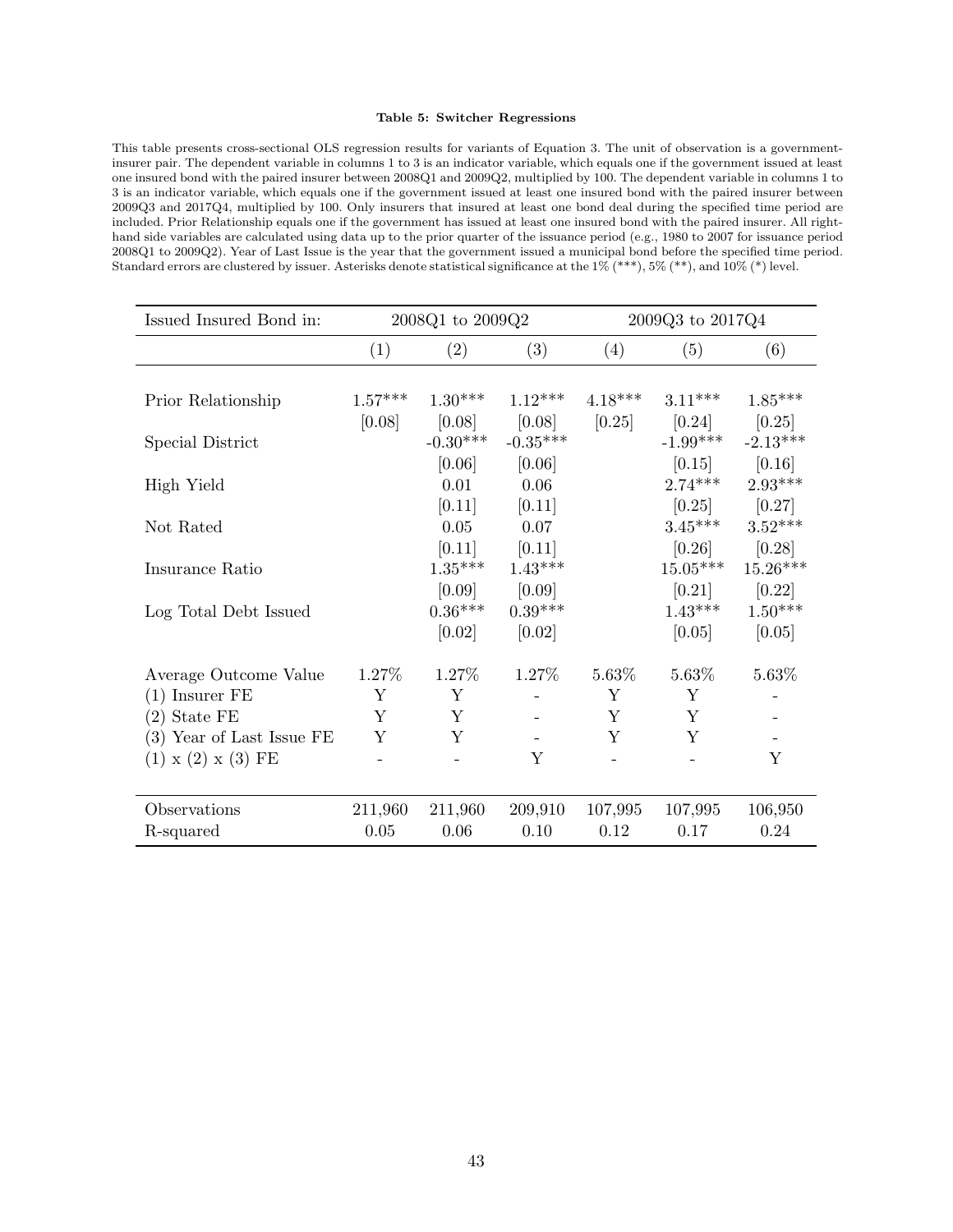Table 6: Municipal Bond Insurance During the Global Financial Crisis

Panel A summarizes nominal municipal bond insurance volume by insurer-half-year. For deals where there are more than one insurer, the insured amount is split equally among insurers. Panel B summarizes S&P financial enhancement (FE) rating by insurer-half-year. This table excludes insurers that entered the market during the crisis. A rating of "R" means that the insurance company is being reviewed by regulators.

| Panel A: Volume (\$ billions) | 06H <sub>2</sub> | 07H1  | 07H <sub>2</sub> | 08H1      | 08H <sub>2</sub> | 09H1       |
|-------------------------------|------------------|-------|------------------|-----------|------------------|------------|
| ACA                           | 0.27             | 0.49  | 0.16             | 0.00      | 0.00             | 0.00       |
| AGC                           | 1.55             | 1.45  | 3.62             | 21.34     | 9.94             | 20.40      |
| AMBAC                         | 24.13            | 30.00 | 21.50            | 0.74      | 0.00             | 0.00       |
| <b>CIFG</b>                   | 5.30             | 6.19  | 1.11             | 0.04      | 0.00             | 0.00       |
| FGIC                          | 18.46            | 22.96 | 10.00            | 0.24      | 0.00             | 0.00       |
| <b>FSA</b>                    | 28.46            | 28.69 | 26.07            | 38.59     | 5.49             | 3.00       |
| <b>MBIA</b>                   | 27.28            | 27.41 | 24.06            | 2.65      | 0.00             | 0.00       |
| <b>RADIAN</b>                 | 1.63             | 1.44  | 0.98             | 0.32      | 0.00             | 0.00       |
| <b>XLCA</b>                   | 6.68             | 7.14  | 7.78             | 0.03      | 0.00             | 0.00       |
|                               |                  |       |                  |           |                  |            |
| Panel B: S&P FE Rating        | 06H <sub>2</sub> | 07H1  | 07H <sub>2</sub> | 08H1      | 08H <sub>2</sub> | 09H1       |
| ACA                           | A                | A     | CCC              | CCC       | <b>NR</b>        | NR         |
| AGC                           | AAA              | AAA   | AAA              | AAA       | AAA              | AAA        |
| AMBAC                         | AAA              | AAA   | AAA              | AA        | A                | <b>BBB</b> |
| <b>CIFG</b>                   | AAA              | AAA   | AAA              | $A-$      | B                | CC         |
| FGIC                          | AAA              | AAA   | AAA              | <b>BB</b> | CCC              | NR         |
| <b>FSA</b>                    | AAA              | AAA   | AAA              | AAA       | AAA              | AAA        |
| <b>MBIA</b>                   | AAA              | AAA   | AAA              | AA        | AA               | <b>BBB</b> |
| <b>RADIAN</b>                 | AА               | AA    | AA               | Α         | $BBB+$           | BBB-       |
| XLCA                          | AAA              | AAA   | AAA              | BBB-      | Β                | $\rm R$    |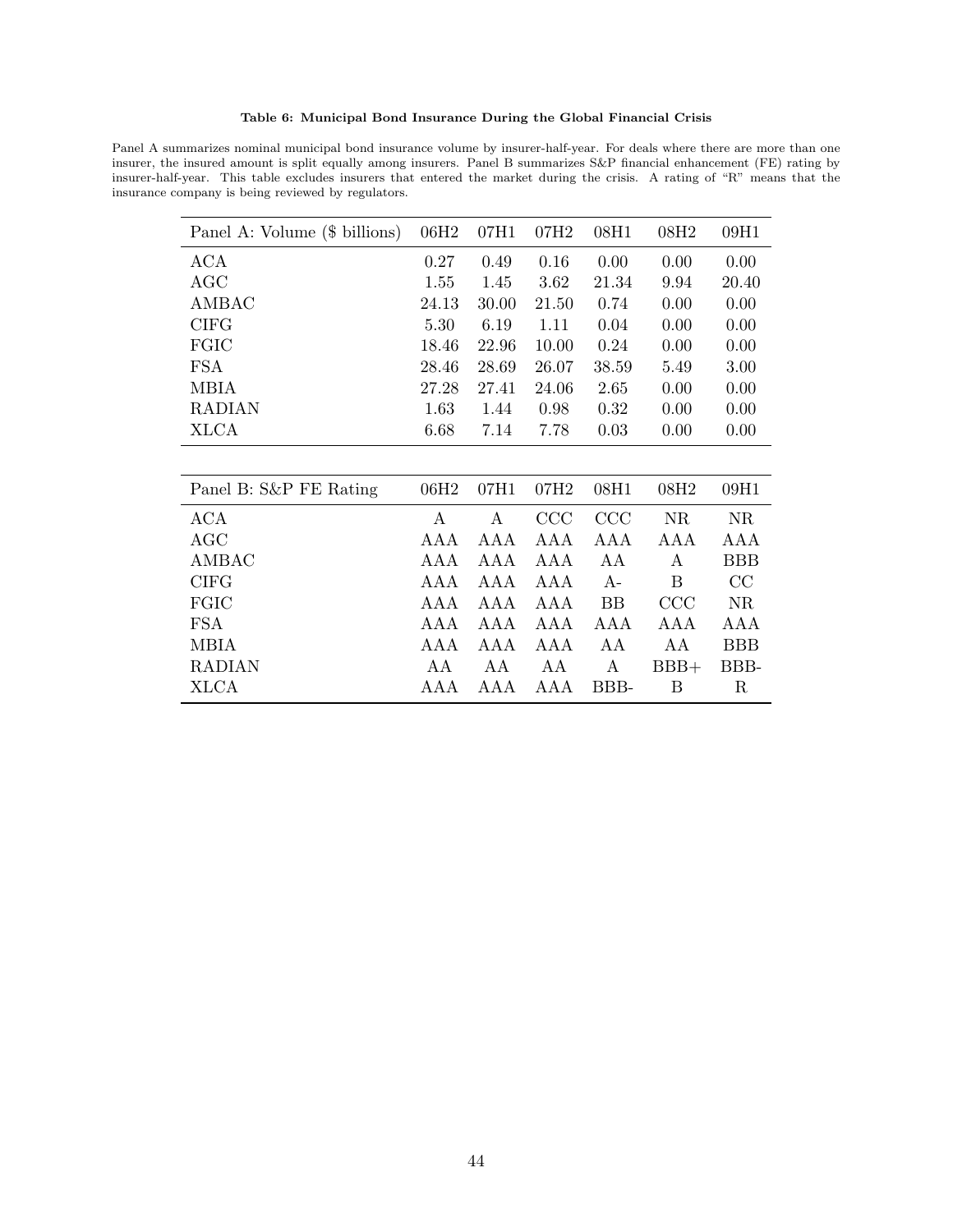#### Table 7: Government Summary Statistics

This table presents summary statistics on government entities. The sample includes government entities that issued at least one insured bond prior to the end of 2005 and at least one insured bond in the pre-crisis period (2006Q1 and 2007Q2). Government entities not located in the main 50 states are excluded. All dollar amounts are inflation-adjusted to 2007 dollars. All spending growth rates are inflation-adjusted. Numbers of observations for credit ratings variables are fewer than 4,771 because not every issuer has a rating. Numbers of observations for expenditure and employment variables are fewer than 4,771 because not every issuer could be matched to the Census Bureau's survey data.

| Variable                                | Ν     | Mean    | S.D. | 25th    | 50th    | 75th    |
|-----------------------------------------|-------|---------|------|---------|---------|---------|
| Change in Insurers' Health $\Delta I_i$ | 4,771 | $-3.55$ | 1.33 | $-4.52$ | $-3.74$ | $-2.84$ |
| Insurer Count                           | 4,771 | 2.37    | 1.18 | 1.00    | 2.00    | 3.00    |
| Insurance Ratio                         | 4,771 | 0.62    | 0.27 | 0.40    | 0.64    | 0.87    |
| Moody's Credit Rating                   | 2,025 | 16.86   | 1.45 | 16.00   | 17.00   | 18.00   |
| S&P Credit Rating                       | 2,026 | 17.75   | 1.83 | 17.00   | 18.00   | 19.00   |
| Not Rated                               | 4,771 | 0.35    | 0.48 | 0.00    | 0.00    | 1.00    |
| Total Debt Issued (\$ billions)         | 4,771 | 0.80    | 2.54 | 0.05    | 0.13    | 0.38    |
| Deals Per Year                          | 4,771 | 1.11    | 1.44 | 0.41    | 0.67    | 1.19    |
| Special District                        | 4,771 | 0.64    | 0.48 | 0.00    | 1.00    | 1.00    |
| Total Employment in 2007 ('000s)        | 3,954 | 1.14    | 2.92 | 0.13    | 0.36    | 0.90    |
| Total Expenditure in 2007 (\$ billions) | 1,974 | 0.29    | 1.28 | 0.02    | 0.05    | 0.11    |
| Wage Spending Growth (07:09)            | 1,202 | 0.04    | 0.06 | 0.01    | 0.04    | 0.07    |
| Wage Spending Growth (07:17)            | 1,152 | $-0.18$ | 0.25 | $-0.27$ | $-0.16$ | $-0.05$ |
| Non-Wage Spending Growth (07:09)        | 1,202 | 0.03    | 0.27 | $-0.10$ | 0.04    | 0.15    |
| Non-Wage Spending Growth (07:17)        | 1,152 | $-0.13$ | 0.33 | $-0.32$ | $-0.12$ | 0.06    |
| Employment Growth (07:09)               | 1,299 | 0.01    | 0.09 | $-0.03$ | 0.01    | 0.06    |
| Employment Growth $(07:17)$             | 1,297 | $-0.02$ | 0.21 | $-0.12$ | 0.00    | 0.10    |
|                                         |       |         |      |         |         |         |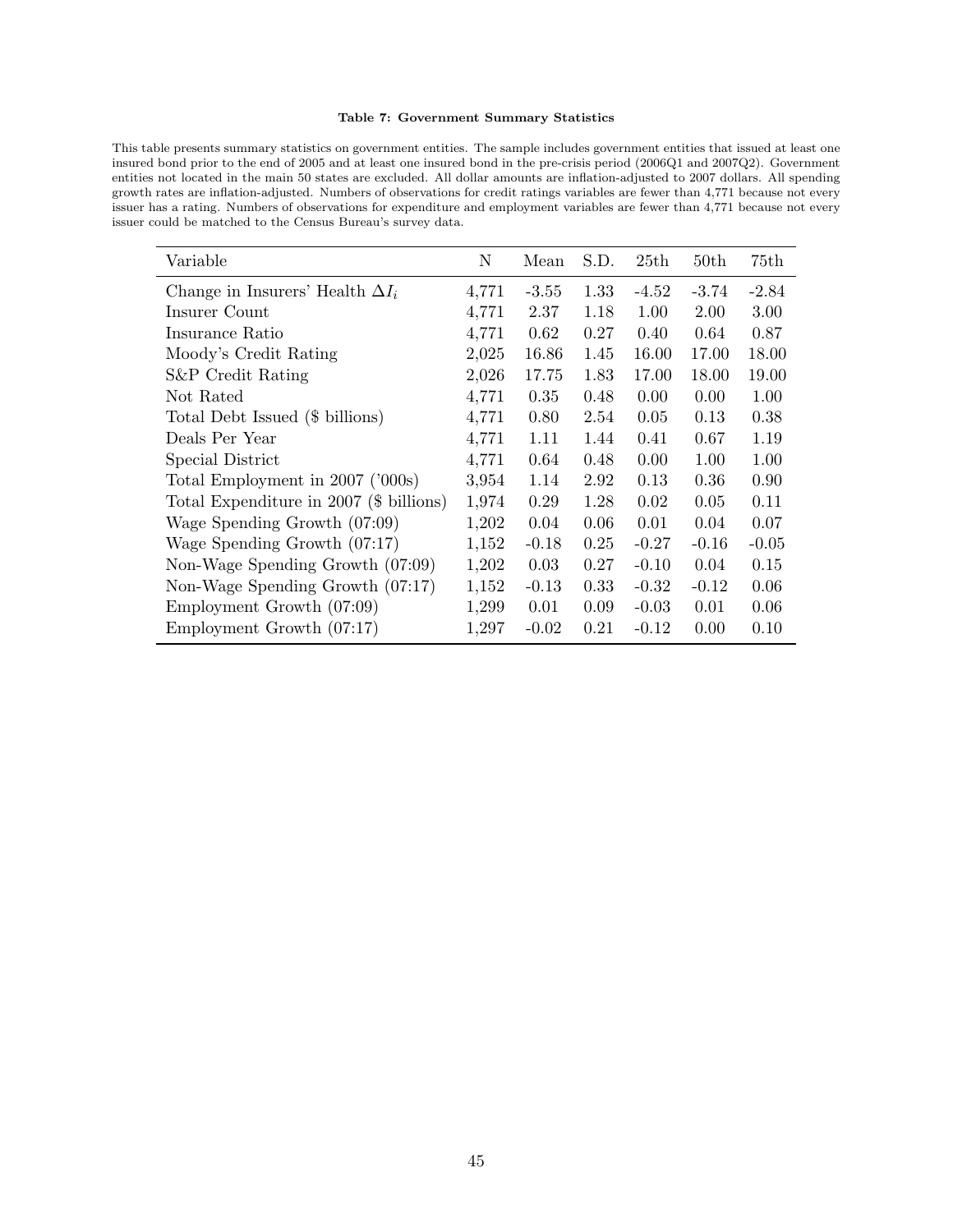#### Table 8: AAA RMBS Exposure and Government Characteristics

This table presents summary statistics on the relationship between the instrument, AAA RMBS Exposure, and governments' characteristics. The table sorts government entities into quartiles according to their AAA RMBS Exposure. The last column presents the sample standard deviation for each variable. Panel A presents summary statistics on governments' observable characteristics and panel B presents their geographic distribution.

| Panel A                                 |         |         |         | AAA RMBS Exposure Quartile | Sample |
|-----------------------------------------|---------|---------|---------|----------------------------|--------|
| Characteristics                         | 1st     | 2nd     | 3rd     | 4th.                       | S.D.   |
| AAA RMBS Exposure                       | 0.17    | 0.23    | 0.28    | 0.43                       | 0.11   |
| Change in Insurers' Health $\Delta I_i$ | $-4.84$ | $-3.98$ | $-3.53$ | $-1.85$                    | 1.33   |
| Insurer Count                           | 1.95    | 2.89    | 2.55    | 2.09                       | 1.18   |
| Insurance Ratio                         | 0.65    | 0.62    | 0.61    | 0.61                       | 0.27   |
| Moody's Credit Rating                   | 16.79   | 16.81   | 16.93   | 16.91                      | 1.45   |
| S&P Credit Rating                       | 17.69   | 17.75   | 17.79   | 17.78                      | 1.83   |
| Not Rated                               | 0.39    | 0.33    | 0.33    | 0.34                       | 0.48   |
| Total Debt Issued (\$ billions)         | 0.49    | 1.28    | 0.99    | 0.45                       | 2.54   |
| Deals Per Year                          | 0.86    | 1.44    | 1.22    | 0.93                       | 1.44   |
| Special District                        | 0.60    | 0.51    | 0.56    | 0.72                       | 0.49   |
| Total Employment in 2007 ('000s)        | 0.88    | 1.47    | 1.32    | 0.92                       | 2.92   |
| Total Expenditure in 2007 (\$ billions) | 0.18    | 0.57    | 0.39    | 0.15                       | 1.28   |
| County Employment Growth (05:07)        | 0.03    | 0.03    | 0.03    | 0.03                       | 0.03   |
| County Employment Growth (07:09)        | $-0.04$ | $-0.03$ | $-0.04$ | $-0.04$                    | 0.04   |
| County HPI Growth $(07:09)$             | $-0.11$ | $-0.09$ | $-0.10$ | $-0.11$                    | 0.12   |

| Panel B                |       |       |       | AAA RMBS Exposure Quartile | Sample |
|------------------------|-------|-------|-------|----------------------------|--------|
| Census Bureau Regions  | 1st   | 2nd   | 3rd   | 4th                        | S.D.   |
| $(1)$ New England      | $4\%$ | $6\%$ | $6\%$ | $4\%$                      | 22\%   |
| (2) Middle Atlantic    | 20%   | 19%   | 19%   | 18%                        | 39%    |
| (3) East North Central | 25\%  | 17%   | 20\%  | 27\%                       | 41\%   |
| (4) West North Central | 7%    | $6\%$ | 10%   | 12\%                       | 28\%   |
| (5) South Atlantic     | $7\%$ | $9\%$ | 8\%   | $5\%$                      | 26\%   |
| (6) East South Central | $5\%$ | $5\%$ | $5\%$ | $4\%$                      | 22\%   |
| (7) West South Central | 11\%  | 17%   | 10%   | 7%                         | 31\%   |
| (8) Mountain           | $6\%$ | $6\%$ | $6\%$ | $5\%$                      | 23\%   |
| (9) Pacific            | 16%   | 15%   | 16\%  | 18\%                       | 37%    |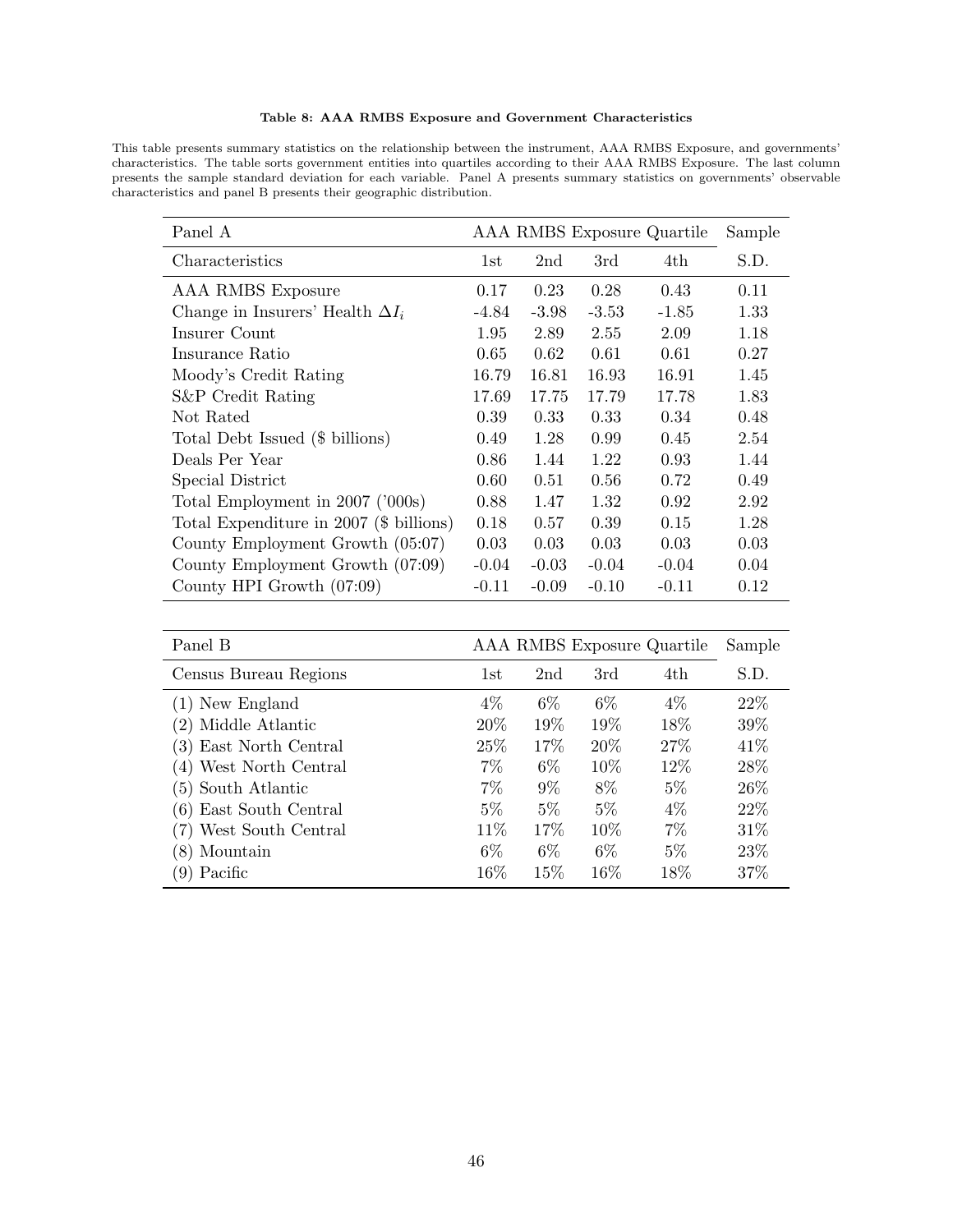#### Table 9: First-Stage Regressions

This table presents cross-sectional OLS regression results for variants of Equation 6. Change in insurers' health,  $\Delta I_i$ , is regressed onto AAA RMBS Exposure, which is the issuer's weighted average exposure to AAA RMBS through its insurance relationships. AAA RMBS Exposure is computed as of 2007Q3. The unit of AAA RMBS Exposure is percentage point. Each observation is a government entity. Standard errors are clustered at the insurance-syndicate level and reported in brackets. Asterisks denote statistical significance at the  $1\%$  (\*\*\*),  $5\%$  (\*\*), and  $10\%$  (\*) level.

|                       | (1)        | (2)        | (3)        |
|-----------------------|------------|------------|------------|
|                       |            |            |            |
| AAA RMBS Exposure     | $0.116***$ | $0.116***$ | $0.117***$ |
|                       | [0.004]    | [0.003]    | [0.003]    |
| High Yield            |            | $-0.032*$  | $-0.010$   |
|                       |            | [0.017]    | [0.018]    |
| Not Rated             |            | 0.009      | 0.034      |
|                       |            | [0.016]    | [0.032]    |
| Multiple Insurers     |            | $-0.061$   | $-0.067$   |
|                       |            | [0.129]    | [0.122]    |
| Insurance Ratio       |            | 0.068      | 0.020      |
|                       |            | [0.058]    | [0.071]    |
| Debt Due in Crisis    |            | $-0.018$   | $-0.022$   |
|                       |            | [0.019]    | [0.017]    |
| Log Total Debt Issued |            | 0.003      | 0.008      |
|                       |            | [0.016]    | [0.015]    |
| Special District      |            | 0.050      | $0.056*$   |
|                       |            | [0.031]    | [0.030]    |
| State FE              |            |            | Y          |
| Observations          | 4,771      | 4,771      | 4,770      |
| R-squared             | 0.851      | 0.852      | 0.858      |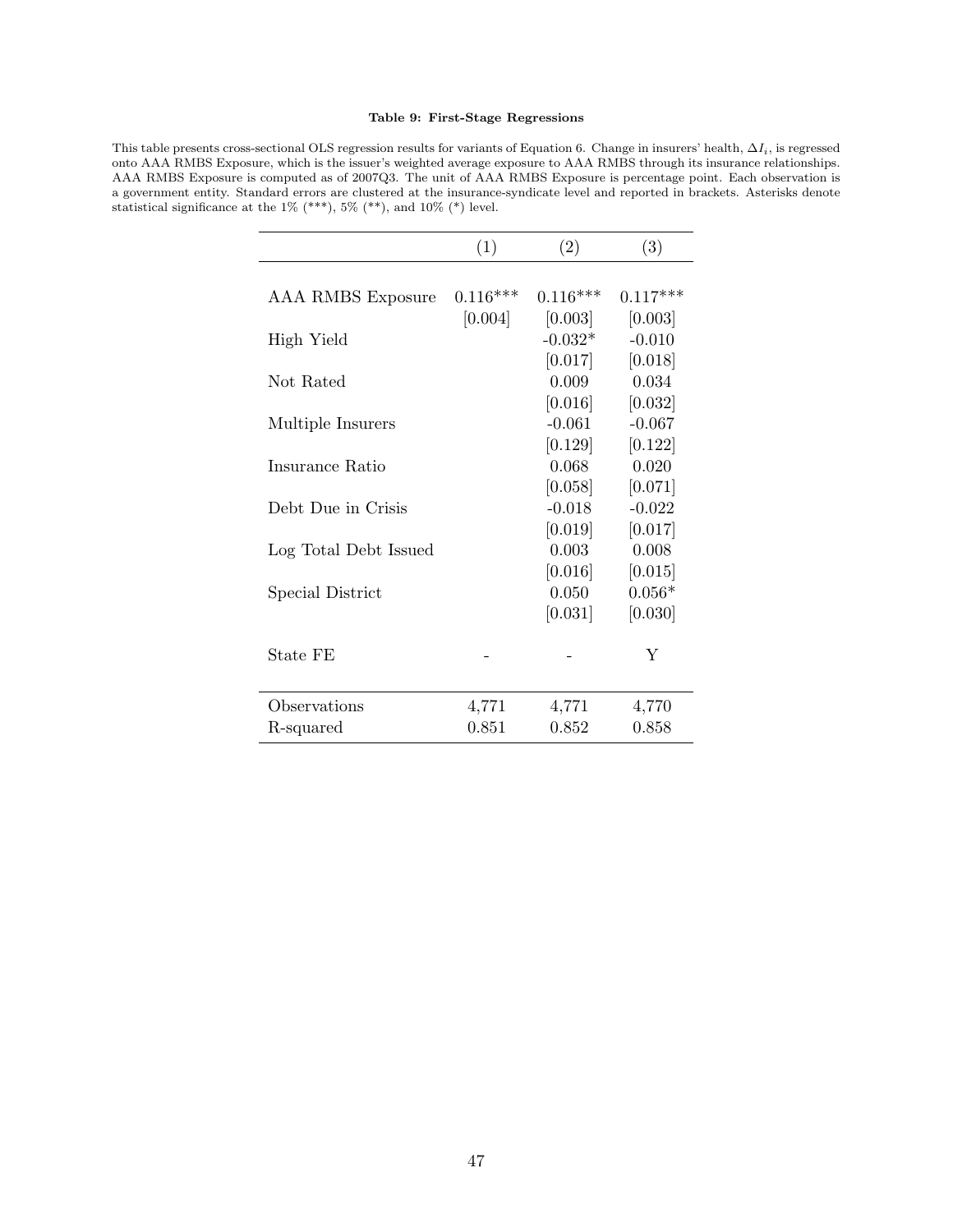#### Table 10: Insurers' Health and Bond Issuance During the Global Financial Crisis

This table presents cross-sectional OLS and 2SLS regression results for variants of Equation 5. The unit of observation is a government entity. The dependent variable for columns 1 and 2 is the growth rate in the amount of insured bonds issued between the pre-crisis period (2006Q1 to 2007Q2) and the crisis period (2008Q1 to 2009Q2), multiplied by 100. The dependent variable for columns 3 to 6 is the growth rate in the amount of all bonds issued between the pre-crisis period and the crisis period, multiplied by 100. All growth rates are adjusted for inflation.  $\Delta I_i$  is the measure for related insurers' health described in Section 5. It is normalized to have its standard deviation equal to 1.  $\Delta I_i$  is instrumented with AAA RMBS Exposure, which is the issuer's weighted average exposure to AAA RMBS through its insurance relationships. AAA RMBS Exposure is computed as of 2007Q3. All specifications include state fixed effects. Standard errors are clustered by insurance syndicates and reported in brackets. Asterisks denote statistical significance at the 1% (\*\*\*), 5% (\*\*), and 10% (\*) level.

| Dependent Variable    |            | <b>Insured Bonds</b><br>All Bonds |             |             |            |            |
|-----------------------|------------|-----------------------------------|-------------|-------------|------------|------------|
|                       | (1)        | (2)                               | (3)         | (4)         | (5)        | (6)        |
|                       |            |                                   |             |             |            |            |
| $\Delta I_i$          | $5.04***$  | $4.69***$                         | $4.36***$   | $5.32***$   | $5.17***$  | 4.68       |
|                       | [1.06]     | [1.18]                            | $[1.23]$    | $[1.34]$    | [1.71]     | [2.89]     |
| High Yield            | 4.17       | 4.15                              | $-1.64$     | $-1.60$     | $-6.46$    | 4.51       |
|                       | [3.99]     | [3.99]                            | [3.77]      | [3.78]      | [5.23]     | [5.96]     |
| Not Rated             | 6.14       | 6.12                              | $-2.71$     | $-2.64$     | $-1.53$    | $-5.64$    |
|                       | [4.27]     | [4.27]                            | $[5.23]$    | [5.24]      | [6.67]     | $[7.74]$   |
| Multiple Insurers     | $16.79***$ | $16.76***$                        | $13.64***$  | $13.73***$  | $15.33***$ | 6.85       |
|                       | [3.86]     | $[3.89]$                          | [3.49]      | [3.55]      | [4.54]     | [6.12]     |
| Insurance Ratio       | $26.37***$ | $26.26***$                        | $-17.17**$  | $-16.89**$  | $-3.19$    | $-29.29*$  |
|                       | $[5.31]$   | [5.27]                            | $[7.44]$    | $[7.44]$    | [8.25]     | [16.90]    |
| Debt Due in Crisis    | $10.63***$ | $10.64***$                        | $18.11***$  | $18.09***$  | $13.14***$ | $19.50***$ |
|                       | [2.49]     | [2.48]                            | [2.76]      | [2.75]      | [3.96]     | $[5.34]$   |
| Log Total Debt Issued | $3.67***$  | $3.64***$                         | $17.85***$  | $17.93***$  | $17.62***$ | $19.72***$ |
|                       | [0.99]     | [0.98]                            | $[1.33]$    | [1.35]      | [1.72]     | $[1.88]$   |
| Special District      | $-9.64***$ | $-9.52***$                        | $-14.92***$ | $-15.24***$ |            |            |
|                       | [3.22]     | [3.25]                            | [4.12]      | [4.13]      |            |            |
| State FE              | Y          | Y                                 | Y           | Y           | Y          | Y          |
| Method                | <b>OLS</b> | 2SLS                              | <b>OLS</b>  | 2SLS        | 2SLS       | 2SLS       |
| First-Stage F-stat    |            | 1540.89                           |             | 1540.89     | 2301.81    | 586.81     |
| Sample                | All        | All                               | All         | All         | Special    | General    |
|                       |            |                                   |             |             |            |            |
| Observations          | 4,770      | 4,770                             | 4,770       | 4,770       | 3,040      | 1,726      |
| R-squared             | 0.07       | 0.07                              | 0.17        | 0.17        | 0.16       | 0.20       |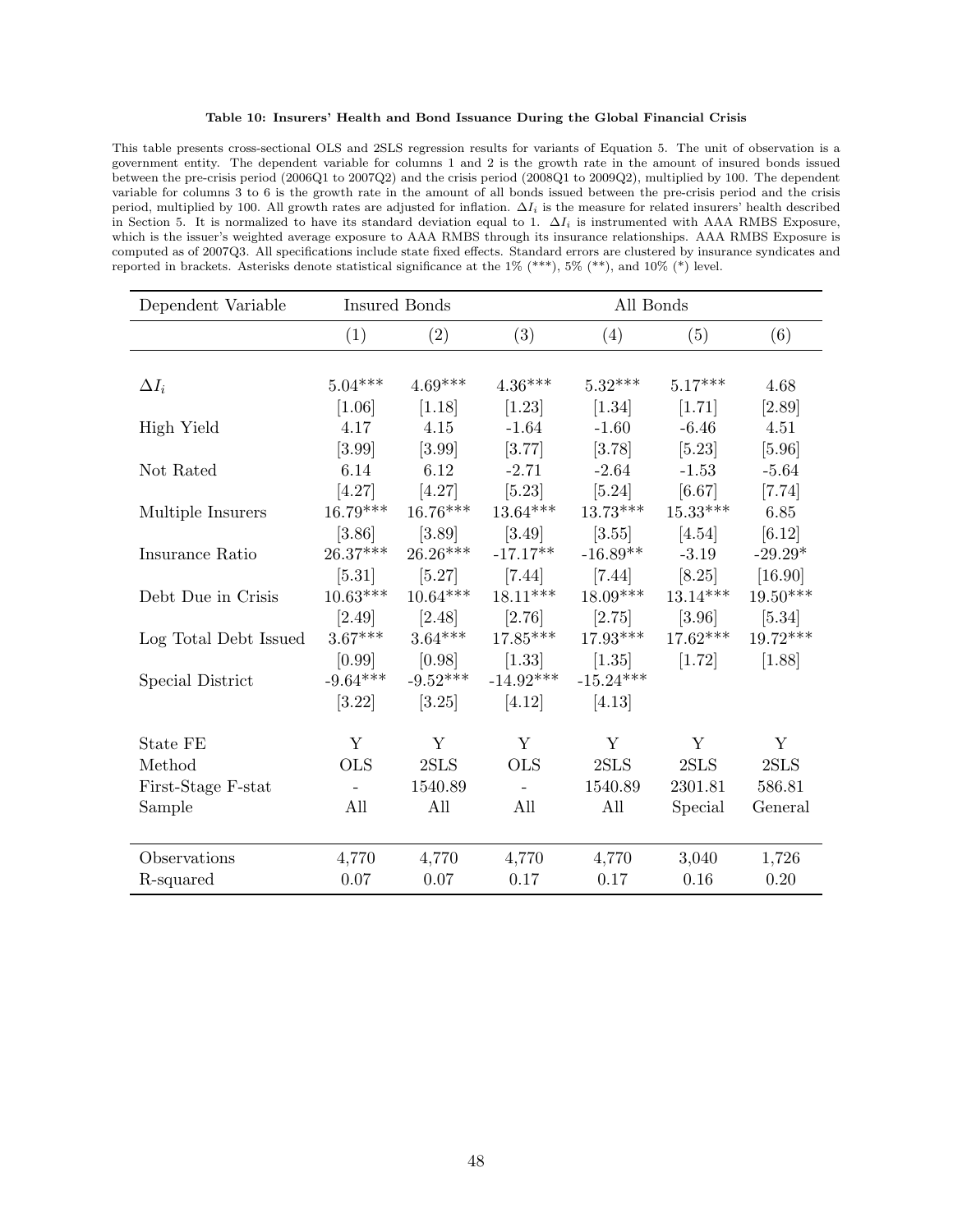#### Table 11: Insurers' Health and Long-Run Bond Issuance

This table presents cross-sectional OLS and 2SLS regression results for variants of Equation 5. The unit of observation is a government entity. The dependent variable is the growth rate in amount of all bonds issued between the pre-crisis period (2006Q1 to 2007Q2) and the long run (2008Q1 to 2017Q4), multiplied by 100. All growth rates are adjusted for inflation.  $\Delta I_i$  is the measure for related insurers' health described in Section 5. It is normalized to have its standard deviation equal to 1. In columns 2 to 4,  $\Delta I_i$  is instrumented with AAA RMBS Exposure, which is the issuer's weighted average exposure to AAA RMBS through its insurance relationships. AAA RMBS Exposure is computed as of 2007Q3. All specifications include state fixed effects. Standard errors are clustered by insurance syndicates and reported in brackets. Asterisks denote statistical significance at the  $1\%$  (\*\*\*),  $5\%$  (\*\*), and  $10\%$  (\*) level.

|                       | (1)         | (2)                 | (3)        | (4)        |
|-----------------------|-------------|---------------------|------------|------------|
|                       |             |                     |            |            |
| $\Delta I_i$          | $4.15***$   | $5.13**$            | $6.92**$   | $-1.44$    |
|                       | [1.87]      | [2.25]              | [3.46]     | [2.29]     |
| High Yield            | $-5.99*$    | $-5.95*$            | $-7.57$    | $-3.12$    |
|                       | [3.29]      | $\left[3.30\right]$ | [5.98]     | [4.45]     |
| Note Rated            | $-5.19$     | $-5.11$             | $-3.43$    | $-9.85*$   |
|                       | [4.26]      | [4.30]              | $[7.49]$   | [5.66]     |
| Multiple Insurers     | $36.43***$  | $36.52***$          | $34.73***$ | $34.50***$ |
|                       | $[5.21]$    | [5.24]              | $[8.19]$   | [4.54]     |
| Insurance Ratio       | $-15.54*$   | $-15.24*$           | $-6.29$    | $-25.93*$  |
|                       | [8.74]      | $[8.78]$            | [10.12]    | [14.73]    |
| Bond Due in Crisis    | $8.41***$   | $8.39***$           | 3.32       | $12.98**$  |
|                       | [2.06]      | [2.05]              | [2.25]     | [5.44]     |
| Log Total Debt Issued | $11.99***$  | $12.07***$          | $13.11***$ | $11.98***$ |
|                       | [0.74]      | [0.76]              | $[1.20]$   | [1.47]     |
| Special District      | $-17.44***$ | $-17.78***$         |            |            |
|                       | [3.18]      | $[3.21]$            |            |            |
|                       |             |                     |            |            |
| State FE              | Y           | Y                   | Y          | Y          |
| Method                | <b>OLS</b>  | 2SLS                | 2SLS       | 2SLS       |
| First-Stage F-stat    |             | 1540.88             | 2301.81    | 586.81     |
| Sample                | All         | All                 | Special    | General    |
|                       |             |                     |            |            |
| Observations          | 4,770       | 4,770               | 3,040      | 1,726      |
| R-squared             | 0.18        | 0.18                | 0.16       | 0.25       |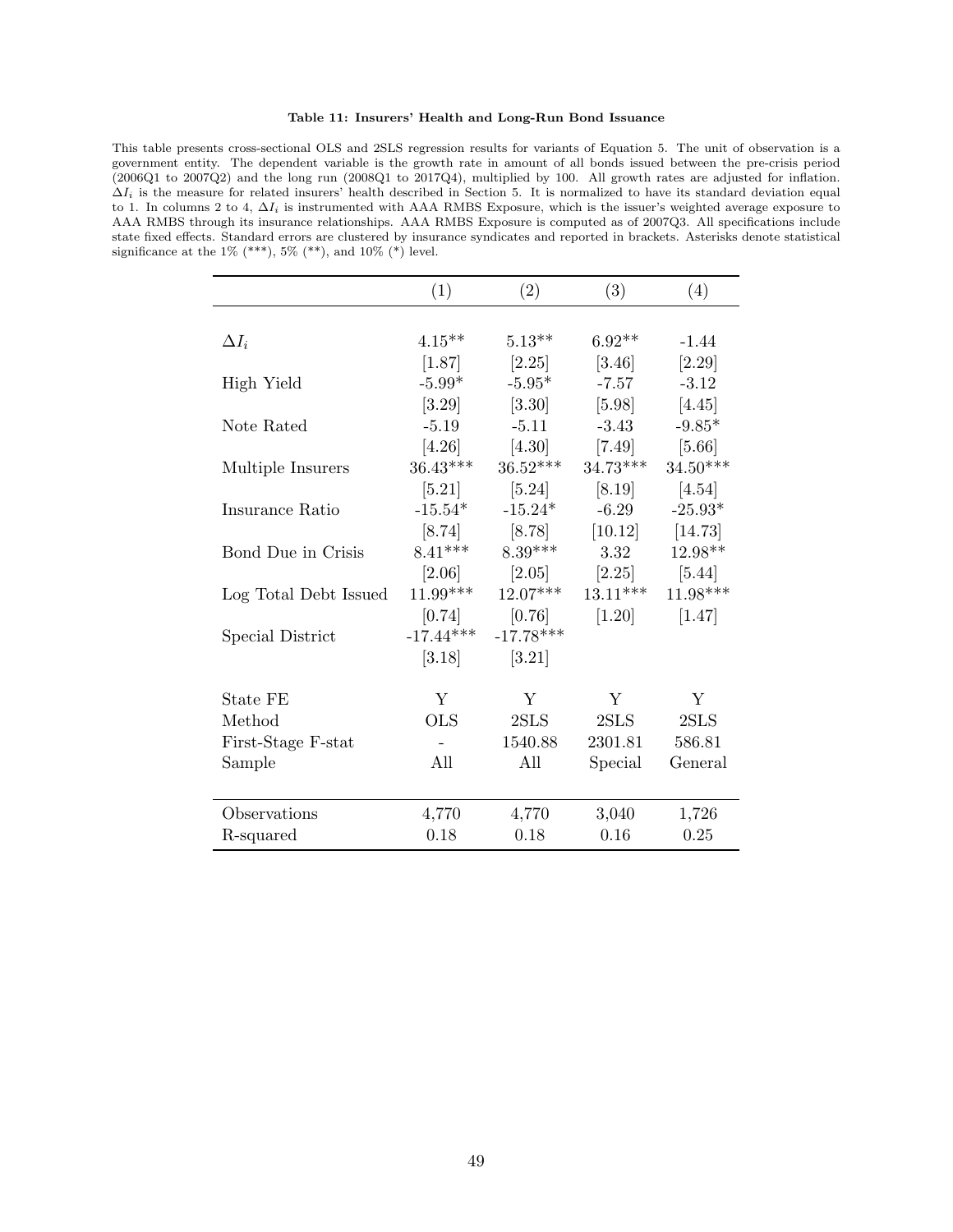#### Table 12: Insurers' Health and Changes in Yield Spreads

This table presents cross-sectional OLS and 2SLS regression results for variants of Equation 9. The unit of observation is a bond pair issued by the same government entity. Each government entity appears in the sample once. A bond pair consists of one bond from the pre-crisis period (2006Q1 to 2007Q2) and one bond from the crisis period (2008Q1 to 2009Q2). Two bonds form a pair if they have similar issuance amounts and the same characteristics. The dependent variable is the difference in coupon-equivalent yield spreads between the two bonds.  $\Delta I_i$  is normalized to have its standard deviation equal to 1. In columns 3 to 6,  $\Delta I_i$  is instrumented with AAA RMBS Exposure, which is the issuer's weighted average exposure to AAA RMBS through its insurance relationships. AAA RMBS Exposure is computed as of 2007Q3. Pre-Crisis Spread is the pre-crisis bond's yield spread. Insured equals 1 if the bond pair is insured. All specifications include state fixed effects. Standard errors are clustered by insurance syndicates and reported in brackets. Asterisks denote statistical significance at the 1% (\*\*\*), 5%  $(**)$ , and 10%  $(*)$  level.

|                       | (1)        | (2)            | (3)        | (4)        | (5)       | (6)        |
|-----------------------|------------|----------------|------------|------------|-----------|------------|
|                       |            |                |            |            |           |            |
| $\Delta I_i$          | $-0.16**$  | $-0.22**$      | $-0.03$    | $-0.18**$  | $-0.19*$  | $-0.11$    |
|                       | [0.07]     | [0.10]         | [0.10]     | [0.08]     | [0.11]    | [0.10]     |
| High Yield            | 0.21       | 0.06           | 0.12       | 0.22       | 0.06      | 0.13       |
|                       | [0.16]     | [0.24]         | [0.31]     | [0.15]     | [0.24]    | [0.29]     |
| Not Rated             | $-0.05$    | $-0.17$        | $0.24\,$   | $-0.05$    | $-0.17$   | 0.21       |
|                       | [0.13]     | [0.15]         | [0.32]     | [0.13]     | [0.16]    | [0.31]     |
| Multiple Insurers     | $-0.19$    | $-0.82***$     | 0.37       | $-0.21$    | $-0.79**$ | 0.33       |
|                       | [0.24]     | [0.27]         | [0.30]     | [0.26]     | [0.30]    | [0.30]     |
| Insurance Ratio       | $-0.13$    | 0.04           | $-0.55$    | $-0.13$    | 0.04      | $-0.53$    |
|                       | [0.33]     | [0.41]         | [0.58]     | [0.32]     | [0.42]    | [0.59]     |
| Debt Due in Crisis    | $-0.01$    | 0.02           | 0.02       | $-0.01$    | 0.02      | $-0.04$    |
|                       | [0.13]     | [0.15]         | [0.32]     | [0.13]     | [0.15]    | [0.31]     |
| Log Total Bond Issued | $-0.07$    | $-0.10$        | $-0.10$    | $-0.07$    | $-0.10$   | $-0.11$    |
|                       | [0.05]     | [0.06]         | [0.08]     | [0.05]     | [0.06]    | [0.08]     |
| Special District      | 0.12       | 0.11           | 0.32       | 0.12       | 0.11      | 0.34       |
|                       | [0.13]     | [0.18]         | [0.21]     | [0.13]     | [0.18]    | [0.21]     |
| Pre-Crisis Spread     | $-0.24***$ | $-0.13$        | $-0.24***$ | $-0.24***$ | $-0.13$   | $-0.24***$ |
|                       | [0.05]     | [0.14]         | [0.07]     | [0.05]     | [0.14]    | [0.07]     |
| Insured               | 0.13       |                |            | 0.13       |           |            |
|                       | [0.18]     |                |            | [0.19]     |           |            |
| State FE              | Y          | Y              | Y          | Y          | Y         | Y          |
| Method                | <b>OLS</b> | <b>OLS</b>     | <b>OLS</b> | 2SLS       | 2SLS      | 2SLS       |
| First-Stage F-stat    |            |                |            | 1199.36    | 590.53    | 524.28     |
| Sample                | All        | <b>Insured</b> | Uninsured  | All        | Insured   | Uninsured  |
|                       |            |                |            |            |           |            |
| Observations          | 205        | 118            | 74         | 205        | 118       | 74         |
| R-squared             | 0.38       | 0.26           | 0.60       | 0.38       | 0.26      | 0.59       |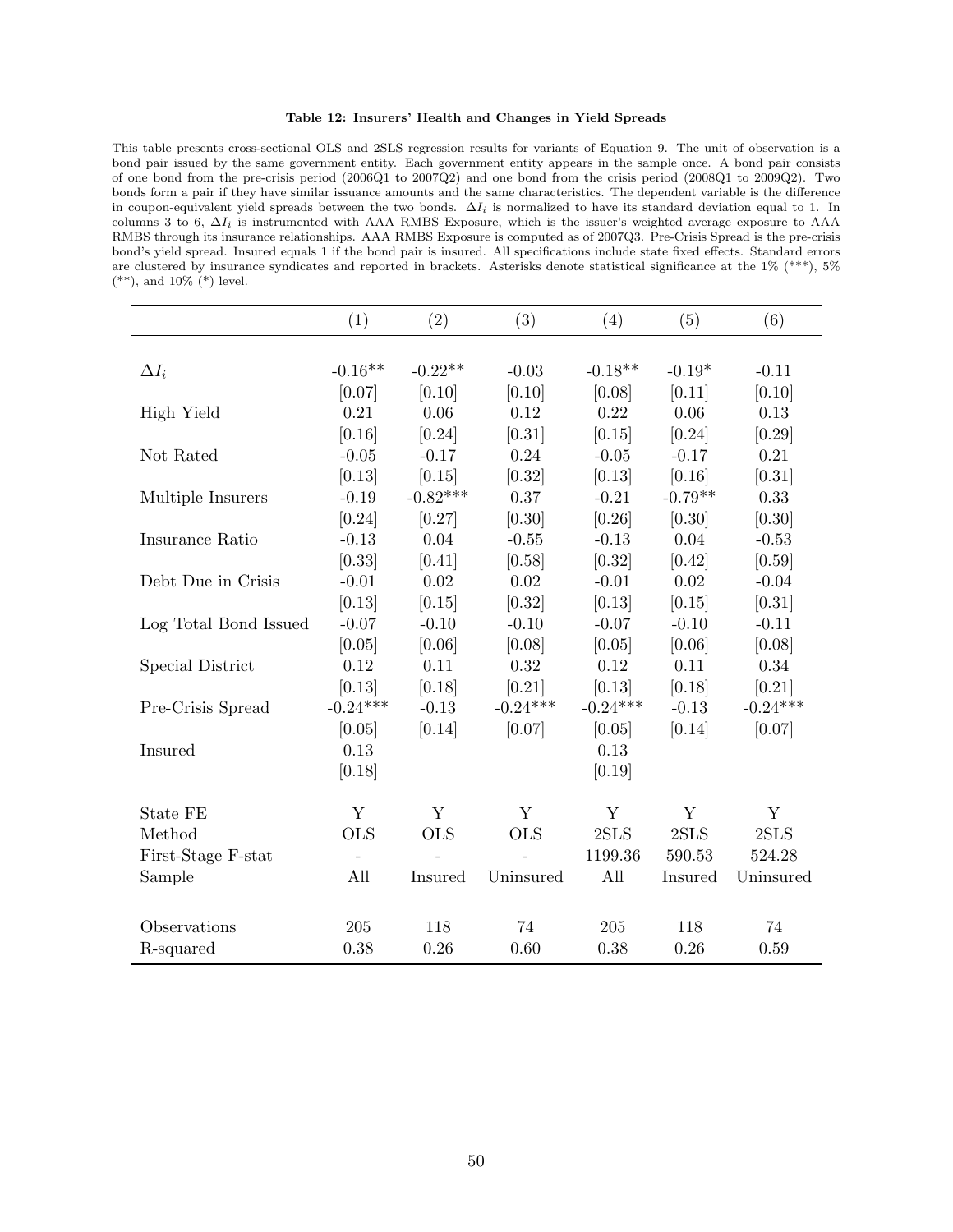#### Table 13: Insurers' Health and Governments' Wage Expenditures

This table presents cross-sectional OLS and 2SLS regression results for variants of Equation 5. The unit of observation is a government entity. The dependent variable for columns 1 and 2 is the growth rate of wage expenditures between the pre-crisis period (2006Q1 to 2007Q2) and the crisis period (2008Q1 to 2009Q2), multiplied by 100. The dependent variable for columns 3 and 4 is the growth rate of wage expenditures between the pre-crisis period (2006Q1 to 2007Q2) and the long run (2017 fiscal year), multiplied by 100. Spending growth rates are adjusted for inflation, using 2007 as the base year.  $\Delta I_i$  is the measure for related insurers' health described in Section 5. It is normalized to have its standard deviation equal to 1. In columns 2 and 4,  $\Delta I_i$  is instrumented with AAA RMBS Exposure, which is the issuer's weighted average exposure to AAA RMBS through its insurance relationships. AAA RMBS Exposure is computed as of 2007Q3. All specifications include state fixed effects. Standard errors are clustered by insurance syndicates and reported in brackets. Asterisks denote statistical significance at the 1% (\*\*\*), 5% (\*\*), and 10% (\*) level.

|                            | Wage Exp Growth |             |            | LT Wage Exp Growth |
|----------------------------|-----------------|-------------|------------|--------------------|
|                            | (1)             | (2)         | (3)        | (4)                |
|                            |                 |             |            |                    |
| $\Delta I_i$               | $0.41***$       | $0.44***$   | $1.21***$  | $1.16**$           |
|                            | [0.13]          | [0.14]      | [0.42]     | [0.43]             |
| High Yield                 | 0.71            | 0.71        | $2.05\,$   | 2.04               |
|                            | [0.52]          | [0.52]      | [2.77]     | [2.77]             |
| Not Rated                  | 0.38            | 0.39        | 1.02       | 1.01               |
|                            | [0.63]          | [0.63]      | $[2.94]$   | [2.95]             |
| Multiple Insurers          | 0.40            | 0.41        | $2.57**$   | $2.56**$           |
|                            | [0.35]          | [0.36]      | [1.16]     | [1.14]             |
| Insurance Ratio            | 1.15            | 1.16        | $-7.34$    | $-7.37$            |
|                            | [0.85]          | [0.85]      | [5.72]     | [5.73]             |
| Debt Due in Crisis         | 0.00            | 0.01        | $-2.38$    | $-2.39$            |
|                            | [0.43]          | [0.43]      | [1.56]     | [1.56]             |
| Log Total Bond Issued      | 0.33            | 0.33        | $-0.79$    | $-0.80$            |
|                            | [0.40]          | [0.40]      | [2.18]     | [2.19]             |
| Log Total Expenditure 2007 | $-0.15$         | $-0.15$     | 2.16       | 2.17               |
|                            | [0.47]          | [0.47]      | [2.29]     | [2.29]             |
| Special District           | $-0.74$         | $-0.74$     | $42.38***$ | $42.38***$         |
|                            | [1.18]          | [1.18]      | [12.32]    | [12.33]            |
| <b>State FE</b>            | Y               | Υ           | Y          | Y                  |
| Method                     | <b>OLS</b>      | 2SLS        | <b>OLS</b> | 2SLS               |
| First-Stage F-stat         |                 | $1.6e + 04$ |            | $1.4e + 04$        |
| Sample                     | All             | All         | All        | All                |
|                            |                 |             |            |                    |
| Observations               | 1,195           | 1,195       | 1,145      | 1,145              |
| R-squared                  | 0.27            | 0.27        | 0.35       | 0.35               |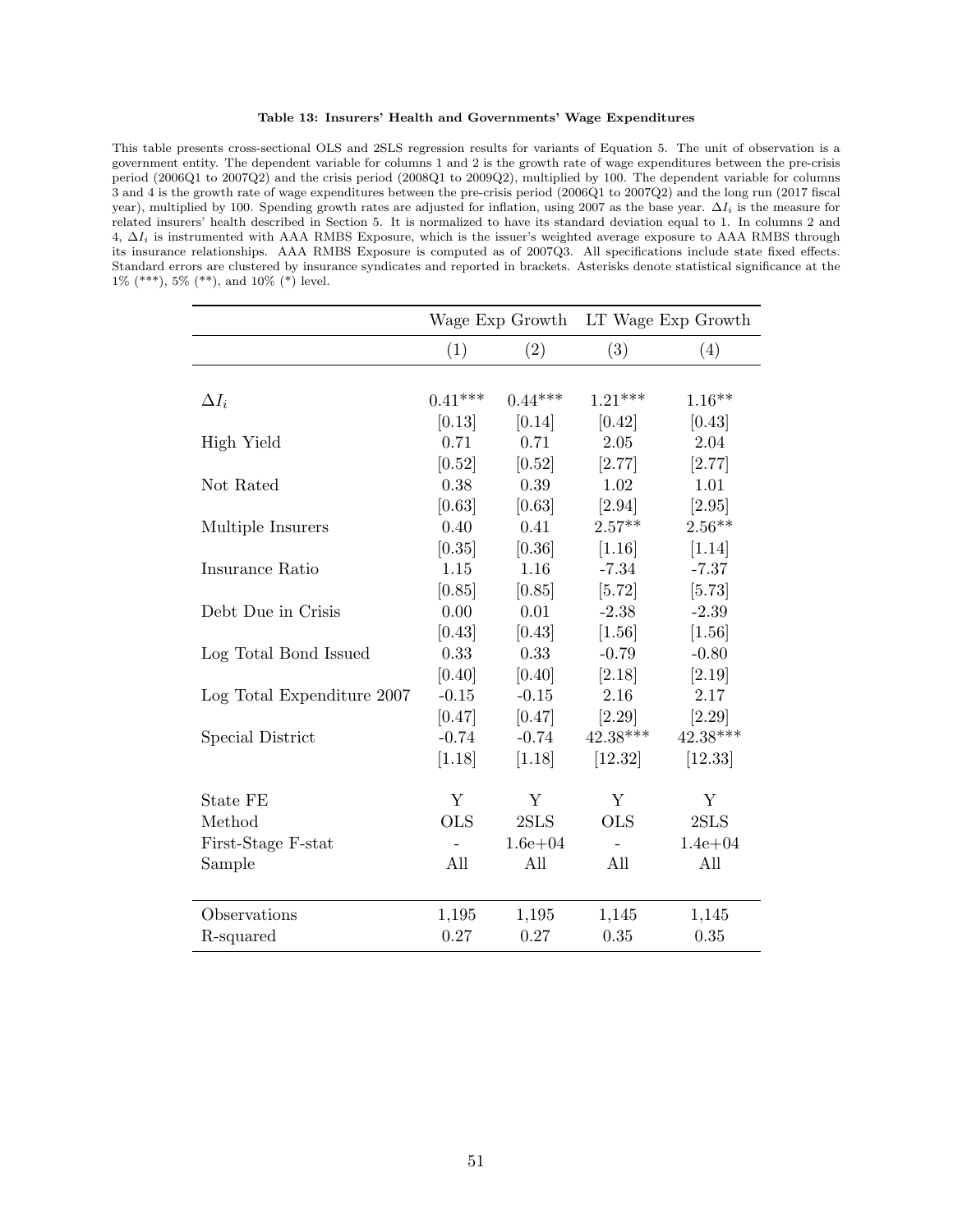#### Table 14: Insurers' Health and Governments' Non-Wage Expenditures

This table presents cross-sectional OLS and 2SLS regression results for variants of Equation 5. The unit of observation is a government entity. The dependent variable for columns 1 and 2 is the growth rate of non-wage expenditures between the pre-crisis period (2006Q1 to 2007Q2) and the crisis period (2008Q1 to 2009Q2), multiplied by 100. Non-wage expenditures include all expenditures except for wages and debt service. The dependent variable for columns 3 and 4 is the growth rate of non-wage expenditures between the pre-crisis period (2006Q1 to 2007Q2) and the long run (2017 fiscal year), multiplied by 100. Spending growth rates are adjusted for inflation, using 2007 as the base year.  $\Delta I_i$  is the measure for related insurers' health described in Section 5. It is normalized to have its standard deviation equal to 1. In columns 2 and 4,  $\Delta I_i$  is instrumented with AAA RMBS Exposure, which is the issuer's weighted average exposure to AAA RMBS through its insurance relationships. AAA RMBS Exposure is computed as of 2007Q3. All specifications include state fixed effects. Standard errors are clustered by insurance syndicates and reported in brackets. Asterisks denote statistical significance at the  $1\%$  (\*\*\*),  $5\%$  (\*\*), and  $10\%$  $(*)$  level.

| Dependent Variable         | Non-Wage Exp Growth |             |                          | LT Non-Wage Exp Growth |
|----------------------------|---------------------|-------------|--------------------------|------------------------|
|                            | (1)                 | (2)         | (3)                      | (4)                    |
|                            |                     |             |                          |                        |
| $\Delta I_i$               | $-0.12$             | $-0.36$     | $2.42***$                | $2.13***$              |
|                            | $[1.02]$            | [1.07]      | [0.44]                   | [0.47]                 |
| High Yield                 | $-2.08$             | $-2.10$     | 3.57                     | 3.55                   |
|                            | $[1.69]$            | [1.69]      | [2.73]                   | [2.73]                 |
| Not Rated                  | $-2.94$             | $-2.99$     | 2.20                     | 2.13                   |
|                            | [2.49]              | [2.49]      | [3.00]                   | $[3.00]$               |
| Multiple Insurers          | $-1.37$             | $-1.43$     | $4.21***$                | $4.13***$              |
|                            | [2.58]              | [2.67]      | $[1.23]$                 | $[1.23]$               |
| Insurance Ratio            | 0.13                | 0.01        | $-4.47$                  | $-4.62$                |
|                            | [3.86]              | [3.83]      | [4.93]                   | [4.89]                 |
| Debt Due in Crisis         | $-1.22$             | $-1.25$     | 0.82                     | 0.79                   |
|                            | $[1.24]$            | $[1.24]$    | $[1.94]$                 | $[1.94]$               |
| Log Total Bond Issued      | $5.81***$           | $5.79***$   | $4.70***$                | $4.67***$              |
|                            | [1.32]              | $[1.32]$    | [1.57]                   | [1.56]                 |
| Log Total Expenditure 2007 | $-7.89***$          | $-7.88***$  | $-5.59***$               | $-5.57***$             |
|                            | [1.31]              | $[1.31]$    | [1.51]                   | [1.50]                 |
| Special District           | $-10.63**$          | $-10.57**$  | $-4.55$                  | $-4.50$                |
|                            | [4.13]              | [4.11]      | [5.48]                   | [5.47]                 |
| <b>State FE</b>            | Y                   | Y           | Y                        | Y                      |
| Method                     | <b>OLS</b>          | 2SLS        | <b>OLS</b>               | 2SLS                   |
| First-Stage F-stat         |                     | $1.6e + 04$ | $\overline{\phantom{a}}$ | $1.5e + 04$            |
| Sample                     | All                 | All         | All                      | All                    |
|                            |                     |             |                          |                        |
| Observations               | 1,195               | 1,195       | 1,145                    | 1,145                  |
| R-squared                  | 0.15                | 0.15        | 0.17                     | 0.17                   |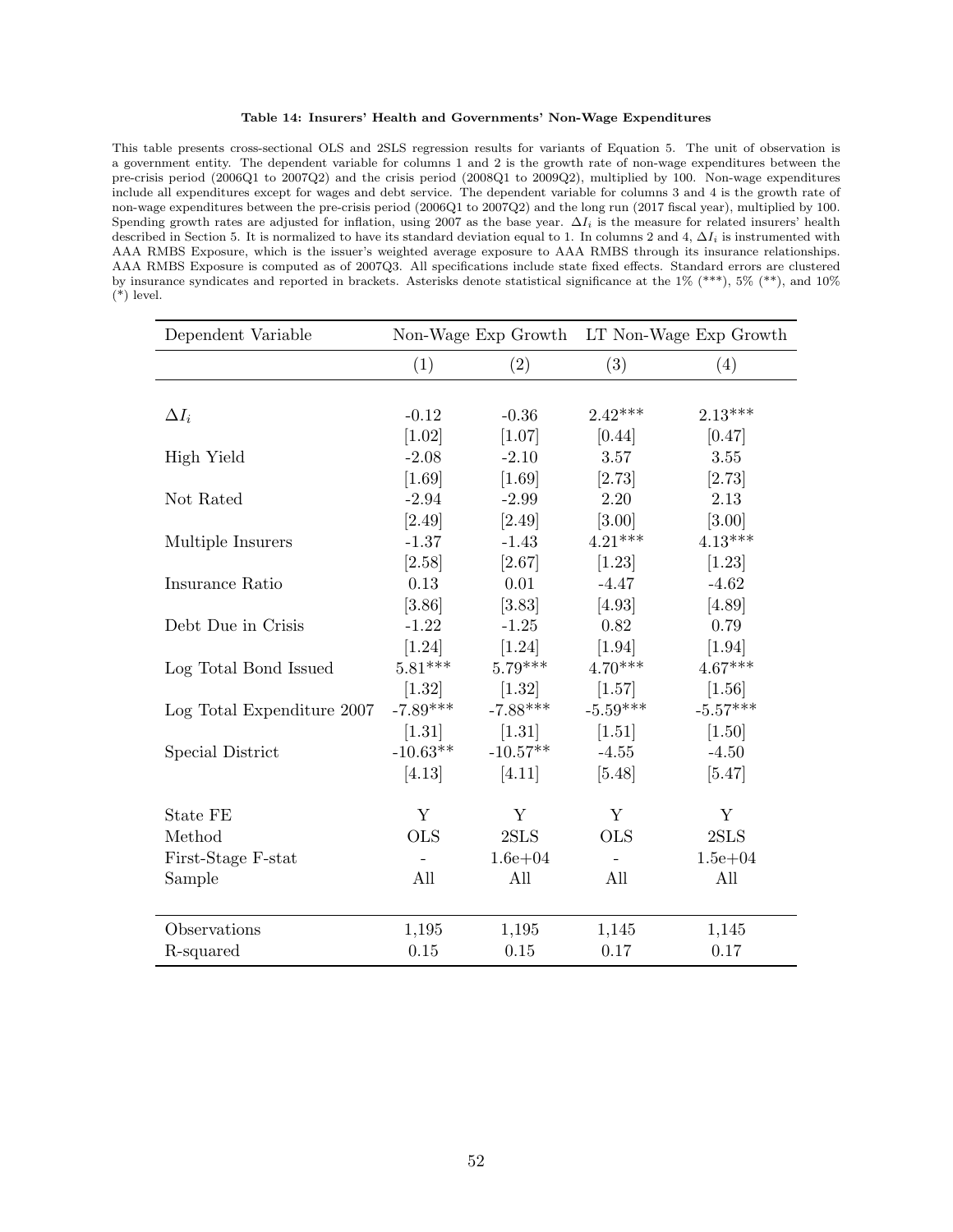#### Table 15: Insurers' Health and Employment Growth

This table presents cross-sectional OLS and 2SLS regression results for variants of Equation 5. The unit of observation is a government entity. The dependent variable is the government entity's employment growth rate between 2007Q2 and 2009Q2, multiplied by 100.  $\Delta I_i$  is normalized to have its standard deviation equal to 1. In columns 2 to 4,  $\Delta I_i$  is instrumented with AAA RMBS Exposure, which is the issuer's weighted average exposure to AAA RMBS through its insurance relationships. AAA RMBS Exposure is computed as of 2007Q3. Column 3 presents results for special district governments. Special district governments are entities that are not state-run agencies, state, county, or city governments. Column 4 presents results for general governments. All specifications include state fixed effects. Standard errors are clustered by insurance syndicates and reported in brackets. Asterisks denote statistical significance at the 1% (\*\*\*), 5% (\*\*), and 10% (\*) level.

|                                  | (1)        | (2)        | (3)         | (4)       |
|----------------------------------|------------|------------|-------------|-----------|
|                                  |            |            |             |           |
| $\Delta I_i$                     | $0.49***$  | $0.37**$   | $1.21***$   | $-0.25$   |
|                                  | [0.17]     | [0.16]     | [0.36]      | [0.32]    |
| High Yield                       | 0.31       | 0.30       | 0.72        | 0.40      |
|                                  | [0.51]     | [0.51]     | [1.03]      | [0.54]    |
| Not Rated                        | $-0.17$    | $-0.17$    | $-1.57$     | 0.30      |
|                                  | [0.73]     | [0.73]     | [1.17]      | [0.76]    |
| Multiple Insurers                | $-0.35$    | $-0.36$    | $-0.01$     | $-1.10$   |
|                                  | [0.40]     | [0.43]     | [1.14]      | [0.85]    |
| Insurance Ratio                  | 0.05       | 0.04       | 0.12        | 0.46      |
|                                  | $[1.07]$   | $[1.07]$   | [2.91]      | $[1.13]$  |
| Debt Due in Crisis               | 0.20       | 0.20       | 1.02        | $-0.25$   |
|                                  | [0.49]     | [0.49]     | [0.83]      | [0.45]    |
| Log Total Bond Issued            | $0.45*$    | $0.44*$    | 0.14        | $0.73**$  |
|                                  | [0.25]     | [0.25]     | [0.43]      | [0.34]    |
| Log Employment 2007              | $-0.62***$ | $-0.60***$ | $-0.84**$   | $-0.71**$ |
|                                  | [0.21]     | [0.21]     | [0.34]      | [0.34]    |
| County Employment Growth (07:09) | $0.33***$  | $0.33***$  | $0.38*$     | $0.32***$ |
|                                  | [0.10]     | [0.10]     | [0.21]      | [0.09]    |
| Special District                 | $1.20**$   | $1.24**$   |             |           |
|                                  | [0.53]     | [0.53]     |             |           |
| State FE                         | Y          | Y          | Y           | Y         |
| Method                           | <b>OLS</b> | 2SLS       | 2SLS        | 2SLS      |
| First-Stage F-stat               |            | 4315.59    | 6346.07     | 2335.38   |
| Sample                           | All        | All        | Specialized | General   |
|                                  |            |            |             |           |
| Observations                     | 1,296      | 1,296      | 475         | 816       |
| R-squared                        | 0.13       | 0.13       | 0.20        | 0.15      |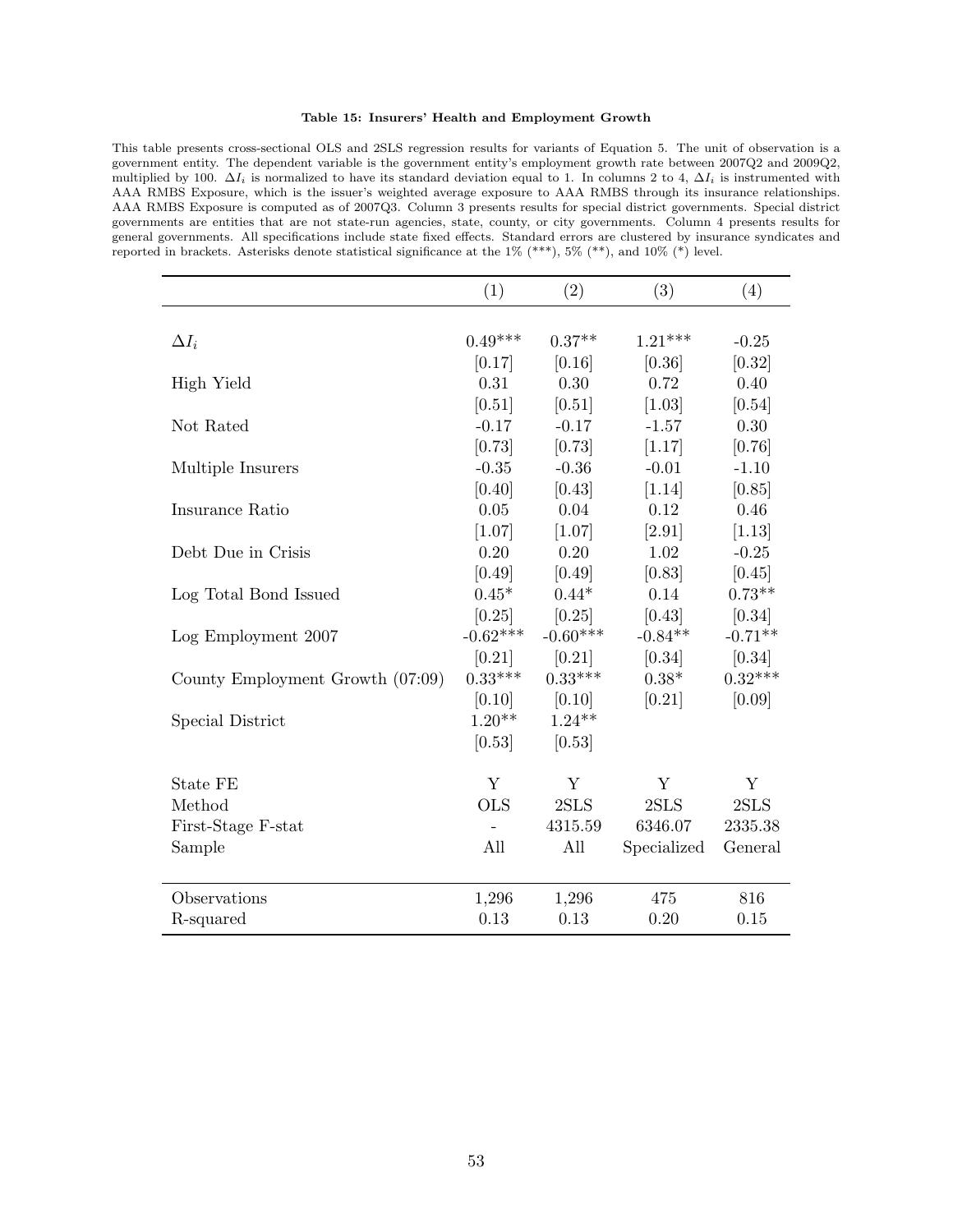#### Table 16: Insurers' Health and Long-Run Employment Growth

This table presents cross-sectional OLS and 2SLS regression results for variants of Equation 5. The unit of observation is a government entity. The dependent variable is the government entity's employment growth rate between 2007Q2 and 2017Q1, multiplied by 100.  $\Delta I_i$  is normalized to have its standard deviation equal to 1. In columns 2 to 4,  $\Delta I_i$  is instrumented with AAA RMBS Exposure, which is the issuer's weighted average exposure to AAA RMBS through its insurance relationships. AAA RMBS Exposure is computed as of 2007Q3. Column 3 presents results for special district governments. Special district governments are entities that are not state-run agencies, state, county, or city governments. Column 4 presents results for general governments. All specifications include state fixed effects. Standard errors are clustered by insurance syndicates and reported in brackets. Asterisks denote statistical significance at the 1% (\*\*\*), 5% (\*\*), and 10% (\*) level.

|                                  | (1)        | (2)        | (3)        | (4)       |
|----------------------------------|------------|------------|------------|-----------|
|                                  |            |            |            |           |
| $\Delta I_i$                     | $1.76***$  | $1.74***$  | $2.94***$  | $-0.07$   |
|                                  | [0.65]     | [0.57]     | [0.66]     | [0.98]    |
| High Yield                       | $-0.36$    | $-0.36$    | $-0.02$    | $-0.47$   |
|                                  | $[1.26]$   | $[1.26]$   | [2.68]     | [1.72]    |
| Not Rated                        | 0.21       | 0.21       | $-4.11*$   | 2.04      |
|                                  | [1.71]     | [1.72]     | [2.28]     | [2.08]    |
| Multiple Insurers                | $-1.12$    | $-1.12$    | $-2.19$    | 0.69      |
|                                  | [1.25]     | $[1.26]$   | $[1.61]$   | [2.95]    |
| Insurance Ratio                  | 0.46       | 0.46       | 7.22       | $-4.84$   |
|                                  | [3.16]     | [3.15]     | [5.59]     | [3.17]    |
| Debt Due in Crisis               | $-0.48$    | $-0.48$    | $-0.84$    | 0.37      |
|                                  | $[1.00]$   | $[1.00]$   | [2.45]     | $[1.31]$  |
| Log Total Bond Issued            | 1.27       | 1.27       | 1.04       | 0.49      |
|                                  | [0.78]     | [0.77]     | $[1.34]$   | [0.87]    |
| Log Employment 2007              | $-2.69***$ | $-2.69***$ | $-3.85***$ | $-1.60*$  |
|                                  | [0.76]     | [0.75]     | [0.97]     | [0.93]    |
| County Employment Growth (07:17) | $0.43***$  | $0.43***$  | $0.65***$  | $0.33***$ |
|                                  | [0.08]     | [0.08]     | [0.13]     | [0.10]    |
| Special District                 | $2.80*$    | $2.80**$   |            |           |
|                                  | $[1.42]$   | $[1.39]$   |            |           |
| State FE                         | Y          | Y          | Y          | Y         |
| Method                           | <b>OLS</b> | 2SLS       | 2SLS       | 2SLS      |
| First-Stage F-stat               |            | 4413.19    | 6274.49    | 2393.95   |
| Sample                           | All        | All        | Special    | General   |
|                                  |            |            |            |           |
| Observations                     | 1,294      | 1,294      | 474        | 815       |
| R-squared                        | 0.17       | 0.17       | 0.26       | 0.19      |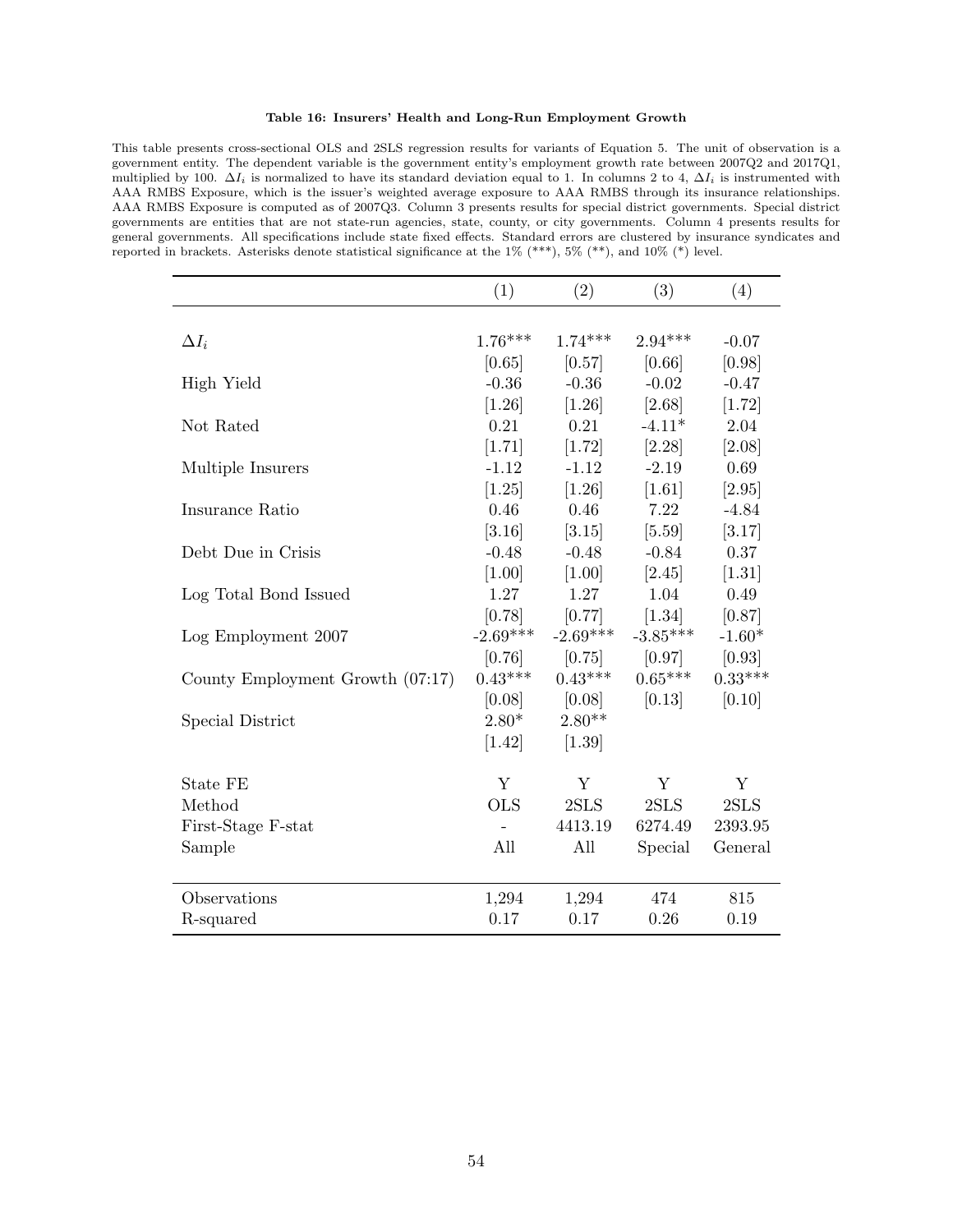# A Main Appendix

# A.1 Economic Magnitude of ∆I

## A.2 Deal-Level Variable Definitions

Insured – Equals 1 if at least one bond in the bond deal was issued with bond insurance.

Percent Insured – For each bond deal, the amount of insured debt divided by the total amount of debt.

Issue Amount – Amount of debt issued in the bond deal in millions of 2007 USD.

Maturity – Years to maturity of the longest-maturity bond in the deal.

Coupon Rate – Coupon rate on the longest-maturity bond in the deal.

High Yield – Equals 1 if the issuer's long-term issuer credit rating is speculative, either according to S&P or Moody's.

Not Rated – Equals 1 if the issuer has no long-term issuer credit rating from S&P or Moody's.

General Obligation – Equals 1 if bonds in the deal are general obligation bonds.

Variable Rate – Equals 1 if at least one bond in the deal has a non-fixed coupon rate.

Callable – Equals 1 if bonds in the deal are callable.

Taxable – Equals 1 if bonds in the deal are not tax-exempt.

Sinking Fund Provision – Equals 1 if the bond deal was issued with a sinking fund provision.

Bank Qualified – Equals 1 if bonds in the deal are bank qualified. Bank-qualified bonds are those that enjoy tax-advantaged status when purchased by commercial banks.

Total Expenditure (Tables 2 and 3) – For each government entity in the Census Bureau's Survey of State and Local Government Finances, I observe its state and type (state, county, city, education-related, and other special district governments). For each year, I calculate the average total expenditure by state-type. These averages are merged into the SDC Platinum data set by state-type-year. The natural log of these expenditures are used in regressions.

Special District – Equals 1 if the issuer is not a state government, state agency, county government, or city government. Special district governments are government entities with specialized purposes. Examples of special district governments are school districts, fire departments, utility districts, etc.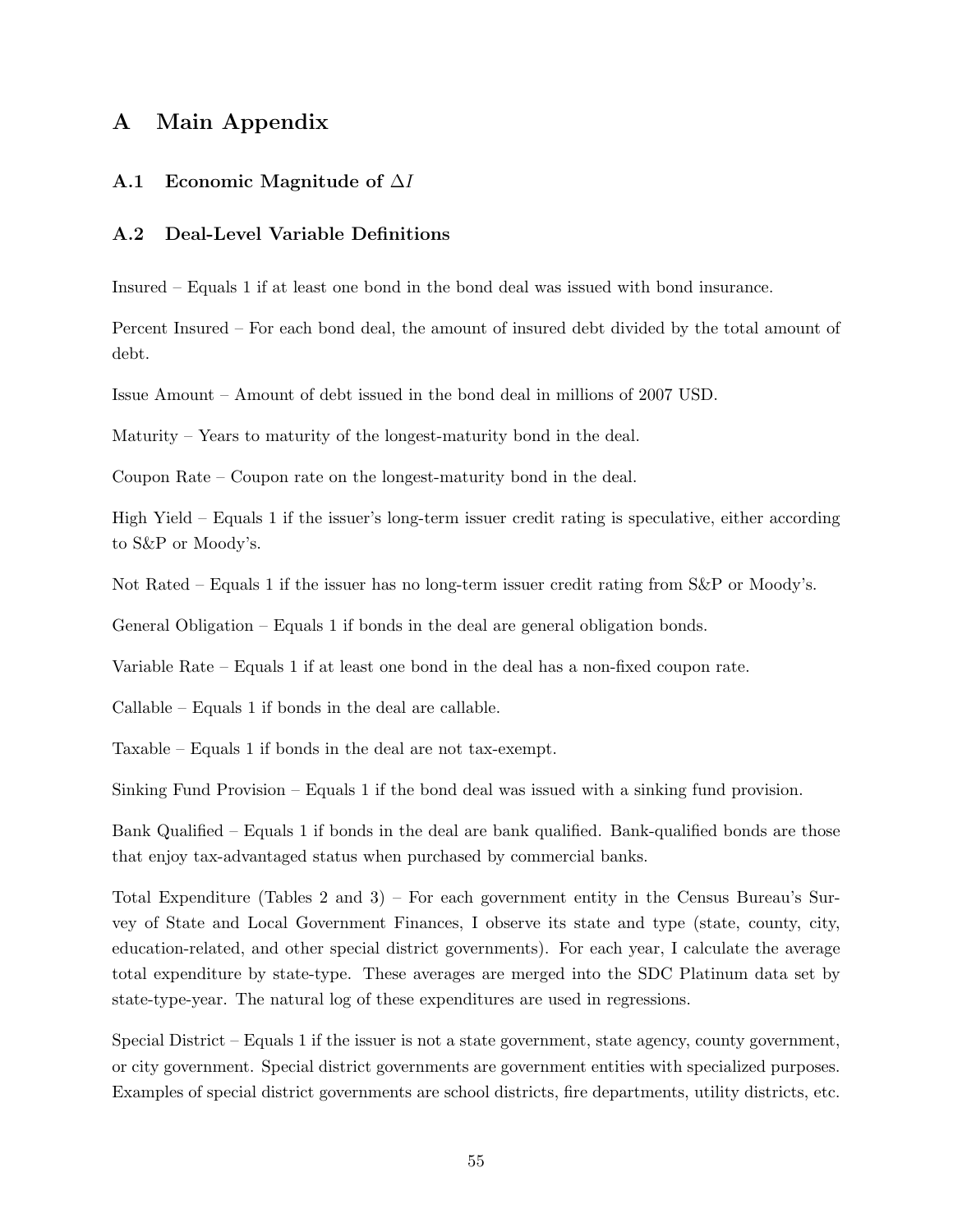# A.3 Government-Level Variable Definitions

Change in Insurers' Health  $\Delta I_i$  – Weighted average of related insurers' growth in municipal bond insurance business between the pre-crisis (2006Q1 to 2007Q2) and crisis periods (2008Q1 to 2009Q2). Refer to Section 5 for more detail.

Insurer Count – Number of active insurers that the issuer had done business with before 2006. Active insurers are those that were underwriting new business during the pre-crisis period (2006Q1 to 2007Q2).

High Yield – Equals 1 if the issuers long-term issuer credit rating is speculative, either according to S&P or Moody's. The variable is constructed based on the most recent bond deal prior to the period of analysis.

Not Rated – Equals 1 if the issuer has no long-term issuer credit rating from S&P nor Moody's. The variable is constructed based on the most recent bond deal prior to the period of analysis.

Insurance Ratio – Inflation-adjusted amount of debt raised from insured bonds divided by the total inflation-adjusted amount of debt raised from all bonds. The variable is constructed based on the most recent bond deal prior to the period of analysis.

Moody's Credit Rating – Moody's alphabetical credit ratings are converted to numerical values, ranging from 1 to 21.

 $S\&P$  Credit Rating –  $S\&P$ 's alphabetical credit ratings are converted to numerical values, ranging from 1 to 22.

Total Debt Issued – Inflation-adjusted amount of debt raised from issuing municipal bonds. The variable is constructed based on the most recent bond deal prior to the period of analysis.

Total Employment in 2007 – The government entity's number of full-time equivalent employees in 2007Q2, which is the weighted average between 2007Q1 and 2008Q1 employment numbers.

Total Expenditure in 2007 – The government's total expenditure at the end of its 2007 fiscal year.

Wage Expenditure Growth – Growth rate in the government's expenditures related to wages and salaries between two time periods. The growth rate is calculated as the second-order approximation of the log difference growth rate around zero. Refer to the main text for more details. The growth rate is calculated using inflation-adjusted numbers.

Non-Wage Expenditure Growth – Growth rate in the government's non-wage expenditures between two time periods. This expenditure includes current operations expenses, capital expenditures, subsidies, insurance benefit payments, and intergovernmental transfers. This expenditure excludes wage expenditures and debt service payments. The growth rate is calculated as the second-order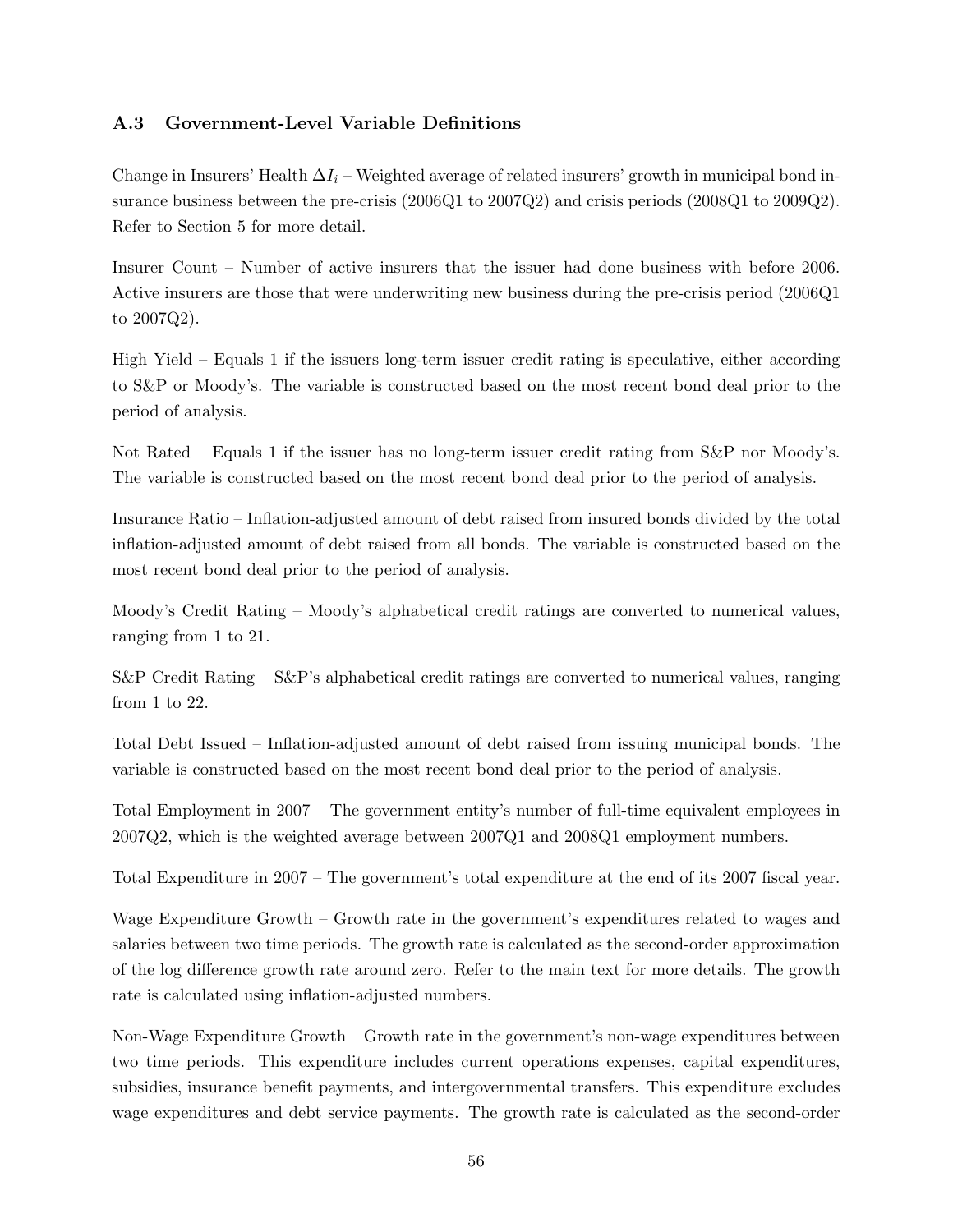approximation of the log difference growth rate around zero. Refer to the main text for more details. The growth rate is calculated using inflation-adjusted numbers.

Employment Growth – The growth rate of the government's full-time equivalent employees between two time periods. The growth rate is calculated as the second-order approximation of the log difference growth rate around zero. Refer to the main text for more details.

County Employment Growth – Log difference of county employment levels between two time periods. This number is calculated for the county where the government entity is located. State governments are assumed to be located in the county where the state's capital is located. Employment data are collected from the Bureau of Labor Statistics.

County HPI Growth – Log difference of county all-transaction house price index levels between two time periods. This number is calculated for the county where the government entity is located. State governments are assumed to be located in the county where the state's capital is located. HPI data are collected from the FHFA.

AAA RMBS Exposure – The government's weighted average exposure to AAA RMBS through its insurance relationships. AAA RMBS Exposure is computed as of 2007Q3.

Multiple Insurers – Equals 1 if the issuer has more than one related active insurer.

Debt Due in Crisis – Equals 1 if the issuer has at least one bond due during the crisis period (2008Q1 to 2009Q2). Due dates are calculated from bond deals' longest-maturity bonds' maturity dates.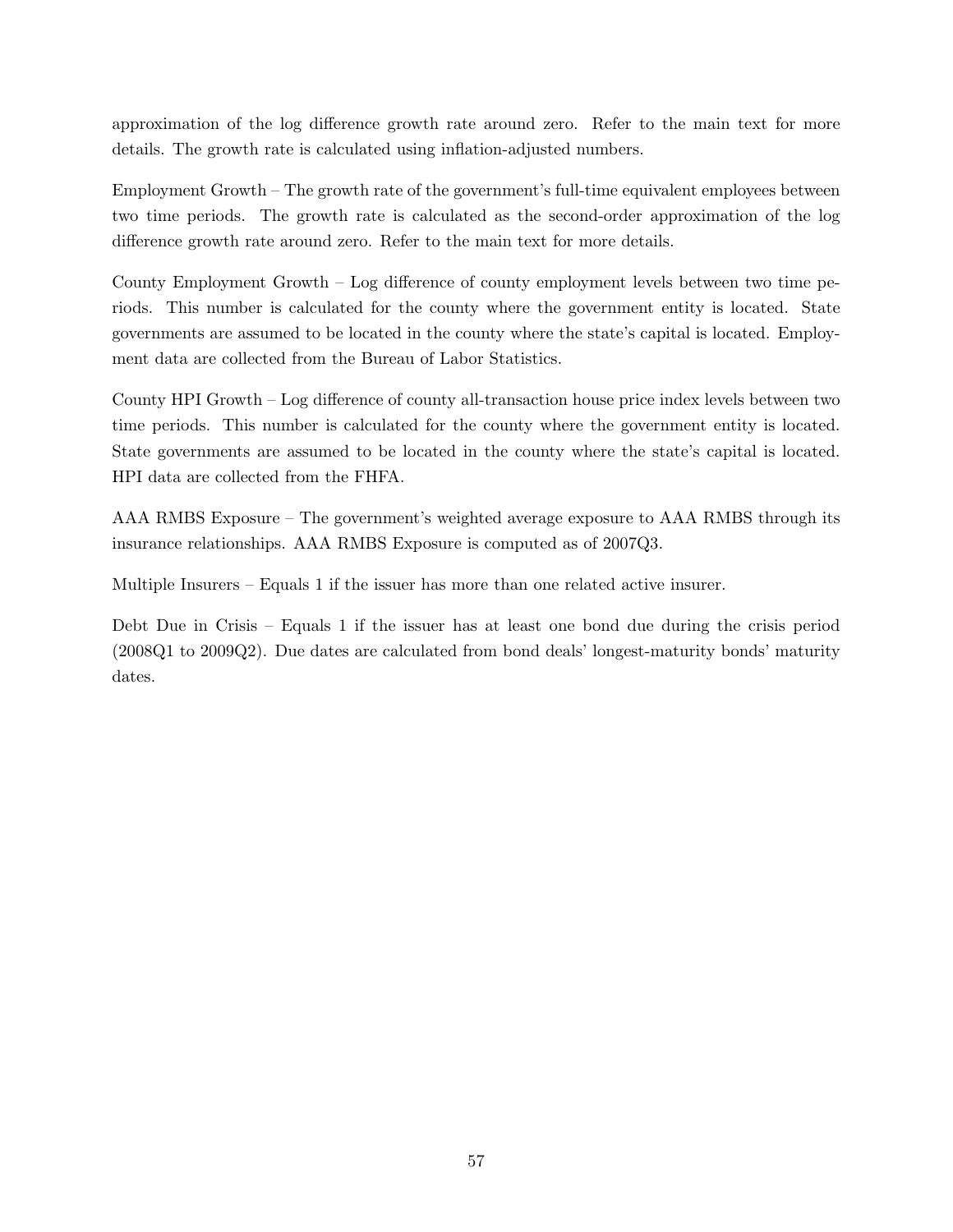#### Table A1: Growth in Insurers' Municipal Bond Insurance Volume During the GFC

This table presents the change in each insurer's municipal bond insurance business volume during the Global Financial Crisis. Column 1 presents the total amount of new municipal bond debt that each insurer insured during the pre-crisis period in millions of 2007 USD. The pre-crisis period begins in 2006Q1 and ends in 2007Q2. For bond deals with multiple insurers, the total insured amount is divided equally among all insurers that are involved in the deal. Column 2 presents the total amount of new municipal bond debt that each insurer insured during the crisis period in millions of 2007 USD. The crisis period begins in 2008Q1 and ends in 2009Q2. Column 3 presents the percentage change in municipal bond insurance volume between the pre-crisis and the crisis periods. Column 4 presents the log difference between one plus the quantity in column 2 and the quantity in column 1. The quantities in column 4 are used to compute  $\Delta I$ .

|               | $\left( 1\right)$                   | $\left( 2\right)$               | $\left(3\right)$     | (4)               |
|---------------|-------------------------------------|---------------------------------|----------------------|-------------------|
| Insurer       | Pre-Crisis Volume<br>$($$ millions) | Crisis Volume<br>$($$ millions) | Percentage<br>Change | Log<br>Difference |
| ACA           | 1,062.57                            | 0.00                            | $-100.00\%$          | $-6.97$           |
| AGC           | 3,012.97                            | 42,518.78                       | 1311.19%             | 2.65              |
| AMBAC         | 73,595.28                           | 738.27                          | $-99.00\%$           | $-4.60$           |
| <b>CIFG</b>   | 12,637.45                           | 36.65                           | $-99.71\%$           | $-5.82$           |
| FGIC          | 50,752.60                           | 238.06                          | $-99.53\%$           | $-5.36$           |
| <b>FSA</b>    | 72,007.80                           | 41,253.34                       | $-42.71%$            | $-0.56$           |
| MBIA          | 70,230.89                           | 1,777.09                        | $-97.47%$            | $-3.68$           |
| <b>RADIAN</b> | 4,533.15                            | 318.10                          | $-92.98\%$           | $-2.65$           |
| <b>XLCA</b>   | 23,105.33                           | 34.22                           | $-99.85%$            | $-6.49$           |